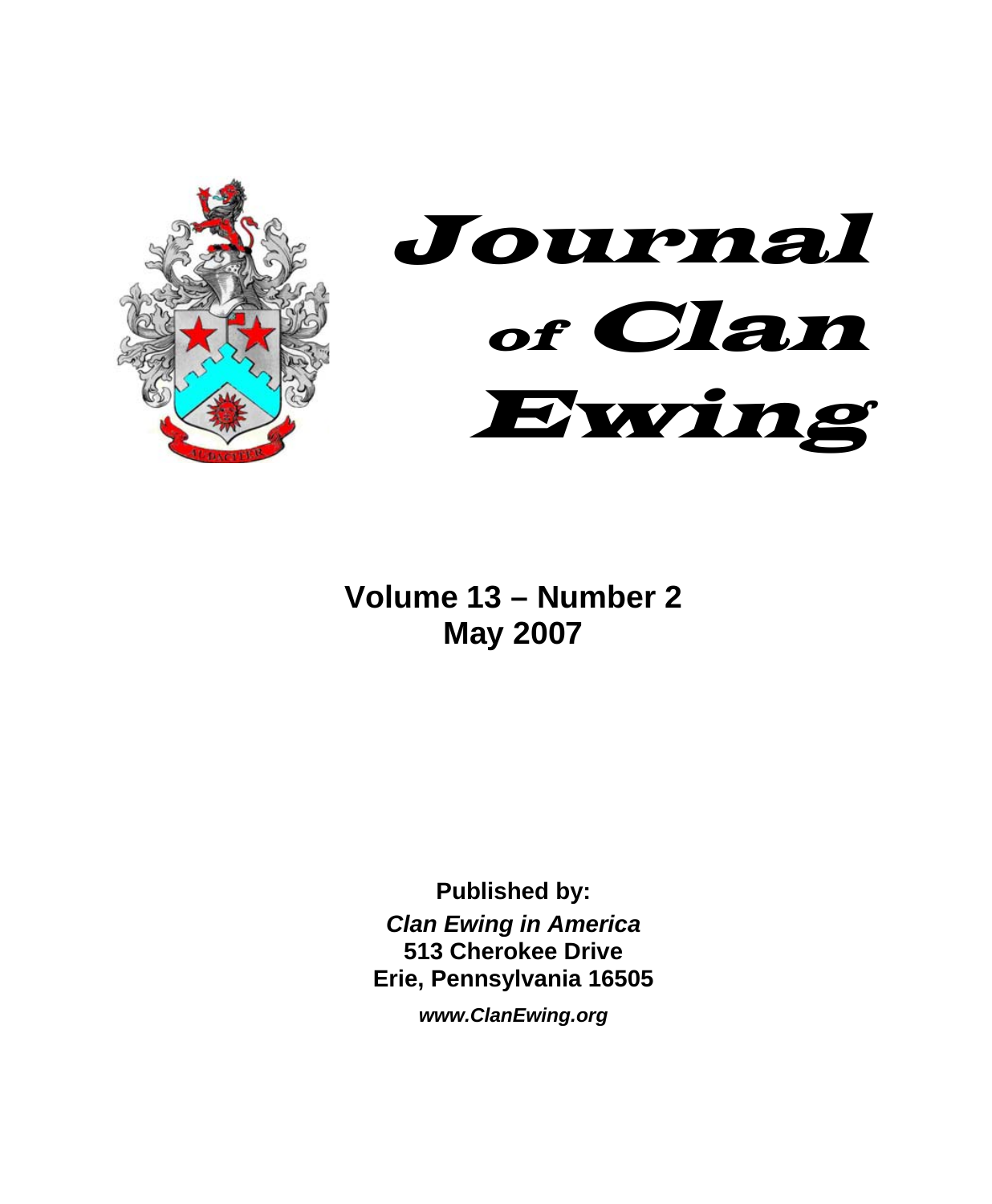# *Clan Ewing in America*

513 Cherokee Drive Erie, Pennsylvania 16505

### *www.ClanEwing.org*

**CHANCELLOR** David Neal Ewing*DavidEwing93 at gmail dot com*

### **PAST CHANCELLORS**

 2004 - 2006 George William Ewing *GeoEwing at aol dot com* 1998 - 2004 Joseph Neff Ewing, Jr. *JoeNEwing at aol dot com* 1995 - 1998 Margaret Ewing Fife 1993 - 1995 Rev. Ellsworth Samuel Ewin

### **OFFICERS**

*R.Gosline at worldnet.att dot net ClanEwing at verizon dot net louruton at futura dot net*

### **Chair Chair Treasurer Secretary**

Mary Ewing Gosline Robert Hunter Johnson Eleanor Ewing Swineford<br>Sosline at worldnet.att dot net ClanEwing at verizon dot net louruton at futura dot net

### **BOARD OF DIRECTORS**

 *DavidEwing93 at gmail dot com GeoEwing at aol dot com JGEwing at netzero dot net* 

David Neal Ewing George William Ewing James Gilbert Ewing

 Joseph Neff Ewing, Jr. Mary Ewing Gosline  *JoeNEwing at aol dot com R.Gosline at worldnet.att dot net* 

Robert Hunter Johnson James R. McMichael William Ewing Riddle<br>ClanEwing at verizon dot net JimMcMcLat worldnet att dot net Riddle at WmERiddle dot com ClanEwing at verizon dot net JimMcMcl at worldnet.att dot net

Jill Ewing Spitler **Beth Ewing Toscos**  *JEwingSpit at aol dot com 1lyngarden at verizon dot net* 

# **ACTIVITY COORDINATORS**

 Betty Ewing Whitmer William Ewing Riddle James R. McMichael  *AirReservations at hotmail dot com Riddle at WmERiddle dot com JimMcMcl at worldnet.att dot net* 

### **Membership Merchandise Web Master**

# Archivist **Editor** Editor Genealogist

 Jill Ewing Spitler Robert Hunter Johnson William Ewing Riddle  *JEwingSpit at aol dot com ClanEwing at verizon dot net Riddle at WmERiddle dot com*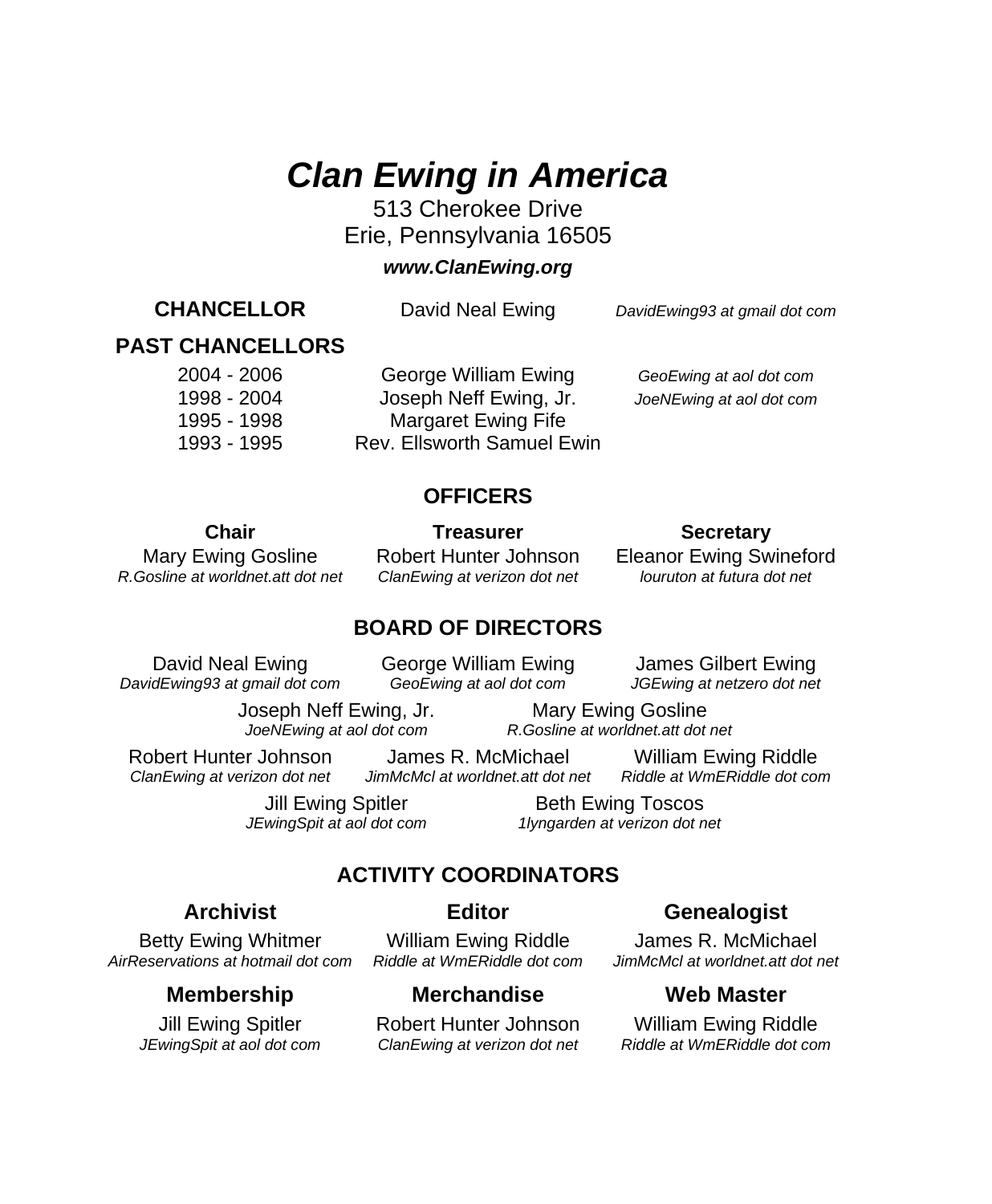

Volume 13 Mumber 2 May 2007

Published by:

*Clan Ewing in America*, 513 Cherokee Drive, Erie, Pennsylvania 16505. Web Site: *www.ClanEwing.org*.

The *Journal of Clan Ewing* is published quarterly. Members of *Clan Ewing in America* receive the *Journal* as part of their membership. For members: copies of previous issues are \$3.00 each, and copies of previous volumes are \$10.00 (\$12.00 for overseas mailings). For nonmembers: to request copies of previous issues or volumes, please contact William E. Riddle (+1 505.988.1092, *Riddle at WmERiddle dot com*).

*Clan Ewing in America* does not assume liability for statements of fact or opinion made by contributors but proven errors will be corrected. In addition, the opinions of contributors are not necessarily those of *Clan Ewing in America* or its officers, board members or activity coordinators.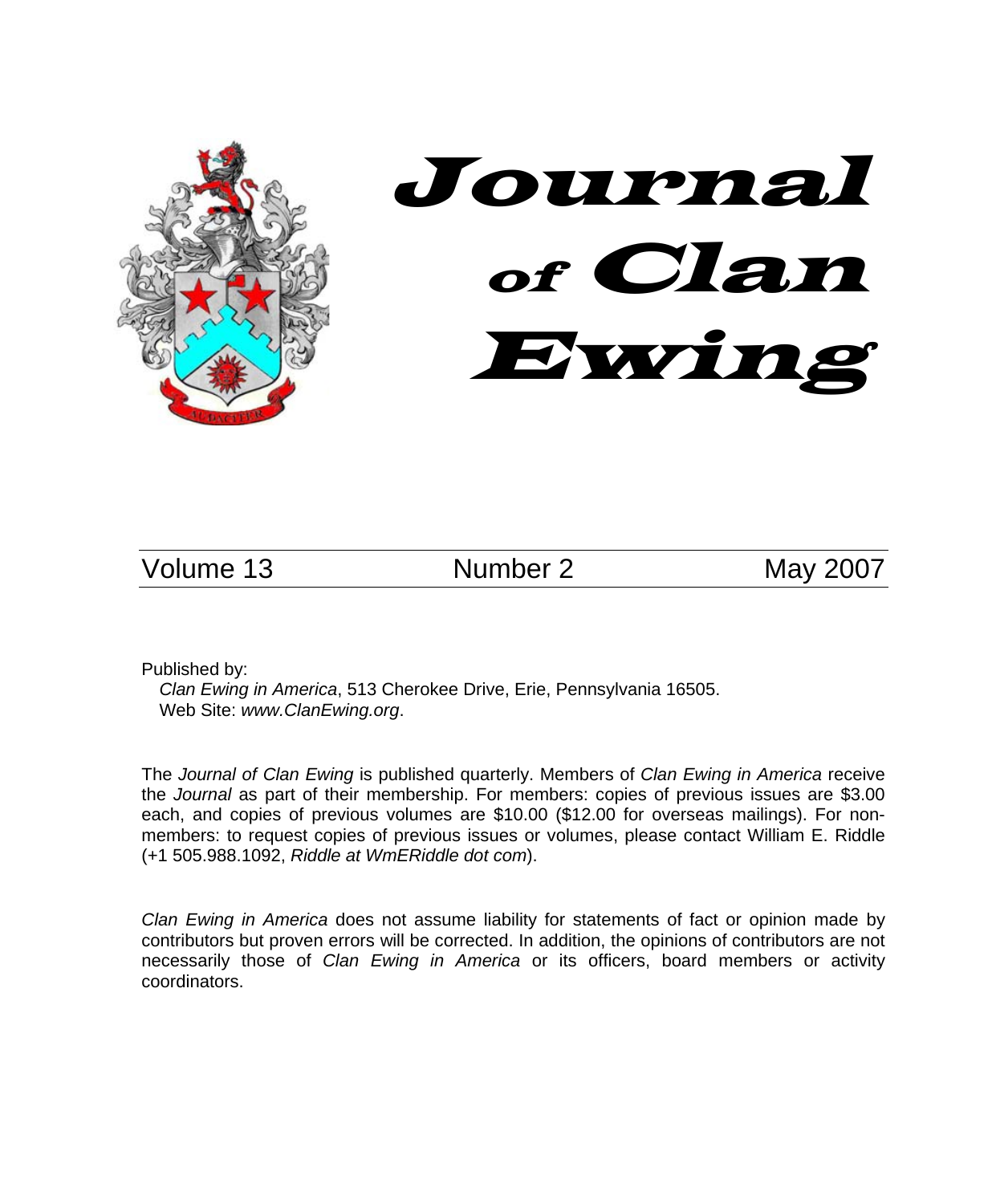# *Editor's Note*  **William E. Riddle,** *Journal* **Editor (+1 505.988.1092,** *Riddle at WmERiddle dot com***)**

*The song came out to be a gem, just came out to be a really, really interesting rendition of it.*  Deborah Cox, Musician

We genealogists – professional and amateur alike – spend the vast majority of our time collecting, organizing and validating genealogical data. *Clan Ewing*'s Ewing Surname Y-DNA Project provides a next-generation way of validating this data. And *Clan Ew*i*ng*'s Ewing Genealogy Documentation Project establishes a public forum for the discussion and resolution of issues regarding the heritage of the Ewing emigrants to America.

This *Journal* continuously provides information pertinent to these very important data collection and validation activities. This issue of the *Journal* continues the tradition. In addition, it amplifies the *Journal*'s value as a data collection/validation mechanism through the initiation of three new series of articles. One identifies new information sources and passes on queries. The second provides reviews of books and other material providing Ewing-related information. The third concerns the next *Clan Ewing* gathering; our gatherings are an important means for the membership to get together and trade/validate information – face-to-face and ear-to-ear – about our ancestors.

But, we genealogists don't spend all that much time, thought or energy on reporting the results of our work. We use pedigree charts, descendancy charts, journal reports, etc. which we can easily create using our genealogy software. This issue provides examples of how we might share our work in more compelling ways by providing much more depth and context:

- *Ewing Settlers of Southwestern Pennsylvania: Part 2: William, Grandson of Squire James Ewing*: My article gives an example of a biographical sketch<sup>1</sup> accompanied by a timeline depiction.
- *Ewing-related Historical Information*: Jeff Scott Ewing's article indicates the value of collecting, organizing and reporting information about the geographical, geological, political, philosophical, scientific, religious, etc. context in which our ancestors lived, collectively our ancestors' sociological context.
- *A Glasgow Ewing*: James Ewing's article provides a deeply personal, and poetic, account of a Ewing and his family.

Enjoy! And please think about ways you can contribute along any and all of these lines!!

*Wm E. Riddle* 

<sup>1</sup> David Ewing previously provided another example in his *John Ewing of Xenia, Ohio* article in the Vol. 10, No. 4 (Nov 2004) issue of the *Journal*.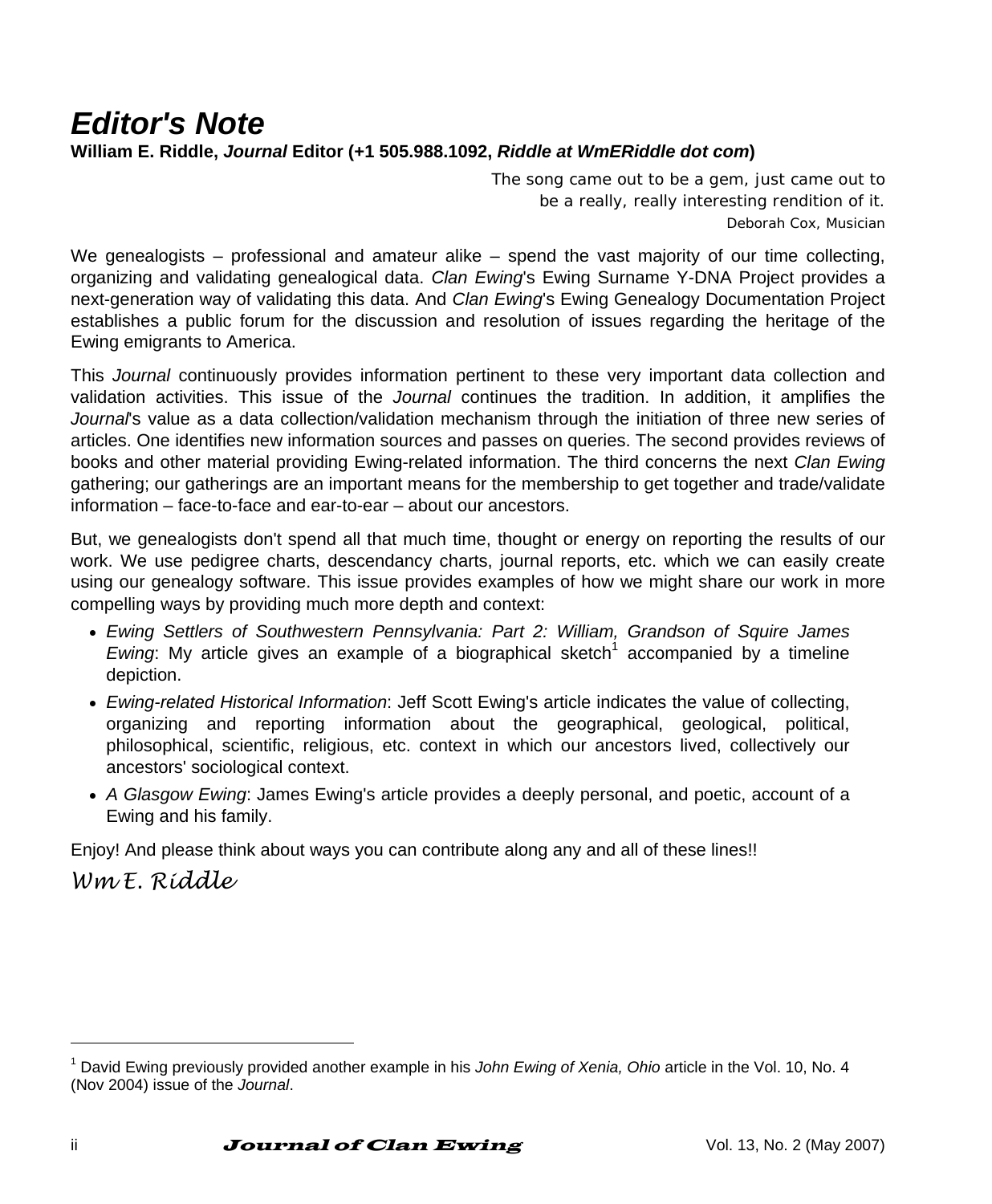# **Journal of Clan Ewing**

|  | Volume 13 |  |
|--|-----------|--|
|--|-----------|--|

# Number 2

# May 2007

# **CONTENTS**

| Echoes of the Shenandoah: Tenth Gathering of Clan Ewing in America 11 |  |
|-----------------------------------------------------------------------|--|
|                                                                       |  |
|                                                                       |  |
|                                                                       |  |
|                                                                       |  |
|                                                                       |  |
|                                                                       |  |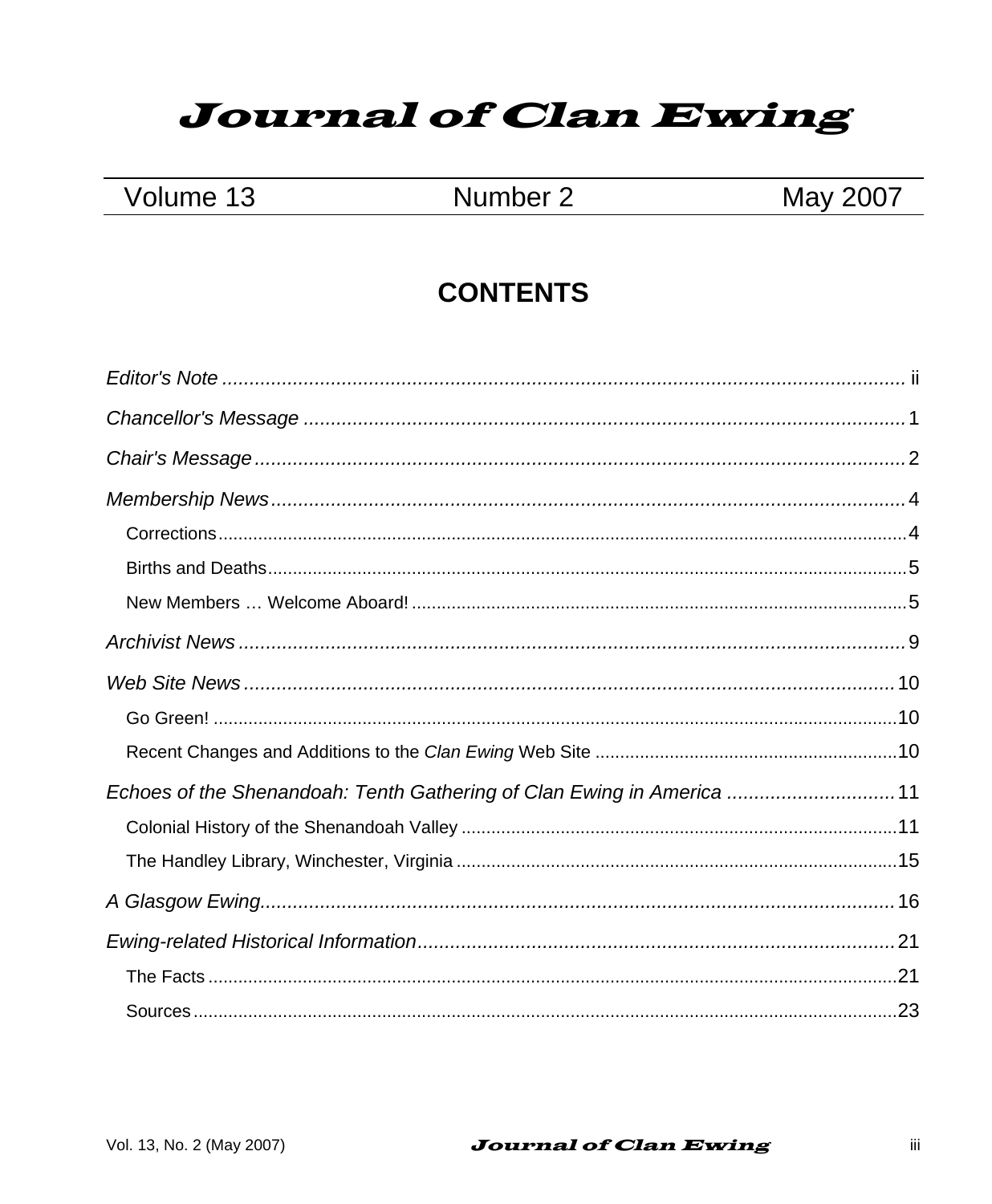| Ewing Settlers of Southwestern Pennsylvania: Part 2: William, Grandson of Squire James      |  |
|---------------------------------------------------------------------------------------------|--|
|                                                                                             |  |
|                                                                                             |  |
|                                                                                             |  |
|                                                                                             |  |
|                                                                                             |  |
|                                                                                             |  |
| Memories and 800 Recipes from the Family and Friends of Mary Nell McMichael Anderson 43     |  |
| The Lost World of James Smithson: Science, Revolution, and the Birth of the Smithsonian  43 |  |
|                                                                                             |  |
|                                                                                             |  |
|                                                                                             |  |
|                                                                                             |  |
|                                                                                             |  |
|                                                                                             |  |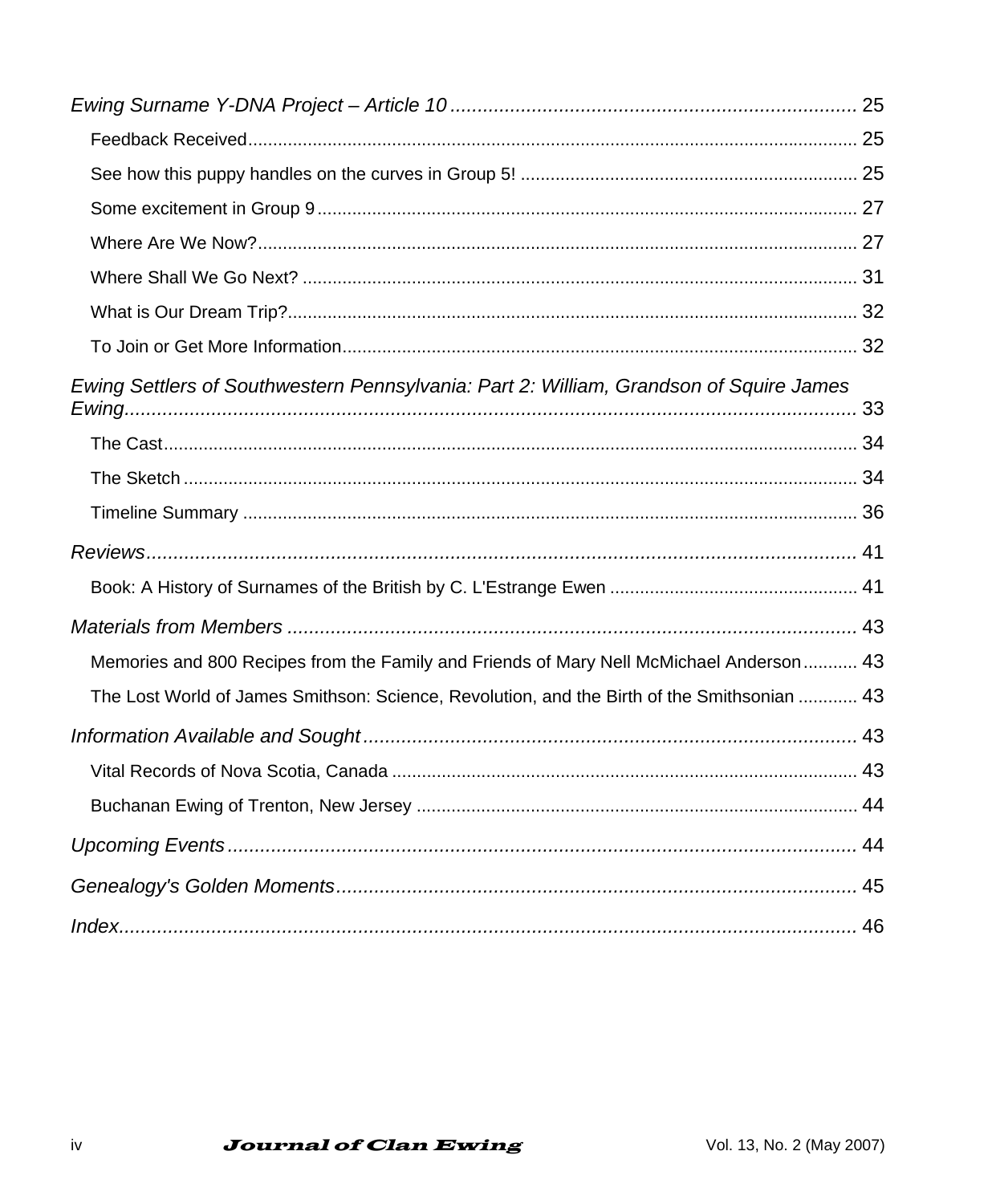# *Chancellor's Message*

### **David N. Ewing, Chancellor (+1 505.764.8704,** *DavidEwing93 at gmaildot com***)**

I'm very pleased to report that we are already over half-way to our 2007 *Clan Ewing* fund raising goal of \$4000. As you may recall, we received a kick-off donation of \$1000 from an anonymous benefactor, who agreed also to match the next \$1000 in contributions. We have received \$910 more in contributions: \$500 from another generous anonymous donor, a couple of donations in the \$100-300 range, and several smaller donations totaling \$60. As promised, our anonymous benefactor has matched the new contributions, bringing the grand total of money raised so far to \$2820. The contributions of a relatively small number of our members have made an impressive difference in what we will be able to do with *Clan Ewing* in the coming year. Please join them in giving generously to *Clan Ewing*. There is still another \$90 in matching grant money on the table – if you act quickly, all or part of your contribution will be doubled! Generations of Ewing researchers will benefit from your contributions, large or small, and all will be welcomed and appreciated equally.

I'm sorry to report that we're not doing as well at recruiting new volunteers for the work of *Clan Ewing*. Perhaps I was too focused on fund raising in my last message and failed to give enough emphasis to the need for additional help. Now, don't get me wrong. We are continuing to benefit from hundreds of hours of volunteered time from a number of *Clan Ewing* stalwarts, and we have received contributions from a couple of new *Clan Ewing* authors for this issue of the *Journal*, which we very much appreciate. In addition, the 2008 Gathering Committee is putting in a lot of hours organizing *Echoes of the Shenandoah,* the 2008 Gathering of *Clan Ewing*, which will be held in Winchester, Virginia. *Clan Ewing* could not exist without the dedication of all of these key individuals, and there is always room in *Clan Ewing* for anyone who wants to make a major contribution of this kind. But we also need volunteers for smaller projects that don't require large or lengthy commitments.

The Ewing Genealogy Documentation (EGD) Project needs volunteers who can scan and transcribe documents in blocks of time as short as twenty or thirty minutes, at any time convenient for them. I have the sense that if we could get all of you who play *Free Cell* or *Spider Solitaire* on your computers to give up half the time you spend at that, we could transcribe the *Encyclopedia Britannica* once a year! We need help with a range of tasks, from very easy to rather difficult, and they can all be done at your own pace and on your own schedule.

- The easiest of these is to type printed documents, such as local histories or old genealogy books, into electronic files so that they can be posted on our web site in a searchable format. Jim McMichael, our Genealogist, can supply documents that we would like to have transcribed for the web site.
- If you are a little more computer savvy, you might want to help by scanning some original source documents into electronic image files, also for posting. For example, we have already posted the text of Margaret Ewing Fife's *Ewing in Early America* on the *Clan Ewing* web site, but we have not yet posted the images of wills, etc. that she published in the hardcopy edition of her book, because we don't have good electronic images. Bill Riddle, our Web Master, can provide volunteers with paper documents that can be scanned into image files, and will be happy to provide any technical advice or assistance you may need to get you up to speed about how to do this.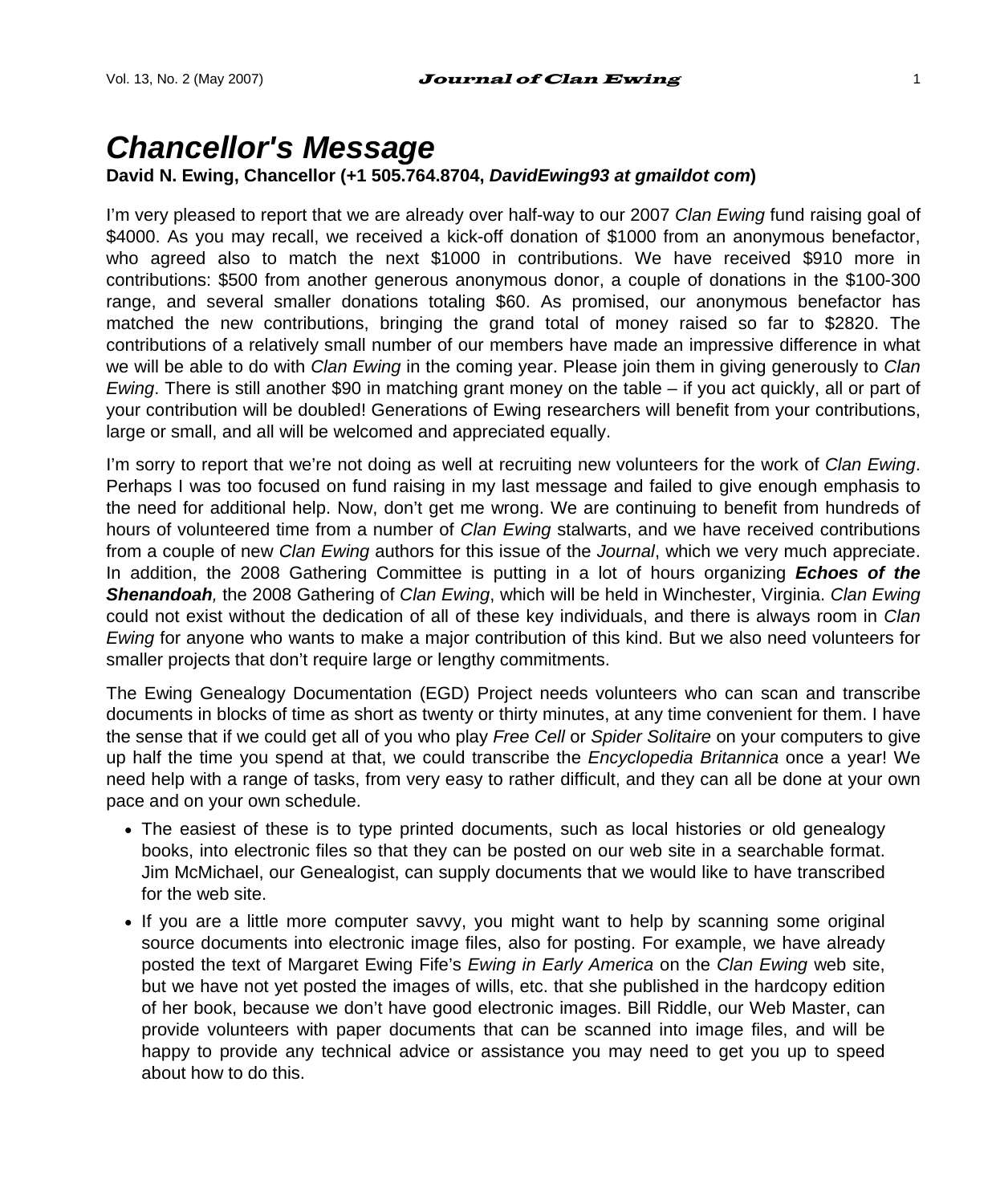### 2 **Journal of Clan Ewing** Vol. 13, No. 2 (May 2007)

- If you like to work on really difficult puzzles, Jim McMichael can provide you with old handwritten documents to decipher and type into electronic files, which can then be displayed on the web site alongside images of the original documents. I spent several days transcribing just a couple of pages of the Burt Session Book from the years around 1700 last year, and even enlisted the help of a professor of paleography (old styles of handwriting) to get the bits I couldn't figure out. For a certain kind of character, this kind of challenging work is a lot of fun.
- Or maybe you would prefer proofreading and editing documents that have been prepared by others.
- And maybe, just maybe, you'd volunteer to coordinate scanning and transcription for the EGD project. Jim McMichael would really appreciate the help. Or maybe you would prefer proofreading and editing transcriptions that have been prepared by others, or helping Bill Riddle post new information on our web site.

Finally, though we have an idea about the sort of help we need to accomplish some of the goals we have already set for *Clan Ewing*, we also welcome volunteer contributions that it has not occurred to us to solicit. Many of you are working on Ewing-related projects that are near and dear to your own hearts. Tell us about these. Let us figure out how to incorporate your work into the growing collection of resources that *Clan Ewing* is offering online.

*David N. Ewing*

# *Chair's Message*

**Mary E. Gosline, Chair (+1 410.997.3719,** *R.Gosline at worldnet.att dot net***)** 

*Echoes of the Shenandoah* will be the theme of the Tenth Gathering of *Clan Ewing in America* in Winchester, Virginia, September 18-21, 2008. Hear the stories of the early pioneers, the Civil War soldiers from both North and South, and the citizens of today. Listen to the music of Patsy Cline. Catch the sounds of the wagons rolling west. Be open to the spirits in the slave kitchen of the Wayside Inn. Taste the delicacies of southern cooking. Imagine the beauty of the apple blossoms in spring and savor the fall colors in September. Discover the Shenandoah Valley!

To help you prepare for this gathering, this issue provides several articles and sidebar "tidbits" – identified by an *Echoes of the Shenandoah* headline – about the history of the Winchester area and what it has to offer. Major details of the event appear on the inside back-cover. Helpful *Things to Know Before You Go* are located in the *Upcoming Events* section. Additional articles, sidebar tidbits, helpful *Things to Know…*, and gathering details will appear in future issues.

I can hardly wait for all of you to come to Winchester! The 2008 Gathering Committee realizes that *Clan Ewing* members and friends have diverse interests, and is planning time for fellowship, time for research in the archives materials, time to visit beautiful old homes and gardens, and time to soak up history from Colonial times from the Civil War to today. We assure you there will be something for everyone during the gathering!

So mark your calendars. The gathering will officially open with dinner on Thursday, September 18, 2008, at our headquarters, the lovely new Hampton Inn Winchester-North on Berryville Avenue. The hotel contains a spacious lobby with a cozy, comfy sitting area and a large dining area with many tables for its complimentary breakfasts. Two elevators will deliver you to your rooms or to the meeting room.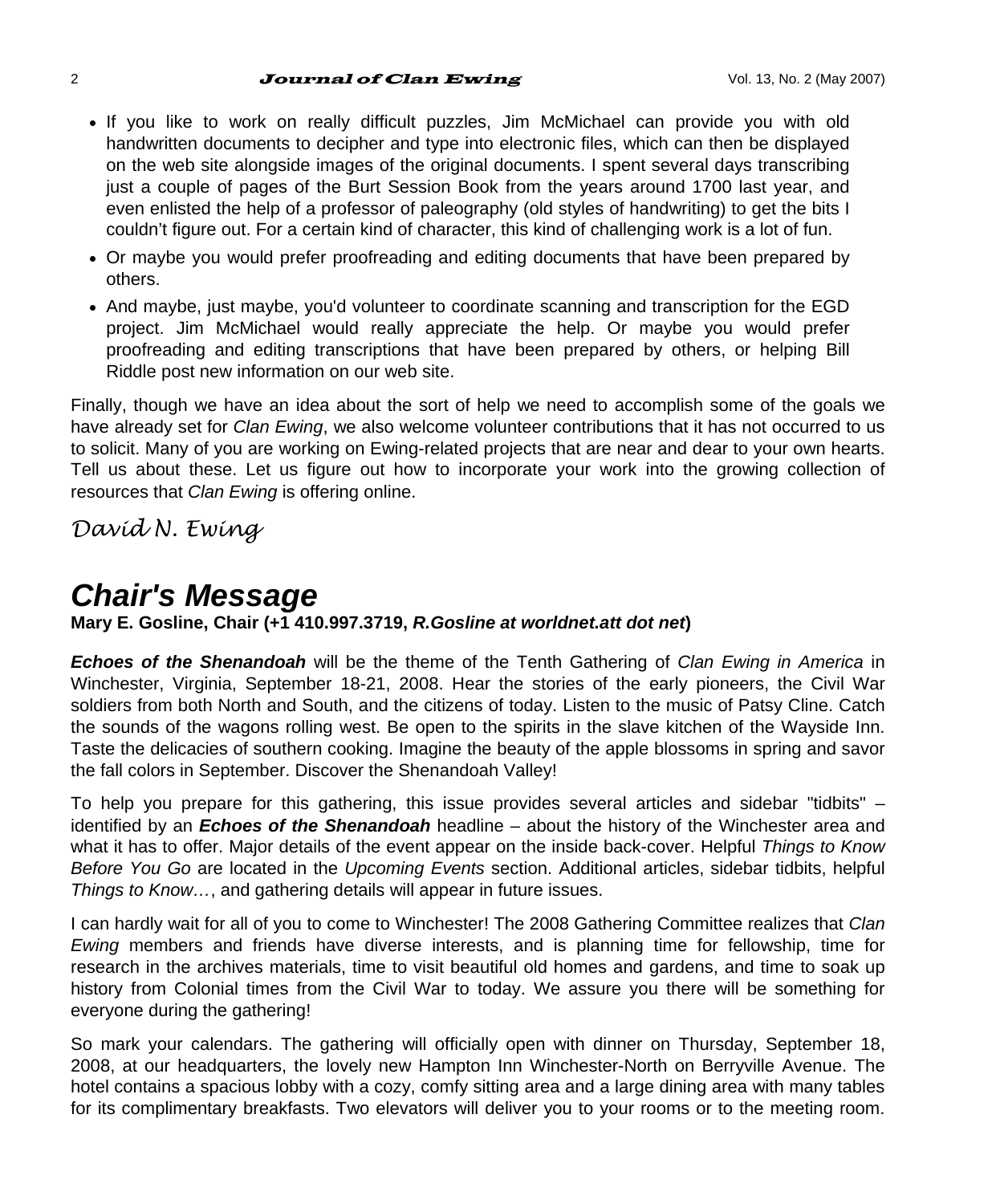### Vol. 13, No. 2 (May 2007) **Journal of Clan Ewing**  $\frac{3}{3}$

Our archives room, located near the meeting room, will be open for research on Thursday and during the rest of the gathering. An area next to the archives room will be convenient for greeting old friends and new, for registration, and for discussions. We will close Sunday morning, September 21.

Lewis M. Ewing chairs the planning committee. He and the committee is excited about all the neat

things available for you to see and do in Frederick County, Virginia. He and his committee members – his wife, Mary Jane, his brother James Earl Ewing and wife Evelyn, and his brother Bill Ewing and wife Jeannette – are bursting with ideas. The men, all descendents of William Ewing of Frederick County, have been working diligently with their families over the past thirteen years to preserve the small Ewing cemetery located on the property which belonged to their ancestor. Most of the committee members have lived in the county all their lives and are acquainted with lots of interesting folks. Barb McGuinness and I met with these Ewing families for several days of touring the local sights, sharing ideas, brainstorming, and planning. We began with home-cooked lasagna and then tasted our way through lunches and dinners around Frederick County. What fun!



**The 2008 Gathering Committee:** Lewis M. Ewing, Mary Jane Ewing, Mary Gosline, Jennifer Anderson from the Wayside Inn, Jeannette Ewing, and Evelyn Ewing

So pull out your 2008 calendar. Not the one for 2007, mind you, but your 2008 calendar. Mark the dates, September 18-21, and dream of your 2008 vacation centered upon the gathering in Winchester. For more information about the area, check *www.VisitWinchesterVA.com*. Whether you come early or stay late, you really need a week in Virginia to do it justice. Now is the time to begin planning your trip with the free *2007 Virginia is for Lovers Travel Guide*. To order, write or call the Virginia Tourism Corporation, 901 E. Byrd Street, Richmond, VA 23219, (800-847-4882.) Their web site is *www.virginia.org*. In addition to the immediate Winchester area, Charlottesville, Williamsburg, Jamestown, and Richmond all invite you to explore the uniqueness of their areas.

# *Mary E. Gosline*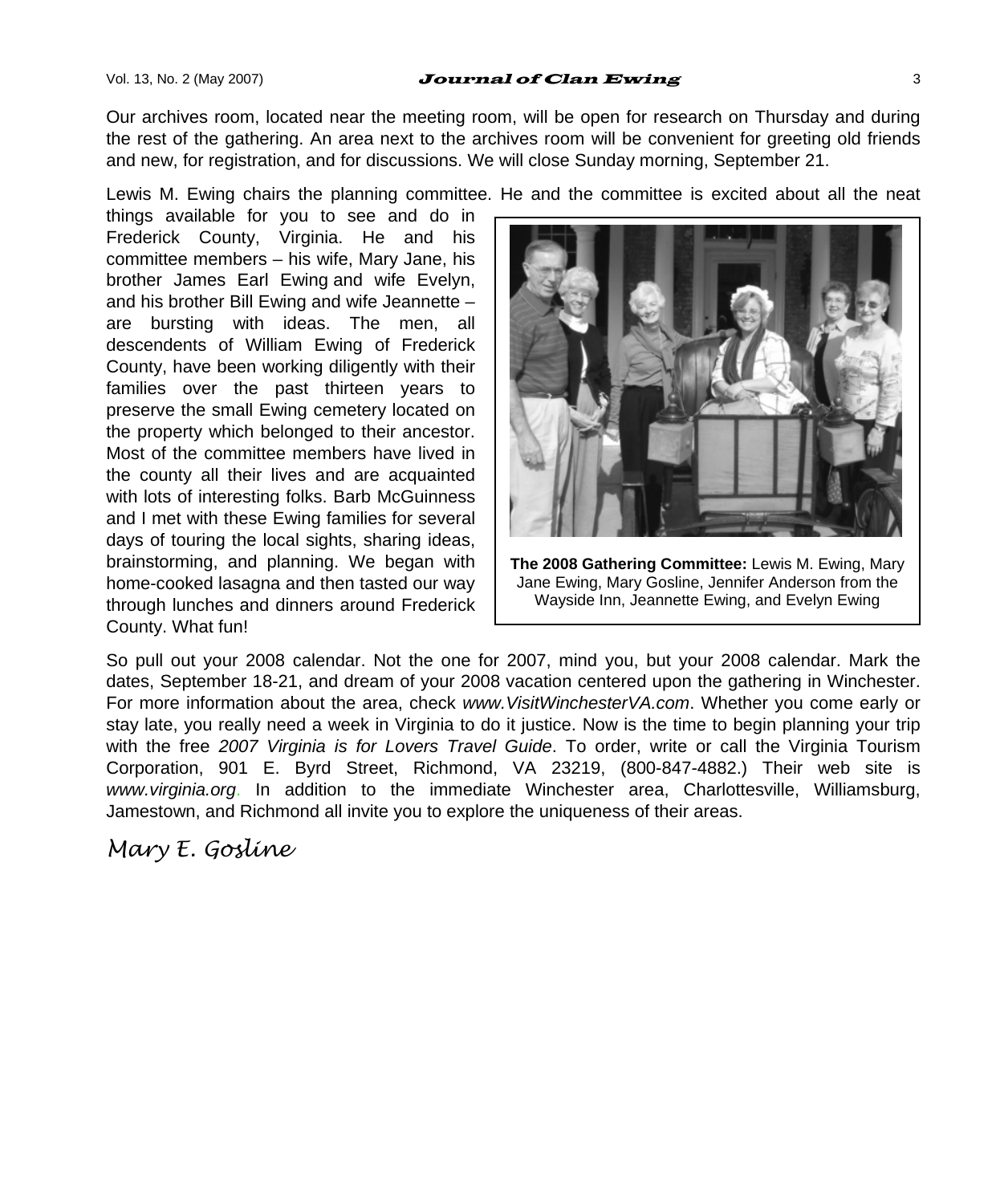# *Membership News*

### **Jill Ewing Spitler, Membership Director (+1 330.345.6543,** *JEwingSpit at aol dot com***)**

This is so much fun: getting to know new folks and saying "Hi" to older members again. New members are needed, but we need to also keep the "old faithfuls." If you haven't yet paid your 2007 dues, I will be bugging you soon to see why not. We don't want to lose you. I am a firm believer that if everyone knew how much fun we have, they would want to be part of *Clan Ewing*. Our Ewing heritage is so interesting and our ancestors were very brave to keep moving to new frontiers, starting new towns and helping them become great places. It is hard to find a history book without the Ewing name somewhere in it.

Memberships are a nice gift for birthdays or to say "Thank You" to someone who helps with your genealogy work. Nine trial memberships resulted from our announcement in the last issue. It is not too late to provide trial memberships; if you lost your form just use the enclosed to send \$10.00 and the trial member's name and mailing address to Bob Johnson, our treasurer. And, of course, you can also give a gift of a regular membership for just \$25.00 per year.

Since not all of our members have internet access, I wanted to tell you a little about our web site (*www.ClanEwing.org*). It provides a lot of Ewing knowledge and is available to all at no charge. Please take a look on a friend's computer or a computer at your local library. I think we can all be very proud of it.

In particular, *Clan Ewing*'s Ewing Surname Y-DNA Project's articles and results are accessible on the web site and managed by David Ewing, the project's administrator. Also available are the results of the very important work being done on the Ewing Genealogy Documentation (EGD) Project headed up by Jim McMichael. The web site also allows you to search several books of interest to Ewings, including: *The Ewings of Frederick County, Virginia* by Evelyn and Jim Ewing (about the John Ewing of Carnashannagh line); *William Ewing of Frederick County, Virginia* by Shirley Tharp Dye; *The Ewing Family* compiled by William A. Ewing, and edited, arranged, and indexed by F. N. Trevor; *James Ewing, Pioneer* by Nancy Hanks Ewing and edited by Barbara Ewing Powell; *Ewing in Early America* by Margaret Ewing Fife; and *Alexander Ewing (1676/7-1738) & Descendants* by Jim McMichael. [Copies of Fife's and McMichael's books, as well as many other Ewing-related books, may be ordered from the publisher at *www.HigginsonBooks.com*.]

The *Clan Ewing* web site also provides access to many interesting articles, including several about the history of Clan Ewing.

# *Jill Ewing Spitler*

# **Corrections**

Apologies to these two gals for the mistakes in their notes in the February *Journal* issue:

• **Mary Ewing Gemmell**'s grandfather's siblings – Roy, Charles, Maude, May and Ethel – were incorrectly stated in the February issue as her siblings rather than his. Mary may be contacted at *meg3128 at comcast dot net*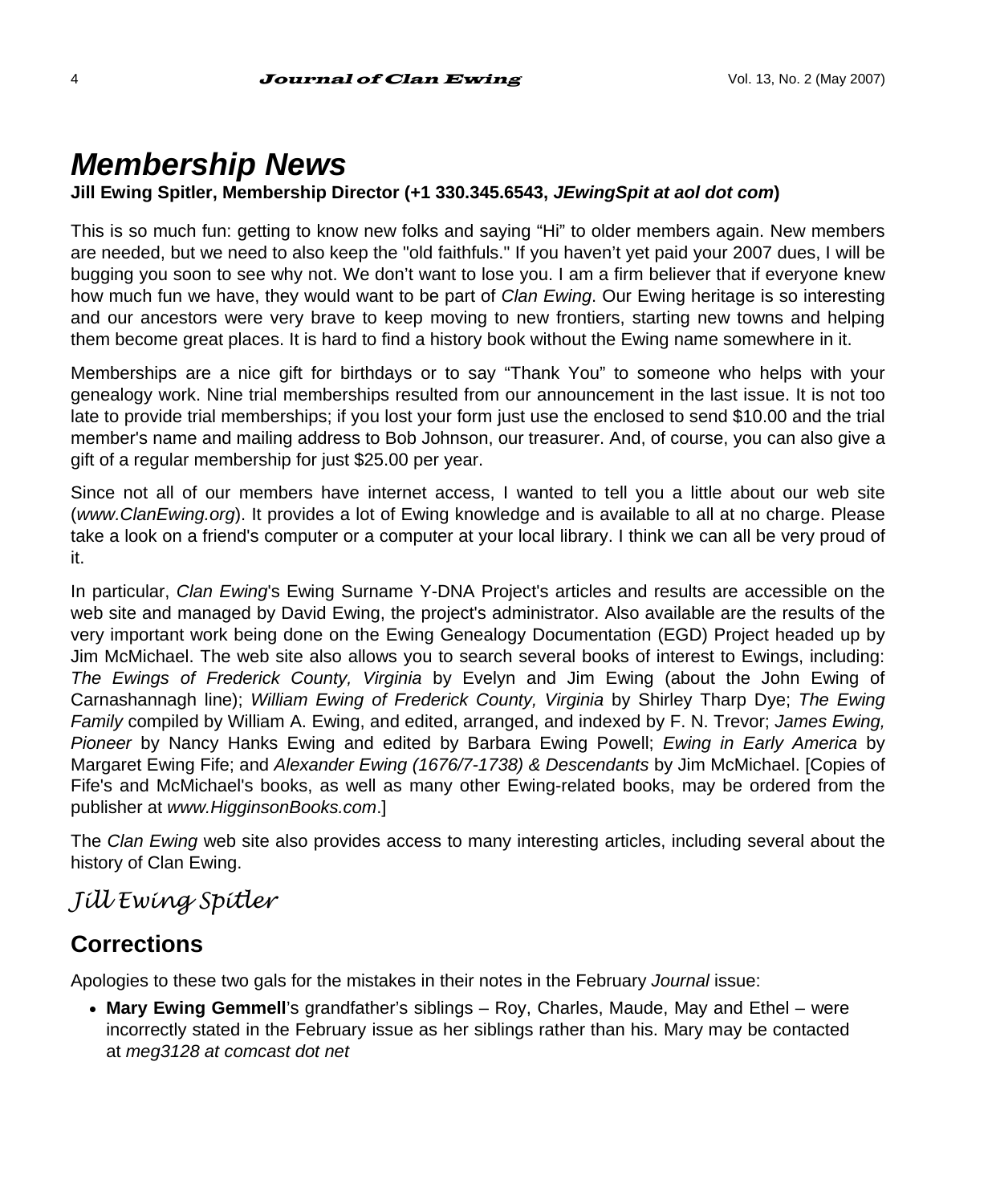• **Patricia Ewing Hammond**'s father is the son of George Earl Ewing, not George Samuel Ewing as stated in the February issue. Pat may be reached at *repehammond at comcast dot net*

### **Births and Deaths**

**Lucile Ewing**, 96, Tullahoma, formerly of Lewisburg, died Wednesday, February 7, 2007, at Harton Medical Center. Her burial was in the Alsup Cemetery in Tennessee. *[Editor's Note: from* The Leaf-Chronicle*, Clarksville, Tennessee, February 11, 2007.]*

**Christina "Chris" Ewing Greenwood**, 85, of Nelsonville, formerly of Hocking County, Ohio, passed away Friday, March 23, 2007, at Logan Health Care Center. She was born May 30, 1921, in Columbus, the daughter of the late John and Huldah Ewing Smith. She was married to the late George F. Greenwood for 34 years. Chris and her family moved to Hocking County in 1951.

**Helen Elizabeth Niehaus** Stetler, a *Clan Ewing in America* Member from Lamar, Missouri, died on April 1, 2007. She was born August 14, 1921, in Lamar, Missouri. She is survived by two sons and two daughters. Also surviving are her two sisters Evelyn Nadine (Dene) Sooy, a *Clan Ewing in America*  Member, of San Diego, California, and Ida Jean Rodriguez of Kansas City, Missouri. Helen was the daughter of Gladys Ewing, granddaughter of Ira S. and Cora Howard Ewing. Early in 1869 her greatgrandfather Aaron Ewing and family left Ashland County, Ohio, in a covered wagon and acquired a large farm in Lamar. Helen lived on and managed this large dairy farm with the help of her family. Most of the original farm is still in operation today. She and her two sisters attended several *Clan Ewing* gatherings and are cousins of Eleanor Swineford, Betty Whitmer, Barb McGuinness, Daryl Ewing, and Jill Ewing Spitler and her siblings.

**Carson James Tanner**, born April 9, 2007, the first great-grandson of Jill Ewing Spitler. His parents are William Tanner and his girlfriend Brittany. William is the son of Jill Ewing Spitler's daughter Joanna and the late Ray Tanner.

# **New Members … Welcome Aboard!**

l

Many people have joined *Clan Ewing in America* since the last issue of the *Journal*. 2 Please take a moment and send them a *Welcome* message, especially if you and they share a heritage.

### **Kimberly Ewing Dugan** joined *Clan Ewing* in the past year.

I am, along with a few cousins found on-line, trying to unravel the puzzle of the ancestors of my great-great-grandfather, Thomas Ewing, and his wife Hannah Elizabeth (maiden name unknown). The latest information available on this family is the burial place of Hannah and her sons Oscar and Seth: Edeburn Evangelical United Brethren Church Cemetery, Heath Township, Jefferson County, Pennsylvania (also known as Pleasant Hill Cemetery at Dutch Hill in Heath Township). I have been unable to determine Hannah's maiden name or find Thomas' ancestry, partly because of conflicting birth dates in census transcriptions and images. My great-grandfather, Daniel Casher Ewing (born 1867), was married twice (first to my greatgrandmother Bertha Campbell, then to Sarah Asel) and had a total of 14 children. They originally settled in the Cooper Tract oil-lease area in the Allegheny National Forest. Many of

<sup>&</sup>lt;sup>2</sup> If you are a new member and I didn't include you and your get-acquainted note, please let me know and I will include you in the next issue.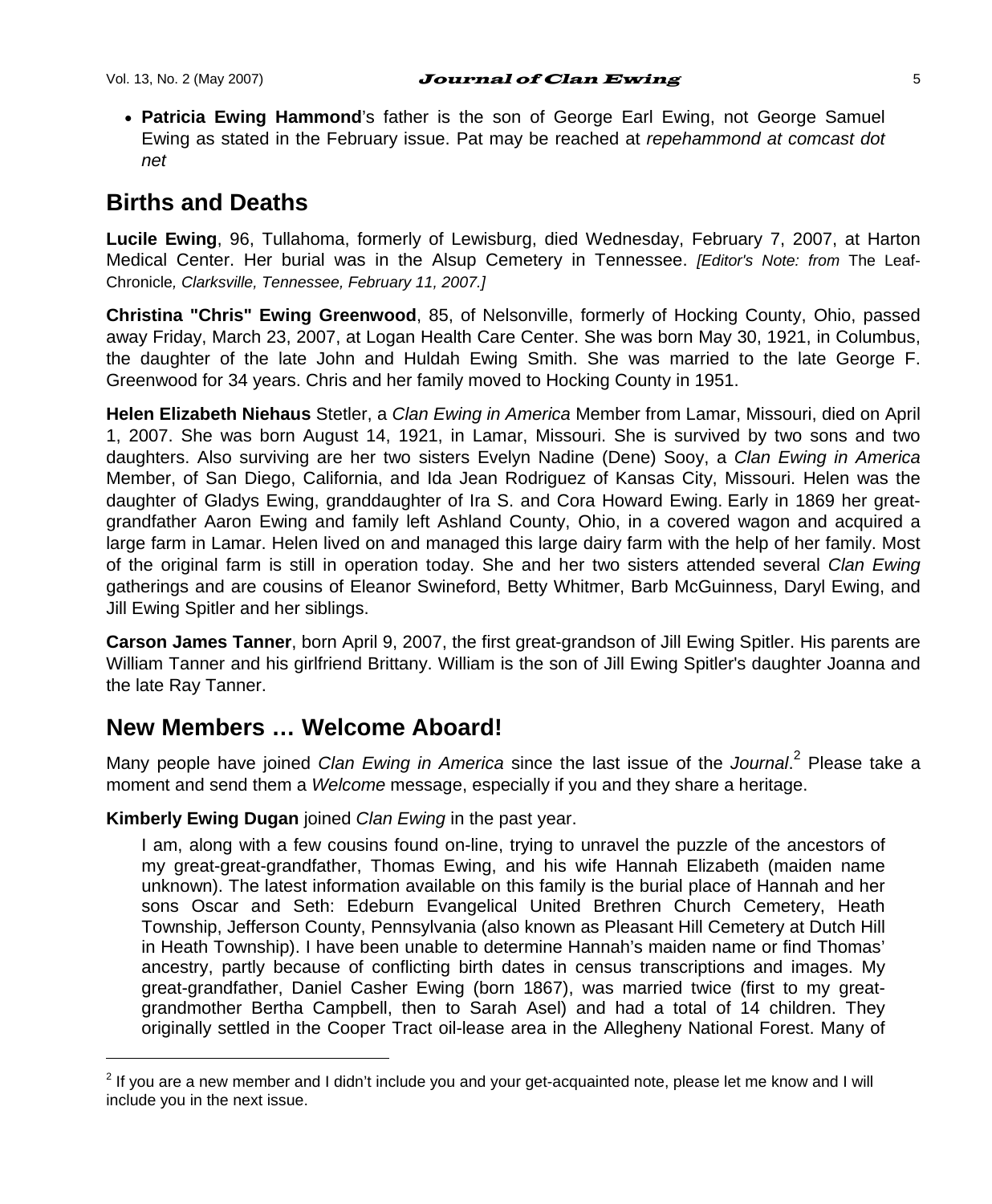### 6 **Journal of Clan Ewing**  $V$ ol. 13, No. 2 (May 2007)

the men were either lumbermen or oil pumpers. Some of the children moved to the Bakersfield, Kern County, California, area. To add to the difficulties, this family has been known to add or drop an "s" at the end of their name, making record searches that much more complicated. If anyone has a piece of the puzzle, I can be reached at *ditswatmom at bluefrog dot com*.

**Lewis M. Ewing** lives in Winchester, Virginia, and is a brother of *Clan Ewing* member James Earl Ewing of Emporia, Virginia. Lewis is a retired bank president and serves as treasurer of the Ewing Family Cemetery in Stephens City. He chairs the organizing committee for the September 2008 Gathering of *Clan Ewing*, *Echoes of the Shenandoah*. Lewis and wife Janie have a daughter Karen who married John Heflin, a son Michael Alan (Mike) who married Brenda Williams, and five grandchildren. Karen's and Mike's families live in Stephens City, and Mike plans to join *Clan Ewing*. All are descendants of John of Carnashannagh. Lewis may be reached at *lewewing at comcast dot net*.

**Paul Ewing** and his wife **Ruth** live in Easton, Maryland.

My Ewing Family has been on the Eastern Shore of Maryland since the 1700's. My greatgreat-grandfather was Joseph T. Ewing, born October 23,1814, in Trappe, Maryland. I have been unable to confirm who the father of Joseph T. Ewing was, although I think it may be James Ewing Jr., born August 4, 1771, who was the son of James Ewing, born 1732 in Queen Anne County, Maryland. I hope my Y-DNA test results will help clear up some of this. I can be contacted at *PaulTEwing at yahoo dot com*.

**Thomas (Tom) Newell Ewing** joined after attending the Ft. Wayne gathering with his daughter, *Clan Ewing* Chair, Mary Gosline. He also joined the Y-DNA Project and is participant TN. A World War II veteran, Tom retired from the University of Illinois as a professor of psychology and Associate Director of the Student Counseling Service. His hobbies over the years have been gardening, fishing, and old movies. Tom is descended from John of Carnashannagh through John's son Samuel, then William Ewing, then William Ewing, then Joseph Henry Ewing and then Rev. Thomas Newell Ewing, his father. His branch of the Ewing family has lived in Illinois since 1830.

**William Braeden Ewing** – wife **Janet** – is descended from William Braeden Sr., Alfred Harris Ewing, and William Braeden Ewing, 1845?-1921. Some family members spell the middle name as Bredin. His ancestry traces back to a Samuel Ewing. His EMail address is *jewing at qcnet.net*.

### **William (Bill) C. Ewing, Jr.**

| self                             | William (Bill) C. Ewing, Jr.                                          |
|----------------------------------|-----------------------------------------------------------------------|
| parents                          | William C. Ewing m. Beatrice A Safka                                  |
| grandparents                     | William Franklin Ewing m. Lucille Varian                              |
| great-grandparents               | James Cyrus Ewing, b. 1905 in Ohio, m. Fern McDonald                  |
| great <sup>2</sup> -grandparents | William G. Ewing, b. 1868, d. 1935, m. Anna (Annie) M.                |
| great <sup>3</sup> -grandparents | James H. Ewing, b. circa 1827 in Ohio, m. Mary Jane Hutchinson        |
| great <sup>+</sup> -grandparents | James Ewing, b. 1773 in Ireland, m. Dolly (Dorothy) Hephner (Hiphner) |

I'm getting nowhere fast. I'm 100% sure through William and Anna and 99% sure through James and Mary. I am still unsure of the James and Dolly family group. I just can't locate any wills. Help from others would be most welcome, and I can be reached at *whiteghost1a at sbcglobal.net*.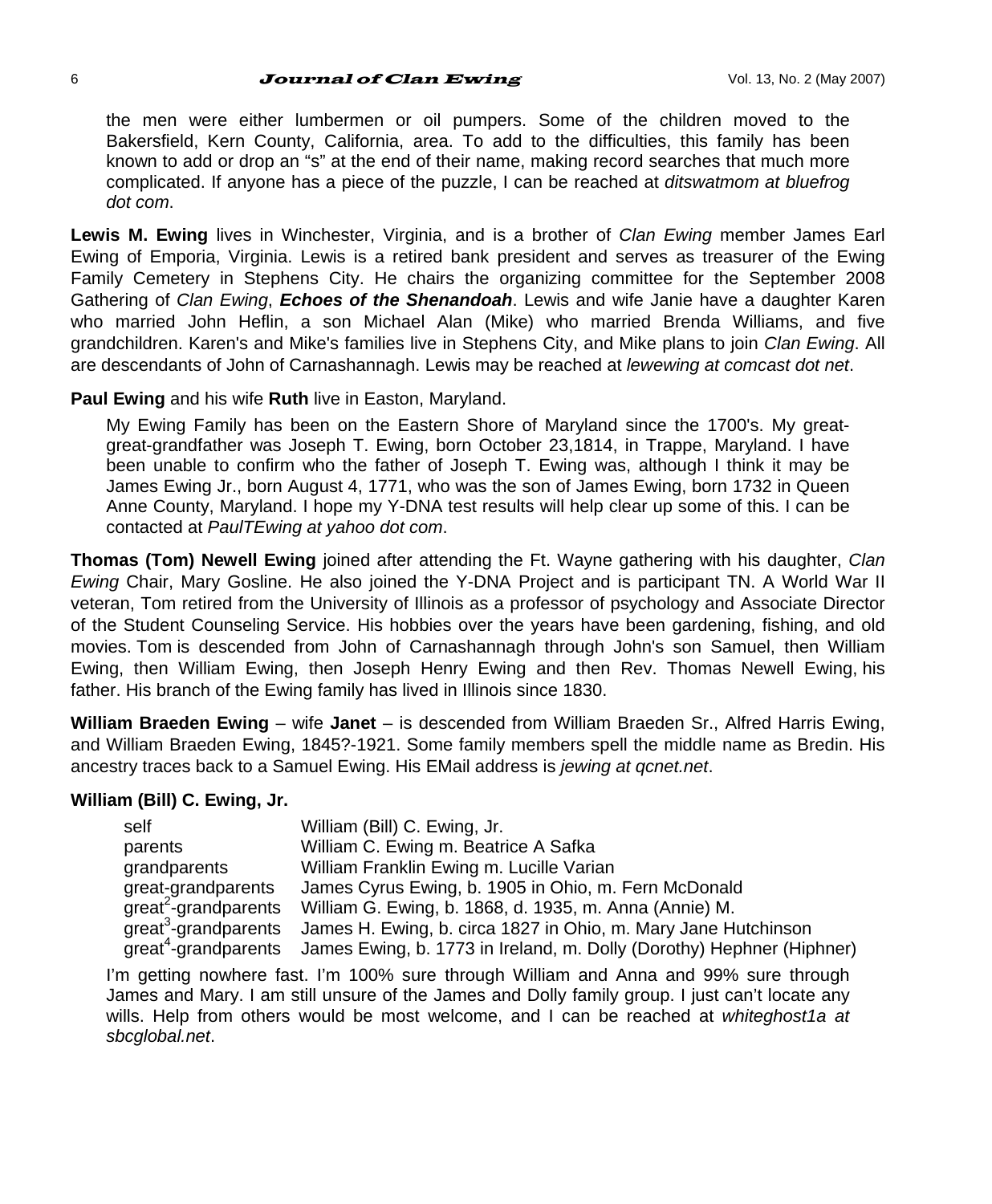**William Leigh Ewing** – participant WL in the DNA Project – lists his lineage as:

| self                             | William Leigh Ewing                                                 |
|----------------------------------|---------------------------------------------------------------------|
| parents                          | Harold Francis Ewing, Sr., b. 1917, m. Juanita Adoll Klingensmith   |
| grandparents                     | William Francis Ewing, b. 1861, m. Elizabeth Carter                 |
| great-grandparents               | Robert Ewing, b. 1820, m. Ann Shewfelt                              |
| great <sup>2</sup> -grandparents | Henry (Harry) Ewing, b. 1798 in Vermont, m. Hannah Irish            |
| great <sup>3</sup> -grandparents | Benjamin James Ewing, b. 1776 in Massachusetts, m. Eunice Doolittle |
| great <sup>4</sup> -grandparents | James Ewing b. 1749 in Massachusetts, m. Naomi Cooley               |
| great <sup>5</sup> -grandparents | Alexander Ewing, b. cir 1730 in Scotland, m. Miss Sullivan          |
|                                  |                                                                     |

He can be contacted at *bewing1981 at comcast.net*.

#### **Carrie Rene Grandinetti**

l

In *Our Ewings in America 1740 to 1966<sup>3</sup>* , my mother is listed on page 58: "9. Christy Ellen Conn, Born Jan 18, 1952." Christy married her high school sweetheart, Paul Grandinetti on September 7, 1974, and had two daughters, me (b. October 11, 1975) and Brandi Michelle Grandinetti (b. April 3, 1978). Christy is a Budget Analyst for the Department of Justice under the Executive Office for U.S. Attorneys. Paul owns a patent law firm on K Street in Washington DC. My parents spend their weekends enjoying their condo in Virginia Beach. My sister and I both live in northern Virginia, are single-patent attorneys, and great friends. Brandi is an associate attorney at my father's firm, and I am currently taking contract work from law firms and developing my internet re-sell businesses. $4$  I enjoy passing time with photography, ballroom-dance classes, mosaics and stained glass classes, and knitting and crocheting.

I am descended from James Ewing of Pocahontas of Greenbrier County, Virginia. James emigrated from Ireland in 1740.

| self                             | Carrie Rene Grandinetti                    |
|----------------------------------|--------------------------------------------|
| parents                          | Christy Ellen Conn m. Paul Grandinetti     |
| grandparents                     | Billie Katherine Ewing m. Al Conn          |
| great-grandparents               | William P. Ewing m. Katherine Ewing        |
| great <sup>2</sup> -grandparents | Dr. George Playford m. Esta Ewing          |
| great <sup>3</sup> -grandparents | George m. Elizabeth Ewing                  |
| great <sup>4</sup> -grandparents | George Knox Ewing m. Elizabeth Maria Jones |
| great <sup>5</sup> -grandparents | John R. Ewing m. Rachel Hawk               |
| great <sup>6</sup> -grandparents | George Ewing m. Rosanna {Ann} Knox         |
| great'-grandparents              | William "Swago Bill" Ewing m. Mary McNeill |

I am interested in becoming a member of the DAR. If anyone has any information or leads, my EMail address is *carrie.grandinetti at yahoo dot com*.

**James H. Houston** of Milford, Ohio, joined during the Ft. Wayne gathering. Jim also attended the Cecil County, Maryland, gathering in 2004.

My grandmother, Jane Egenton Ewing Houston, was a descendant of William Ewing (1749- 1814). It is believed that this William came with his father, James, from Northern Ireland to

<sup>3</sup> Ewing, Donald Brown. *Our Ewings in America, 1740 to 1966: James and Mary Sargent Ewing of Pocahontas and Greenbrier Counties, Virginia; John and Ann Smith Ewing of Greenbrier County, Va. and Vinton, Ohio; William and Mary McNeill Ewing of Greenbrier County, Va. and Ewington, Ohio; George and Ann Knox Ewing of Ewington, Ohio; and the descendants of George and Ann Knox Ewing*, Acme Press: Santa Monica, California, 1966.

<sup>4</sup> *www.wowmypet.com*, *www.wowmybaby.com*, *www.wowmygift.com* and *www.wowmybag.com*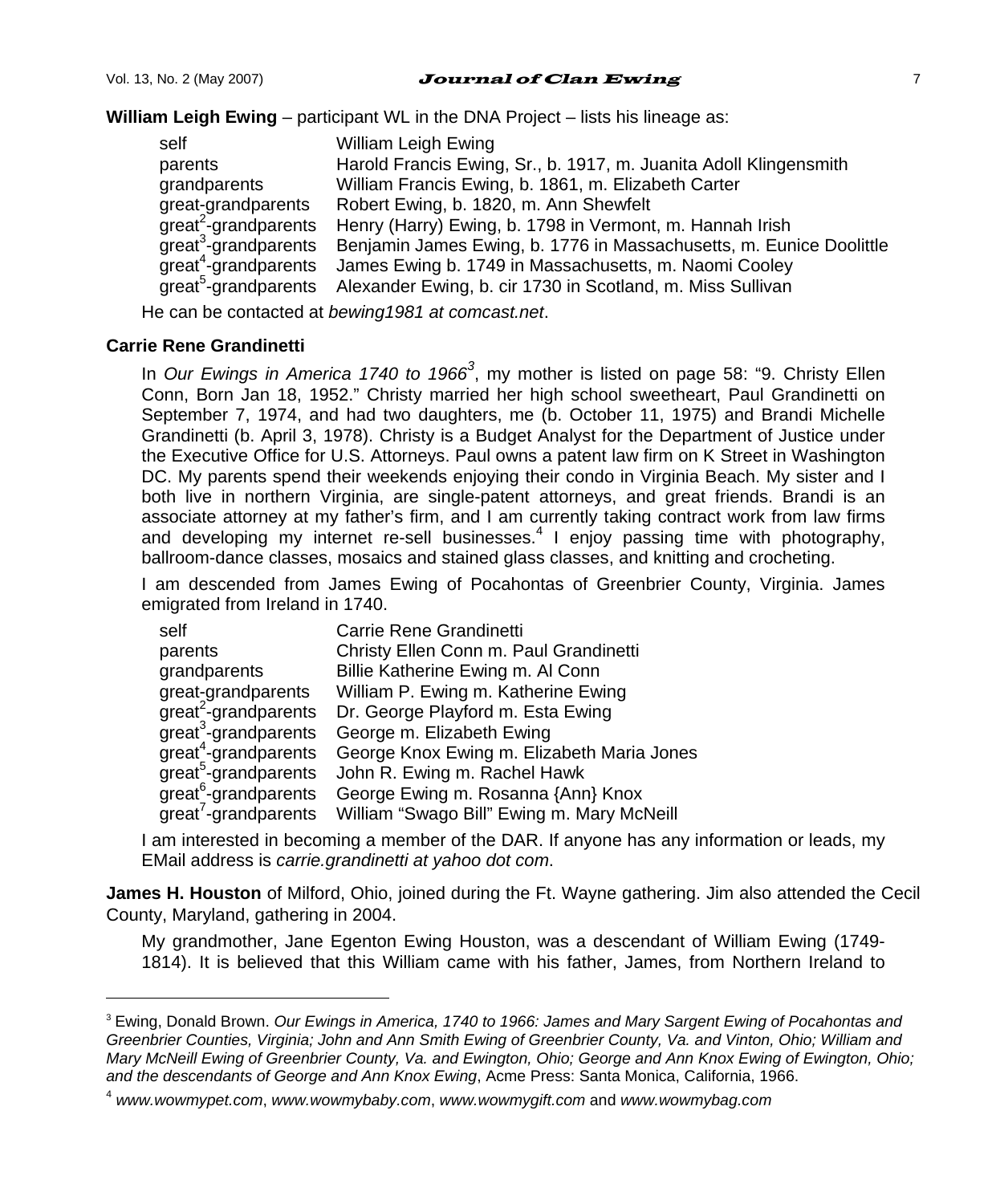southern Lancaster County, Pennsylvania, in 1751. [See Chapter XII of *Ewing in Early America*.] My genealogy is on Roots Web's World Connect under *Houstons of Pequea and Allied Families*. Any updates or new information would be appreciated. My EMail address is *jhouston at cinci.rr dot com*.

**Louis Lehmann** and his wife **Margie** have posted Ewing genealogy information on Roots Web's World Connect under *Ancestors of Frances Elizabeth Ewing* and as Pedigree Resource File #123 in Family Search. They also provided information to Margaret Ewing Fife for Chapter IX of her book *Ewing in Early America*. Louis lists his ancestors as:

| Frances Elizabeth Ewing m. Bryce Lehmann<br>parents<br>Frank Henry Ewing, b. 1856, d. 1934,<br>grandparents<br>m. Julia Spates (1863-1947) in Minnesota<br>Henry Ewing, b. 1832, d. 1894,<br>great-grandparents<br>m. Augusta Willis (1833-1919) in New York<br>Samuel Ewing b. 1787 in New York, d. 1855 in New Jersey,<br>great2-grandparents<br>m. 1815 Margaret Morford (1795-1881)<br>great3-grandparents Rev. James Ewing, b. 1755 in Kilmarnock, Scotland,<br>d. 1806 in New Jersey,<br>m. 1782 Amelia Bailey (b. 1757) in New York<br>Hugh Ewing, bap. 1734 in Kilmarnock, Scotland,<br>great4-grandparents<br>m. 1754 Margaret Muckle (bap. 1733) in Kilmarnock, Scotland<br>James Ewing, bap. 1689 in Kilwinning, Ayrshire,<br>great5-grandparents<br>m. 1715 Helen Gebbie (bap. 1693) in Kilmarnock, Scotland<br>great <sup>o</sup> -grandparents<br>Robert Ewing m. 1681 Barbara Smith in Kilwinning, Ayrshire | self | Louis Lehman |
|----------------------------------------------------------------------------------------------------------------------------------------------------------------------------------------------------------------------------------------------------------------------------------------------------------------------------------------------------------------------------------------------------------------------------------------------------------------------------------------------------------------------------------------------------------------------------------------------------------------------------------------------------------------------------------------------------------------------------------------------------------------------------------------------------------------------------------------------------------------------------------------------------------------------------|------|--------------|
|                                                                                                                                                                                                                                                                                                                                                                                                                                                                                                                                                                                                                                                                                                                                                                                                                                                                                                                            |      |              |
|                                                                                                                                                                                                                                                                                                                                                                                                                                                                                                                                                                                                                                                                                                                                                                                                                                                                                                                            |      |              |
|                                                                                                                                                                                                                                                                                                                                                                                                                                                                                                                                                                                                                                                                                                                                                                                                                                                                                                                            |      |              |
|                                                                                                                                                                                                                                                                                                                                                                                                                                                                                                                                                                                                                                                                                                                                                                                                                                                                                                                            |      |              |
|                                                                                                                                                                                                                                                                                                                                                                                                                                                                                                                                                                                                                                                                                                                                                                                                                                                                                                                            |      |              |
|                                                                                                                                                                                                                                                                                                                                                                                                                                                                                                                                                                                                                                                                                                                                                                                                                                                                                                                            |      |              |
|                                                                                                                                                                                                                                                                                                                                                                                                                                                                                                                                                                                                                                                                                                                                                                                                                                                                                                                            |      |              |
|                                                                                                                                                                                                                                                                                                                                                                                                                                                                                                                                                                                                                                                                                                                                                                                                                                                                                                                            |      |              |

His EMail address is *loulehmann at comcast.net*.

### **Sheron Gale Mercer**

| self                             | Sheron Gale Zimmerman m. Irving G. Mercer                       |
|----------------------------------|-----------------------------------------------------------------|
| parents                          | Althea Pauline Repp m. James Zimmerman                          |
| grandparents                     | Leta Irene Byrd m. Johnathan Repp                               |
| great-grandparents               | Jennie Leona Ewing m. Daniel Stewart Bryd                       |
| great <sup>2</sup> -grandparents | Gustavus Henry (Gussie) Ewing m. Irene Samantha Williams        |
| great <sup>3</sup> -grandparents | James Ewing m. Malinda Bellah                                   |
|                                  | great <sup>4</sup> -grandparents Alexander Ewing m. Sarah Smith |

I want to trace as far back as I can. I want to visit as many of my ancestors' graves as possible and take pictures. I want to visit the Prosperity Baptist Church and visit James Ewing's grave area. Does anyone know how to get a copy of Vernon Ewing's book *From Whence We Came*? My EMail address is *whiteriverpearl at cox.net*.

### **Carolyn Springfield-Harvey** is from the Squire James Ewing line.

I am descended from Emily Eliza Ewing who was James' granddaughter through his son James and Rebecca Robb. Emily was my great<sup>2</sup>-grandmother. She married Hugh Scott; they had a daughter, Margaret Robb Scott, who married Charles Walker Edmundson. Margaret and Charles had a daughter Lois Minerva (my grandmother) who married Harberd Stephen Wise. They had a daughter Jean Wise (my mother) who married Dan Springfield Jr.

As you can probably tell, I am a "newbie." My 83-year old mother and I have been interested in genealogy for years, but I have yet to really start organizing all the information we have. It is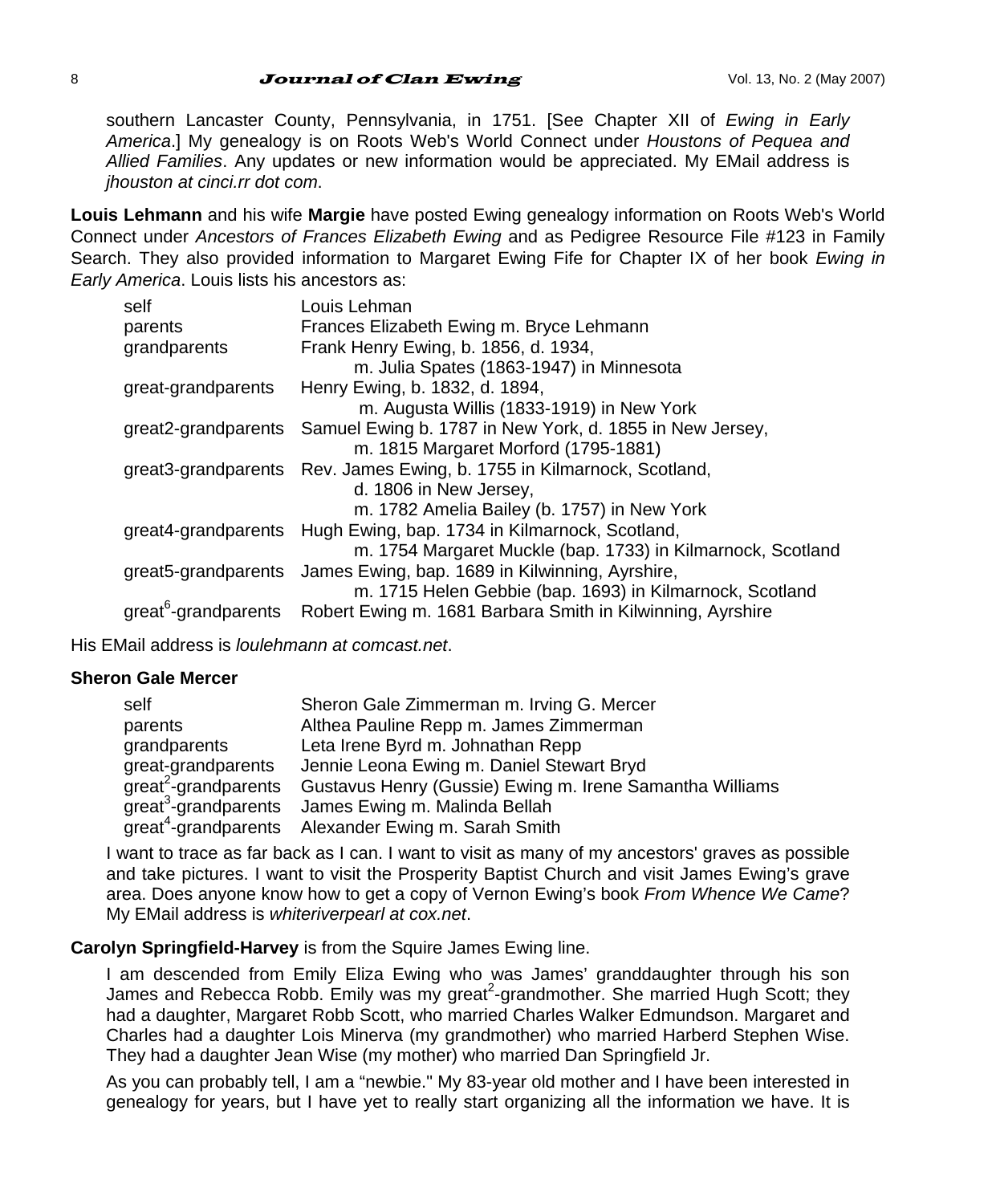such a daunting task that I keep putting off getting started on the software (Legacy) that I have recently purchased. I can supply more detailed information re: dates, etc., if anyone would like it. My EMail address is *cjsh at comcast.net*.

### **Jerry D. Warren**

My grandmother was Faye Iva Lotus Ewing. Her lineage is:

| self                             | Faye Iva Lotus Ewing m. Arthur Wallace Malloy  |
|----------------------------------|------------------------------------------------|
| parents                          | William Thomas Reed Ewing m. Clara Etta Wasson |
| grandparents                     | James Gayle Ewing m. Sebina Sybil Bragg        |
| great-grandparents               | William B. Ewing m. Mary Ann Lightner          |
| great <sup>2</sup> -grandparents | Moses Ewing m. Margaret Brown                  |
| great <sup>3</sup> -grandparents | Joshua Ewing m. Eleanor Joshua                 |
| great <sup>4</sup> -grandparents | John Ewing II m. Sarah Jenkins                 |
| great <sup>5</sup> -grandparents | John Ewing m. Jannett McElvaney                |

More complete genealogical information may be viewed on Roots Web's World Connect under *Warren, Molloy Family Tree*. I can be contacted at *kbt5579 at roadrunner dot com*.

# *Archivist News*

### **Betty Ewing Whitmer, Archivist (+1 330.879.5766,** *AirReservations at hotmail dot com***)**

The *Clan Ewing in America* archival material stored at the *The Historical Society of Cecil County*, Elkton, Maryland, contains research papers and books from several sources:

- The papers of Margaret Ewing Fife are in five files, numbered 1 through 5. Much of the material in these files appears in her *Ewing in Early America* book. Her husband, William Fife, donated her research papers to *Clan Ewing*. Among the materials included in File 1 are wills of sixty Ewing males and females and wills of forty other individuals. Marriages, civil cases, census records, and research notes are also located in File 1. Deeds from Delaware, Maryland, New Jersey, Ohio, Pennsylvania, and South Carolina are in File 2, as well as SAR and DAR records, military and pension records, maps, vital records, and cemeteries records. File 3 contains Pennsylvania tax records for eight counties. Research results concerning Ewing families and some related families are organized in File 4. Correspondence, records from Scotland, notes for her book, and other miscellaneous items are in File 5.
- Another file box includes manuscripts, interviews, reference materials, and notes on many different Ewing individuals – as well as books by and about Ewings – that were collected by *Clan Ewing* Founder, Rev. Ellsworth Samuel Ewing.
- The research materials of Myrtle Roe, which were donated to *Clan Ewing*, are in a separate file box. Myrtle Armstrong Roe was a great-great-great-granddaughter of Samuel Ewing (son of John Ewing of Carnashannagh) and Margaret McMichael. Ms. Roe's genealogical research, contained in thirteen notebooks and twelve envelopes, is focused on her ancestors but also includes information on other Ewing branches and related families. In addition to her own research, information (for example, lineages) from the research of individuals with whom she corresponded is included in the notebooks and appears in the envelopes. Some of the cited family names are McAfee, McMichael, Jameson, Clemensen, Walter, Carr, Hillis, and Hilt.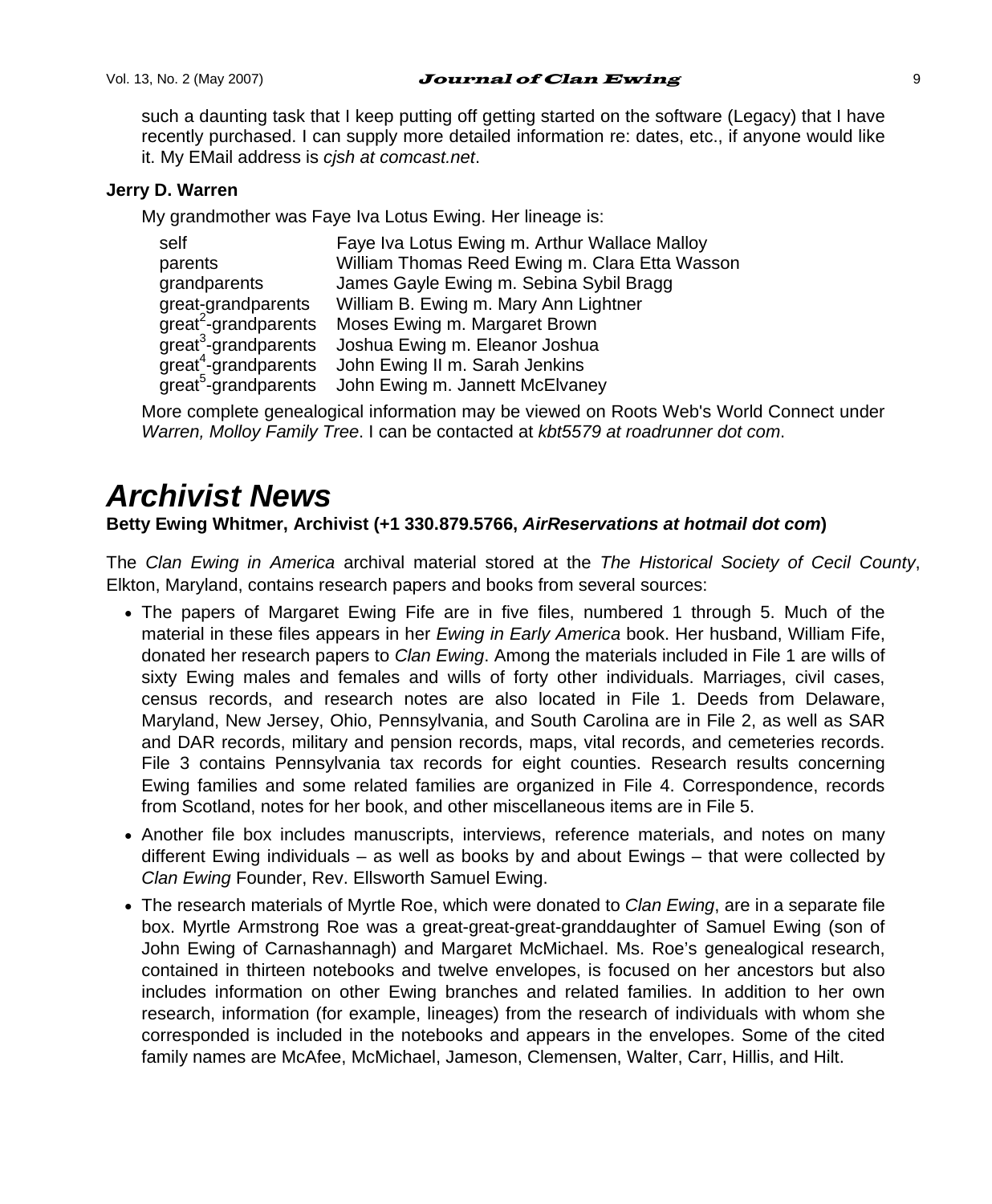Indices for all of this material have been posted on the *Clan Ewing* web site for the use and convenience of all. To get copies of the material, contact *The Historical Society of Cecil County*. Contact information may be found at *www.CCHistory.org*. They will impose a minimal copying/mailing charge for any copies which they make.

*Betty Ewing Whitmer* 

# *Web Site News*

**William E. Riddle, Web Master (+1 505.988.1092,** *Riddle at WmERiddle dot com***)** 

# **Go Green!**

We have gradually posted issues of the *Journal* on the *Clan Ewing* web site. But we are behind in doing this.

If you would like to receive electronic rather than hardcopy versions of the *Journal* issues, please send your EMail address to me (*Riddle at WmERiddle dot com*).

Why might you request electronic versions? First of all: it "saves trees" by allowing *Clan Ewing* to forego printing a hardcopy copy to send to you. Second of all: it further reduces our expenses because we won't have to pay the cost of sending you a hardcopy. Third, and best, of all: you'll be able to search the issue electronically. In other words, you'll be able to search the issue using the "find" capabilities you're used to using.

Please take advantage of this option!

# **Recent Changes and Additions to the** *Clan Ewing* **Web Site**

Additions to the *Clan Ewing* web site since the last *Journal* issue include:

- Jim McMichael's transcription of all of Volume II and the first five Chapters of Volume III of the book *James Ewing - Pioneer* authored by Nancy Hanks Ewing and edited by Barbara Ewing Powell.
- David N. Ewing's transcription of Appendix A of Joseph Lyons Ewing's 1910 book on the descendants of Thomas and Mary (Maskell) Ewing.
- Updated versions of Chapters 15, 17 and 33 in Fife's *Ewing in Early America*. These updated versions correct a few typographical errors. More importantly, they note and resolve several errors and inconsistencies in the data regarding descendants of James Ewing of Inch Island.

*Wm E. Riddle*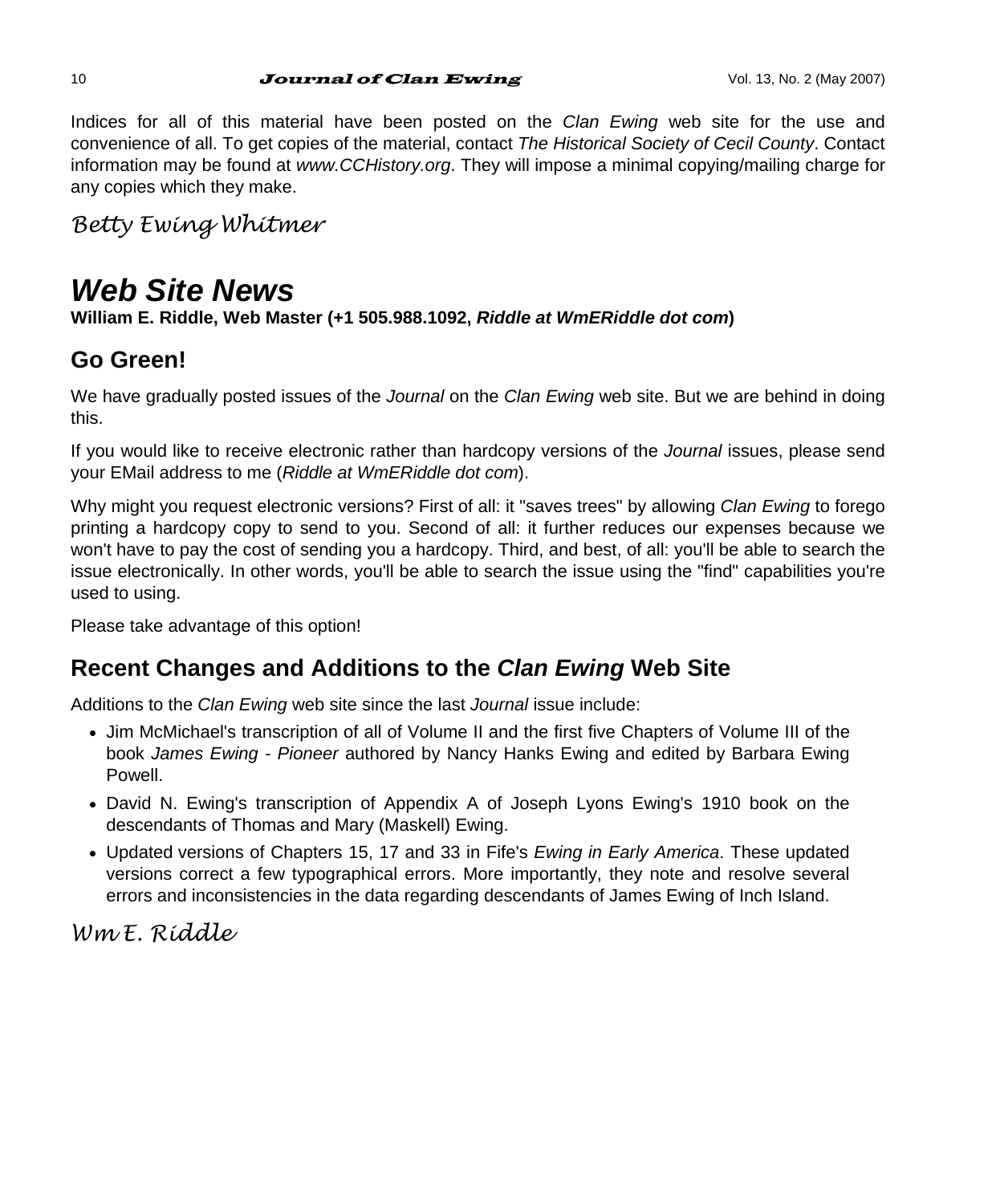# *Echoes of the Shenandoah Tenth Gathering of Clan Ewing in America*

The next *Clan Ewing* gathering will be held in Winchester, Virginia, September 18-21, 2008. This Section of the *Journal* provides – and will continue to provide in future issues – articles related to this celebration. Historical and genealogical articles provide, and will continue to provide,

### *Echoes of the Shenandoah*

Winchester, Virginia, was settled primarily by Germans and Scots-Irish.

background for the gathering. Other articles showcase, and will continue to showcase, places of interest which members may want to include in their visit to Virginia and the Frederick County area.

The theme for the 2008 Gathering of *Clan Ewing*, *Echoes of the Shenandoah*, indicates what we, the 2008 Gathering Committee, hope *Clan Ewing* members will experience and learn during their stay in the Winchester and Stephens City areas of Virginia. First of all we want your visit to Virginia to be a funfilled, exciting time and we want to share with you the intriguing history of the settlement along the scenic Shenandoah River in the Shenandoah Valley. You will hear echoes from those early Ewings who were among the first settlers as well as their descendants who have made their homes in the Shenandoah Valley through these 270 years. The Ewing family is one of the few original families known to be remaining in the Winchester-Stephens City area.

### **Colonial History of the Shenandoah Valley Evelyn Jones Ewing (+1 434.634.9227,** *jeej at telpage.net***)**

After arriving in Pennsylvania from Ireland in 1729, John Ewing and his family, originally of Carnashannagh, Scotland, heard from fur traders of the beautiful valley to the south with its rich, fertile soil. Soon William Ewing, John's son, joined other families moving south into the Indian country west of the Blue Ridge Mountains. William's father John Ewing, his sister, Jean Ewing Vance, and her husband Andrew Vance, may have accompanied William or followed later as brother Samuel Ewing did. William cut and cleared land as did the other pioneers who had been welcomed into the valley by the Colonial Government. During the years 1730-1734, the Virginia Council of the government ordered that parcels of land be opened up to those willing to clear and work the land. The new pioneers would provide some protection from the Indians and the French for the settlers who were gradually moving west.

The first grant in the valley was obtained from Lord Fairfax in 1730 by John Van Meter, a Dutch fur trader. In June 1731, Van Meter sold the 10,000 acre grant in the fork of the "Sherando" to a wealthy German, Hans Jost Heydt, also known as Joist Hite. In October 1731, Hite, in partnership with a Quaker, Robert McKay, obtained a grant from the Colonial Government to have an additional 100,000 acres of land surveyed on the west side of the Blue Ridge Mountains. Hite and McKay became partners when Hite's ox-drawn caravan of a hundred German families met McKay's group of Scots-Irish homesteaders while traveling to the Mecklenburg Ford of the Potomac River at what is now Shepherdstown, West Virginia. By the time the two groups reached the Potomac ford, a partnership agreement had been worked out to pool their resources in both land and money and eventually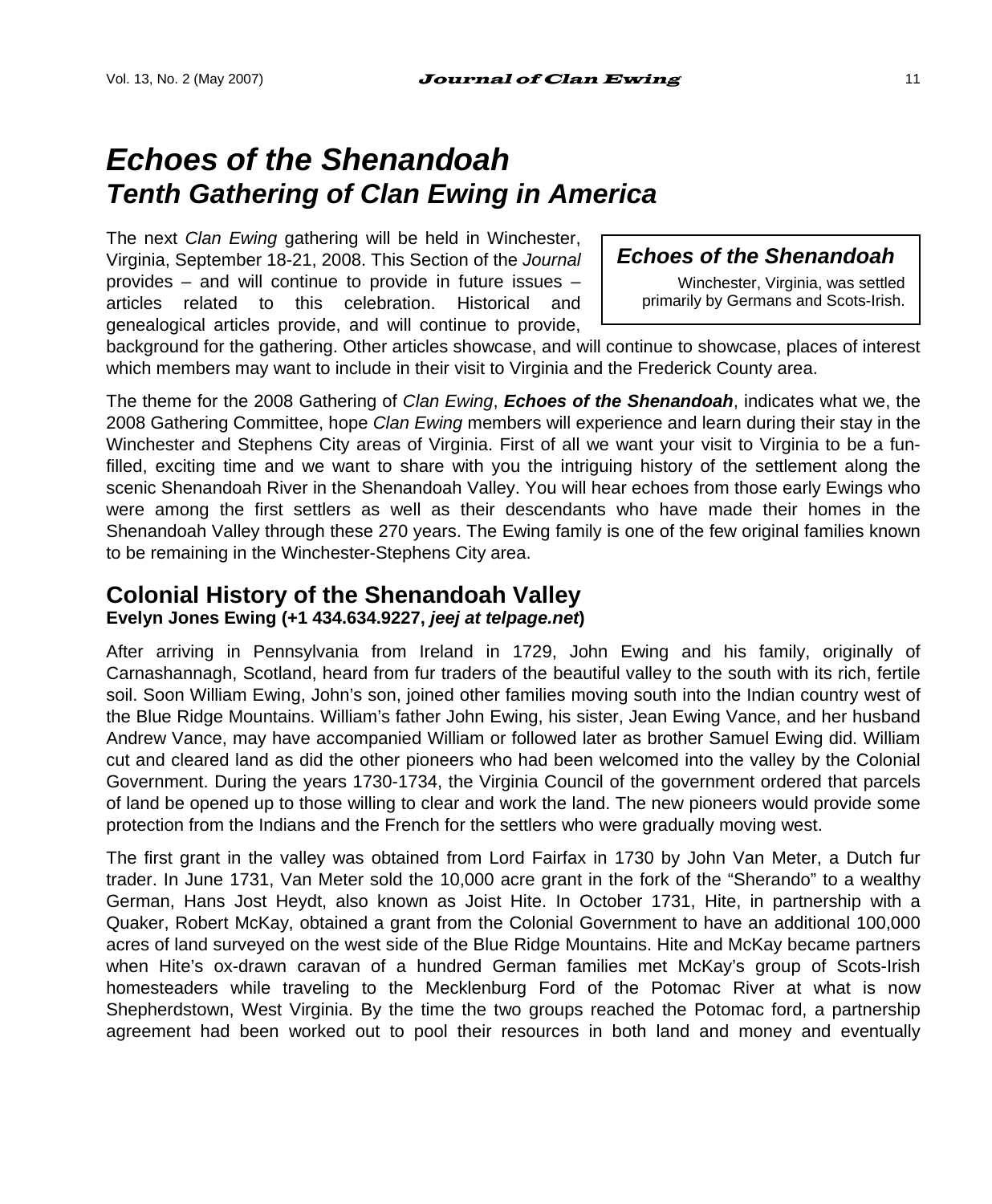

purchase more land from Lord Fairfax. Thus partnership was formed by a chance meeting and perhaps the first large land development company west of the Blue Ridge."<sup>5</sup>

Hite and McKay purchased their land from Lord Fairfax as Van Meter had. They agreed to distribute the land with McKay and his Scots-Irish occupying the eastern half from Winchester south to Luray and Hite's Germans settling the western half of the tract, from Winchester south to Strasburg and beyond. Thomas Lord Fairfax's grandfather, Lord Culpeper, had received a royal patent from King Charles II in 1649 for the Proprietary of the Northern Neck, a tract of land of about five million acres, extending from the East Coast west to the Ohio Territory. Lord Fairfax, who inherited the land, lived in England until 1736 when he visited his cousin William Fairfax. He soon realized that many people were living on his land without his consent. He also found that his agents had sold land leaving hilly parcels landlocked. Lord Fairfax returned to England to present the matter to the Privy Council.

In 1746, Lord Fairfax came back to Virginia and settled at Greenway Court near White Post in Clarke County. George Washington, 16 years of age, and George Fairfax, Esq., were invited to survey the northern end of the Fairfax property which was in the valley.

George Washington completed the task and won Lord Fairfax's friendship which endured through the years even though Lord Fairfax remained a loyal British subject. 6, 7

George Washington's journal documented the rugged adventure of his first visit beyond the Blue Ridge Mountains. This experience helped prepare him for leadership in the French and Indian War and the Revolutionary War. Because of George Washington's connection to Lord Fairfax, he, as a young man, a teenager, traveled to the frontier on horseback, survived hardships and learned to live and fight as the

<sup>5</sup> Dohme, Alvin. *Shenandoah: The Valley Story*, Potomac Books: Dulles, Virginia, 1973, pg. 14.

 $6$  Dohme, pgs. 13-17.

<sup>7</sup> Gochenour, Patricia W. *From the Banks of the Potomac to the Banks of the Shenandoah*. (Transcription of a map of George Washington's first journey to the Shenandoah Valley from Washington's Journal, March 11-April 13, 1748.)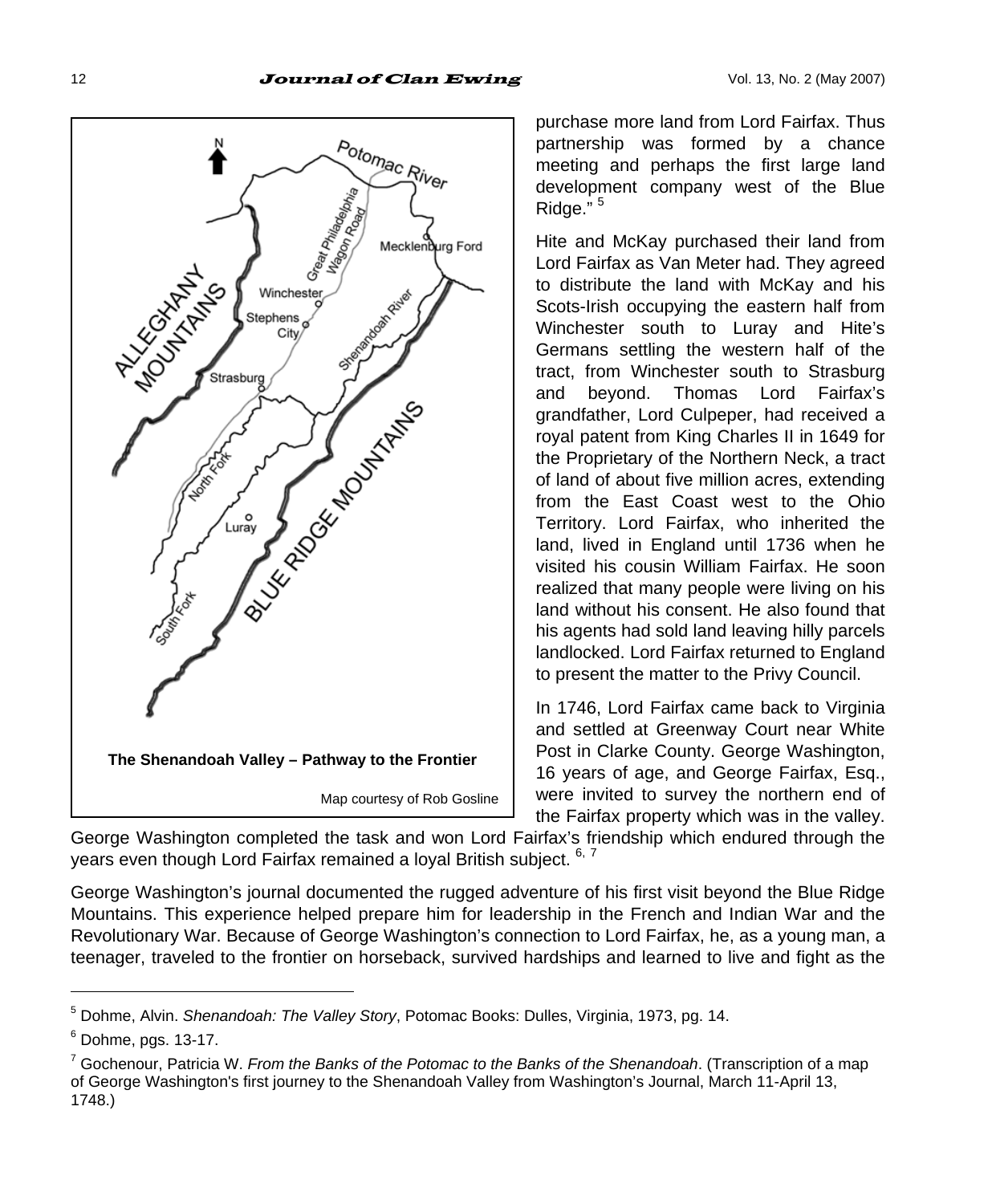#### Vol. 13, No. 2 (May 2007) **Journal of Clan Ewing**  $\frac{1}{3}$

Indians did. The Shenandoah Valley of Virginia helped train this young man who would eventually be the Commander in Chief of the Army and the First President of America!<sup>8</sup>

Lord Fairfax's disagreements with the agents and the settlers led to the Hite versus Fairfax lawsuit, a fifty-year lawsuit that involved many of the early settlers including our William Ewing. A transcript<sup>9</sup> of the record may be found in the Handley Library in Winchester. William's inclusion in the lawsuit provides proof of his early arrival in the Shenandoah Valley of Virginia. In the transcript, William is quoted as saying: "… this deft. [defendant, William Ewing] in April 1737 came into this colony from Pennsylvania … and applied to the compt. [comptroller, Jost Hite], Hite …to purchase land of him. And this deft. accordingly agreed with him for about 1,210 acres at the rate of five pounds for every hundred … And this deft. and … Hite then entered into mutual bonds each to the other, this deft. in two different bonds for paying him the consideration money which was sixty pounds at two different payments, and the said compt. to complete this deft's title to the said land." In 1756 William received a grant for 625 acres instead of the 1210 acres he had purchased and settled in 1737. He was not happy.

New settlers were brought in for several years. Hite and McKay had an agreement with the Colonial Government to bring in one hundred settlers within two years. Fifty-four families had been brought in by Christmas 1735 when Hite received an extension of time.<sup>10</sup> William Taylor and George Wright are two Ewing neighbors listed in the Hite versus Fairfax lawsuit. David Vance and James Vance are believed to be relatives. Other names of interest are Adam Cunningham, Walter Cunningham, William Davis, Joist Hite, James McCoy, Robert McCoy Jun., Zachariah McCoy, Richard Morgan, Thomas Morgan, Isaac Pennington, William Rogers, Richard Stephenson, John Vanmeter, Isaac Vanmeter, William White, John Williams, William Williams and Matthew Wood. Many settlers were involved in this long running lawsuit which affected the Shenandoah Valley area while providing wonderful historical data for the future.

Some American Indian tribes believed that the Great Spirit had given this valley to all Indians so the coming of white men who built homes, barns, and fences was resented. The Shawnees, the most powerful and warlike of all of the tribes in the area, claimed all the hunting grounds west of the Blue Ridge and as far west across the Allegheny as the Mississippi. They had three large towns in the Valley. One was near where Winchester stands today, one on the North River in Shenandoah County, and one on the South Branch, near where Moorefield (West Virginia) is situated. They did allow other tribes to visit them in the Valley on condition they pay them tribute in skins or loot. The Indians called the beautiful valley "The Valley of the Daughter of the Stars." <sup>11</sup>

As more and more pioneers settled in the valley the respectful relationship between the native population and the settlers deteriorated into a hostile situation. The plowed fields and fences of the pioneers affected the Indian roadway (the valley) and restricted Indian use of what had been their hunting ground. The abundant wild game fled, and the Indians became restless. Attacks became more numerous and dangerous. In 1754, after sharing the valley with the settlers for twenty years, the Indians suddenly moved out. Messengers had come in 1753 from the western Indians inviting these Indians to

<sup>&</sup>lt;sup>8</sup> Gochenour, pg. 2.

<sup>9</sup> Dickinson, Josiah Look. *The Fairfax Proprietary*, Warren Press: Front Royal, Virginia, 1959. pg 30 (XXX).

<sup>10</sup> Willis, C. and Walker, E. *Legends of the Skyline Drive and the Great Valley of Virginia*, Dietz Press: Petersburg, Virginia, 1940. pg. 7. [Reviewed by Robert Hunt Land in *The William and Mary Quarterly*, 2nd Ser., Vol. 18, No. 3 (Jul., 1938), pp. 381-382.]

 $11$  Dohme, pg.1.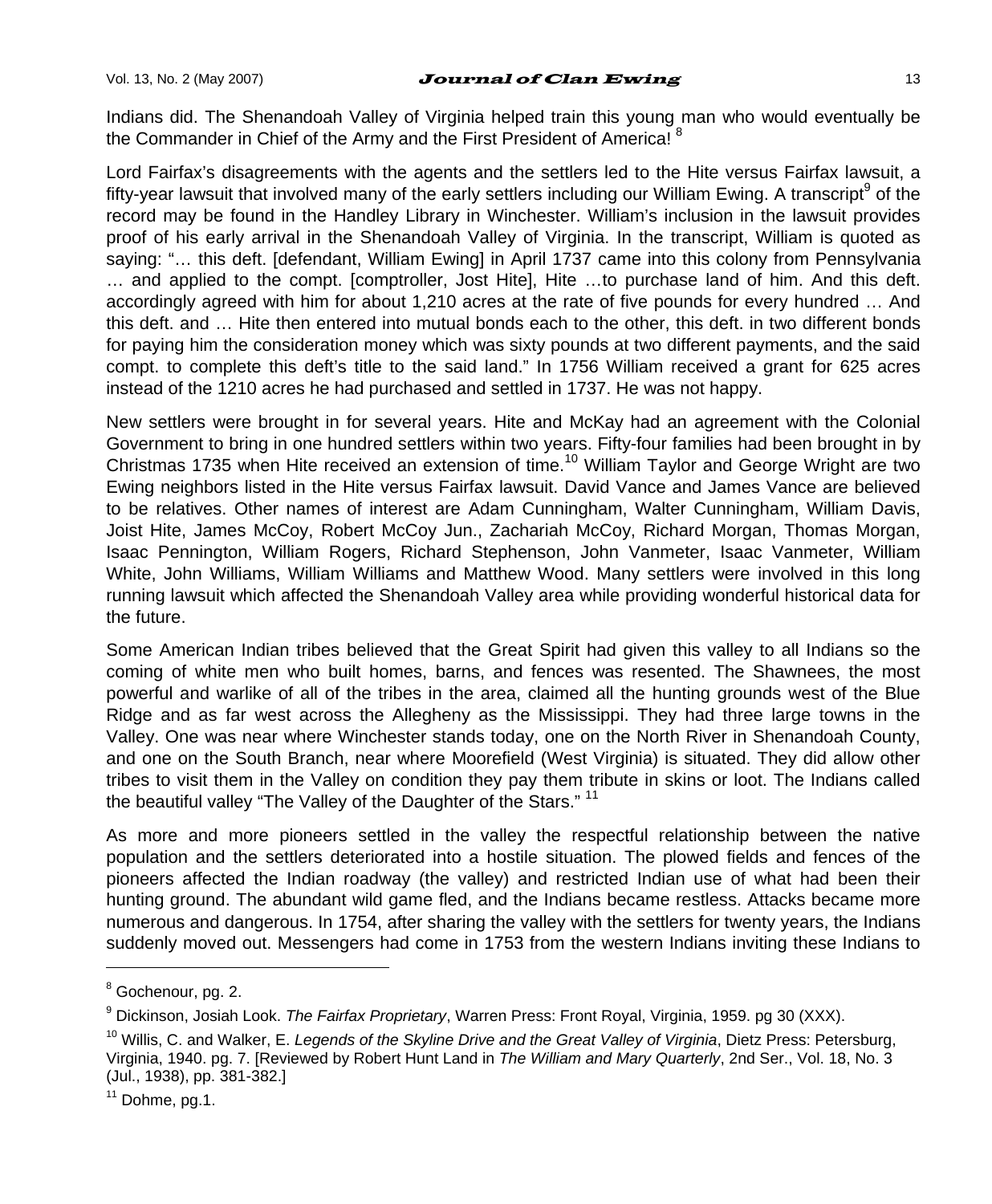#### 14 **Journal of Clan Ewing**  $V$ ol. 13, No. 2 (May 2007)

cross the Alleghany Mountains. Historians believe the offer came through the influence of the French who had made friends with the Indians and promised to protect their rights.<sup>12</sup>

The French and Indian War years (1754-1763) were most difficult for the settlers. Many families returned east on their wagons to safer locations. Most, perhaps all, of the remaining males were members of the local militia which was their only protection.

William Ewing was one of the settlers who served in the Virginia Militia under Col. George Washington. On the poll taken in Frederick County, July 24, 1758 are the names of William Ewing, Thos. Lord Fairfax, Jacob Hite, Col. John Hite, Isaac Hite, Peter Stephens, Lewis Stephens, Henry Stephens, Daniel Stephens, Andrew Vance, Alex'r Vance, James Vance, Samuel Vance, John Vance, Charles Dick, Col. James Wood, and many other neighbors. William Ewing is also found on Frederick County Virginia Militia List of Col. F. B. Martin in 1758 with neighbors John Niswanger, Peter Stephens, Peter Perry, John Painter, and Zebulon Tharp. In 1761 William Ewing is listed on Col. George Mercer's Frederick County Virginia Militia List.<sup>13</sup>

The names of William Ewing's neighbors are found in the history of the valley. Lewis Stephens was the founder of Stephensburg, now Stephens City. Col. James Wood was the founder of Winchester. He built the Glen Burnie Historic Home which will be on the tour in September 2008. The Hollingsworth family home, Abram's Delight, was built by Isaac Hollingsworth in 1754. Restored and refinished, it is the oldest home in Winchester.

Today, the Shenandoah Valley includes the counties of Berkeley and Jefferson in West Virginia and Frederick, Clarke, Shenandoah, Warren, Page, Rockingham, and Augusta Counties in Virginia. The valley stretches from the Blue Ridge Mountains on the east to the Allegheny Mountains on the west with the Shenandoah River running through the middle. The northern-most point is Harpers Ferry, West

### *Echoes of the Shenandoah*

Winchester has received awards for Best Public Celebrations and Most Loveable Small Towns in Mountain Homes, Southern Style's Winter 2007 Annual Guide issue. Chosen from towns in upscale communities in Virginia, West Virginia, North and South Carolina, Tennessee and Maryland, Winchester ranks number 14. This comes on the heels of a survey done by a major insurance company that named Winchester one of the safest of its size in the entire U.S.

Virginia, where the river empties into the Potomac River. The Shenandoah River is one of the few rivers in the United States that flows north. The valley is always a fascinating location with much to see and enjoy. In September 2008 it will also be dazzlingly beautiful with fall colors and apple harvesting activities. Plan now to join the celebration!

*Evelyn Jones Ewing is a former public elementary school teacher. Evelyn and her husband, James Earl (Jim) Ewing Jr., wrote The Ewings of Frederick County, Virginia, which is available online in the Clan Ewing web site's Ewing Reading Room (www.clanewing.org/ReadingRoom.htm). As members of the 2008 Gathering Committee, they will be our hosts for Echoes of the Shenandoah*. *Jim is descended from William Ewing, a son of John Ewing of Carnashannagh.* 

<sup>&</sup>lt;sup>12</sup> Willis and Walker, pg. 17.

<sup>13</sup> Clark, Murtie June. *Colonial Soldiers of the South 1732-1774*, Genealogical Publishing Co.: Baltimore, Maryland, 1999, pgs. 513, 516, 552. [Information about this book is available at *www.genealogical.com*.]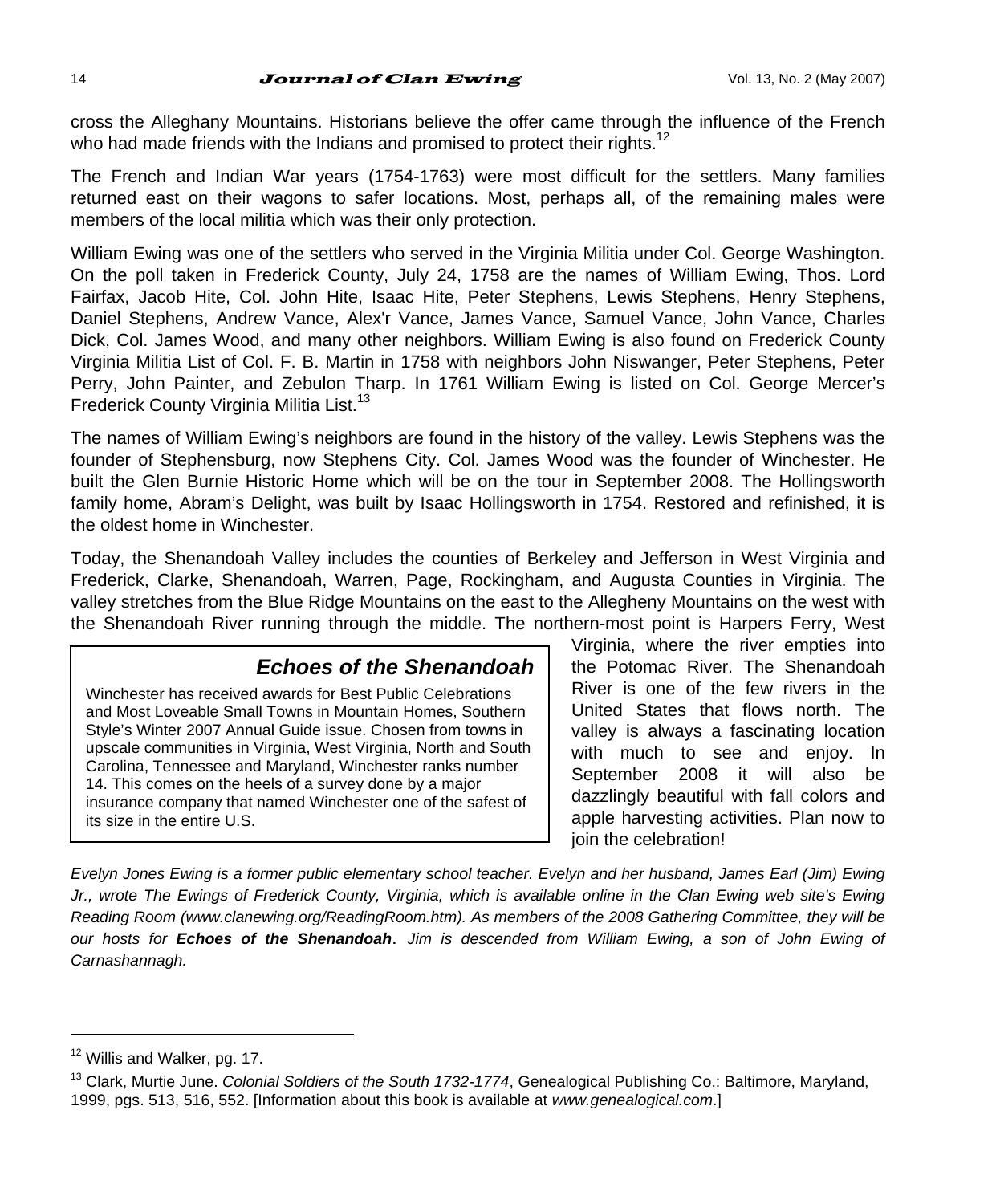### **The Handley Library, Winchester, Virginia Jeannette Ewing (+1 540-869-5058***, jwewing88 at yahoo dot com)*

While some members of *Clan Ewing* may have ancestors who lived in the Winchester and Frederick County, Virginia, areas, other members may have ancestors who lived in other parts of the Shenandoah Valley. In any event, the Handley Library is an important place to visit and conduct research while attending the Tenth Gathering of *Clan Ewing in America*.

The Handley Library, built in 1913, is an outstanding example of Beaux-arts architecture and features decorative carving, a copper dome, and a three-story rotunda. Judge John Handley, a wealthy businessman from Scranton, Pennsylvania, fell in love with Winchester on a trip in 1869 and left a bequest for an endowed library and high school. Listed on the National Register of Historic Places, the library has many unique features.

Giant limestone columns grace the front of the building and frame the entrance to the interior highlighted by a stained glass rotunda. On either side of the front doors are oak spiral staircases. To the right and left are identical wings housing reading and reference materials. The library also contains a glass-floored mezzanine, used for old magazine storage, and an auditorium.

An addition was completed in 1980 to provide space for administrative offices, a board room, the children's room, and the Stewart Bell Jr. Archives. The library now covers 33,000 square feet and can accommodate 90,000 books. Major renovations to

**Handley Library, Wincester, VA.** 

(Photo from the Fred Barr Collection, Stewart Bell Jr. Archives Room and courtesy of Handley Regional Library.)

restore the library to the original design took two years and were completed in 2001. Exterior cleaning, new wiring, and handicap accessibility were among the alterations. Appropriate paint colors, carpet, light fixtures, and custom furniture were chosen as the interior was refurbished.

The Stewart Bell Jr. Archives is operated jointly by the Handley Regional Library and the Winchester-Frederick County Historical Society, which may be contacted at *archives@hrl.lib.state.va.us*. The focus of the collection, the Lower Shenandoah Valley from 1732 to the present, covers the counties surrounding Winchester. The area is referred to as the *Lower* Shenandoah Valley, because the Shenandoah River runs north. The archive materials of special interest to Ewing-family historians include maps, newspapers, photographs, county histories, abstracts of Frederick County court records, genealogies, studies of battles from the French and Indian War to the Civil War, and regimental histories. The Handley Regional Library's web site, *www.hrl.lib.state.va.us/Handley*, provides links to bibliographies, census records, obituary research, genealogical resources on the Internet, and its manuscript inventory. The library catalog may also be searched from the web site.

Jeannette (Wright) Ewing began working at the Handley Library as a reference librarian and retired as Administrative *Assistant to the Director of the Handley Library. As members of the 2008 Gathering Committee, Jeannette and her husband, Bill M. Ewing, will be hosts for Echoes of the Shenandoah. Jeannette currently minds their shop which*  sells miniatures and dollhouse furniture while Bill serves as an elected member of the Board of Supervisors of *Frederick County. He is descended from William Ewing, a son of John Ewing of Carnashannagh\.*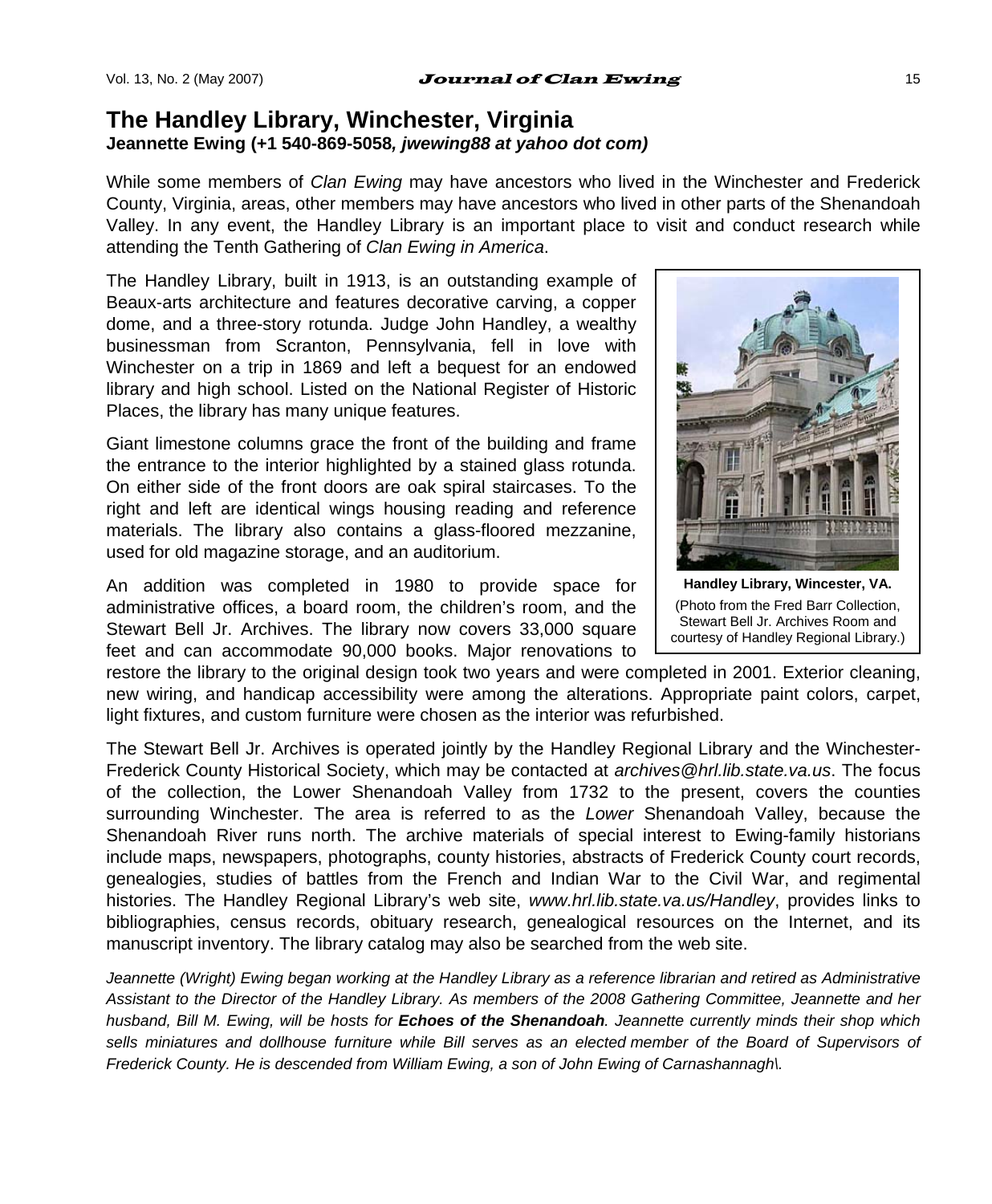# *A Glasgow Ewing*  **James McCartney Ewing (***jmewing1 at sbcglobal.net***)**

In the center of Sligo, a small yet thriving town near the west coast of Southern Ireland, stands a dark metal statue. The sculpture is modern in design, yet the story it tells is timeless. Its three figures – a father, a mother, a young girl – are emaciated, a telling reminder of the potato blight that devastated the Irish population from 1845 to 1849. Other than the daughter's left hand, their hands are comforting each other. Her left arm is raised and pointing west – toward salvation, toward America.

In 1963, I followed the direction of that young girl's left hand when I sailed on the S.S. Sylvania from Liverpool, England, landed at New York, rode a Greyhound bus to West Texas, and began a new life. My story, however, is hardly as dramatic as that Irish family's. I am a Scottish Ewing, born and raised in the Glasgow area. Over the years, I have tried to recapture my journey from Scotland to Texas, Mississippi, and California in more than 200 poems tentatively titled *Escape from Scotland* and, at the request of David Ewing and William Riddle, offer a few of those images to my distant American relatives.

I was born in 1939, the year that Hitler invaded Poland and World War II began. Images of war dominated my early years:

*He was born in a year of sorrow when the earth gave birth to pain, when the sun sheltered spitfires, and the night dropped deadly rain.* 

They were fatherless years since my Dad would not return from military service in Africa and Italy until 1945. All my knowledge of him was contained in gray airmail letters and photographs of a tanned man in an army shirt and shorts. When my mother took over his job as a door-to-door insurance salesman, my mother, my brother and I moved in with my mother's mother and father in their tiny two-bedroom flat in Rutherglen, an industrial borough just outside of Glasgow.

As the leading shipbuilding city in the world, Glasgow was bombed, particularly its docks, so fear of bombs and gas permeated every household. My earliest memory features a much too large gasmask. To this day, a certain stale smell or the feel of bed-sheets over my face can carry me back to those years. But they were by no means unhappy years, thanks mainly to Grandma McCartney.

Like my mother, and so many Scottish women before them, Florence McCartney was a strong, determined woman. Raised in a middle class Edinburgh family, she had eloped at the age of seventeen with Billy McCartney, a Scottish international football<sup>14</sup> player for Glasgow Clyde. But Billy was illiterate. Unable to write his own last name, which was originally McArthur, his pronunciation "Macairter" would be recorded as "McCartney" by the registrar.

At the age of twenty-one, Billy McCartney broke his leg. Forced to retire from football, he took on a low paying job in the Rutherglen steelworks and turned to "the demon drink" – whisky, the intimate companion of so many Scotsmen. For many years, my mother's subsequent paranoia over alcohol led

 $14$  Known in America as "soccer" and not to be confused with American football in which the ball can be carried and thrown as well as kicked, can be touched by the players generally without penalty, and is only incidentally butted about by a player's chest, head, shoulders, etc.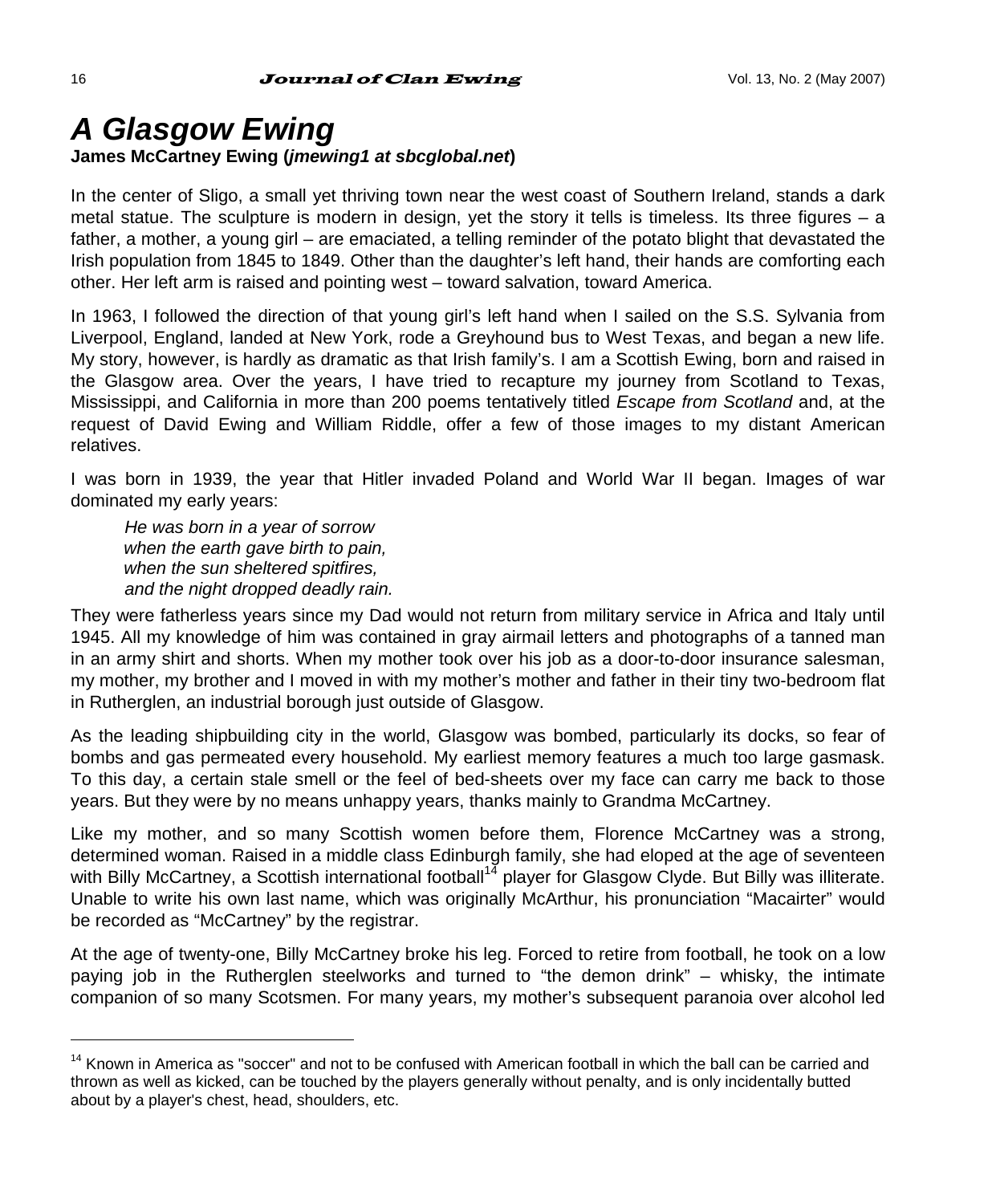### Vol. 13, No. 2 (May 2007) **Journal of Clan Ewing**  $\frac{1}{2}$  17

me to believe that "Auld Nick" (the devil) truly lived inside Glasgow pubs; rather than pass a publichouse door, I would cross the street before his long arm reached out and pulled me inside.

Grandma McCartney, conversely, was quite literate. There was a piano that she occasionally played in the front room and she would gather me on her lap and read poetry, particularly Alfred Lord Tennyson. Looking after two young boys, however, must have taxed her. My brother Willis, five years my elder, ran wild. My own adventures were much tamer:

*He must have been three, or four at most, the time he took the cake tin and sledged down snow-covered Kelso Drive. I like to think of that lonely child folded in his circular tin with silvered gardens spinning by him.* 

In later years, my mother would say that this incident never happened, but like many women in those days, she had to leave her children behind and work long hours.

There were other memorable moments in Rutherglen, like the time my mother and I were stopped by some people on the sidewalk, one of them pushing a pram:

*Once, in Rutherglen, still holding to Mum's hand, I was given a shilling by strangers, and heard how Jews gifted silver, finding a child to honor an infant's birth, and found how the world with only a shilling selects someone to celebrate itself.* 

That event may have been my introduction to "Luck." The Lowland Scots are traditionally deterministic: their belief in fate rather than free-will predates the arrival of John Knox and would deeply influence the most basic teachings of Presbyterian Christianity. Within such a theology, the sense of being chosen, of being identified as someone of "luck," plays a very important role. Like the "black Irish," my identity as a dark-haired Scot would associate me with luck, and, much later, would motivate me to travel across Scotland and push deeply into its most ancient heritage.

In 1945, when I was six years old, my father returned from the war. It must have been a deeply emotional reunion for him – not only returning to his wife, but also reuniting with his two sons, one of whom had been almost a baby when he left. I have no recollection of that event, however. If there were tears and hugs, they are hard to imagine. Dad was a Glaswegian, and the Glasgow Scots of his generation simply did not demonstrate affection, particularly around their children. Two words most typify their expected behavior: no matter the situation, they should be "dour" (stoical), and in all their dealings, they must be "canny" (cautious or careful).

Underneath these traits, however, Dad was thoughtful and non-judgmental. The eldest of six children, Jimmy Ewing was a slightly built man, 5' 5" tall. When his father Willy Ewing lost his job as a school janitor during the recession, Dad left school at the age of twelve and worked for an uncle as an apprentice electrician. At eighteen, needing money to marry Harriet (Hetty) McCartney, the younger sister of his best friend Charlie, he traveled to Nigeria and worked on a plantation. Returning to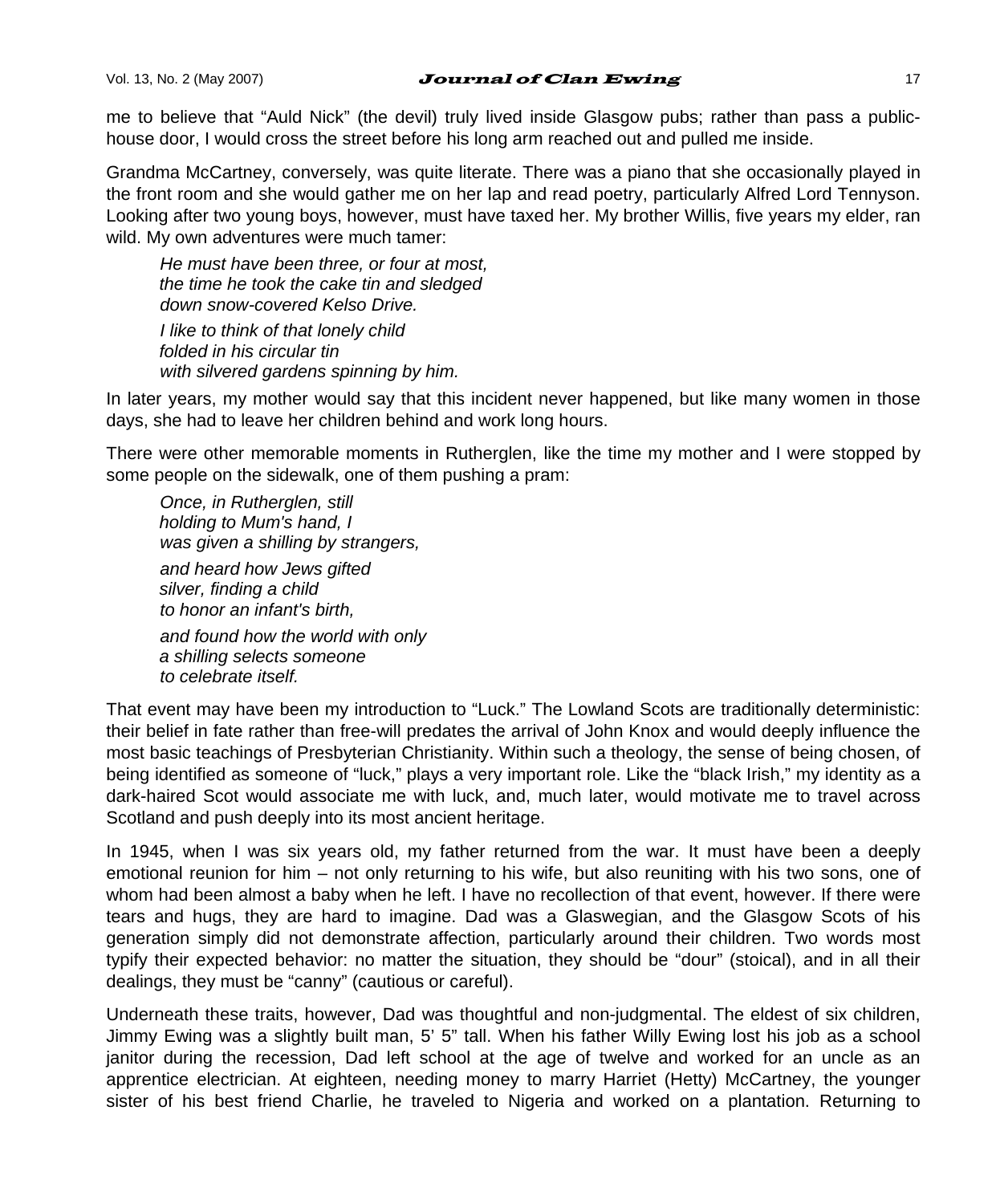#### 18 **Journal of Clan Ewing**  $V$ ol. 13, No. 2 (May 2007)

Scotland, he bought an insurance book with his savings, married Hetty in 1932, and was introduced to his first son two years later. Throughout their life together, my father's priority was always his wife: "Never argue with your mother" was a typical warning that followed one of my minor rebellions.

Immediately after Dad returned from the army, where he had risen to the rank of Warrant Officer, my parents made a decision together that would deeply affect their children. Despite my father's marginal income, rather than raise their sons in the inner city where they themselves had been raised, they moved the family to Croftfoot Road, the southernmost street in Glasgow. Here I grew up between the two worlds that haunt me to this day: behind us, and a bus ride away, sprawled Glasgow, the huge industrial city that contained some of the worst slums in Europe, and, in front, countless acres of green fields and dark woods that climbed invitingly toward the distant village of Carmunock.

It was Dad who delighted in showing me the city whenever we made Christmas visits to his parents in the Govan district of Glasgow. In those days, the outer city was serviced by public buses, the inner city by electric trams that rattled past the merchant area known as the Trongate, the infamous Gorbals tenements, the 12<sup>th</sup> century Glasgow Cathedral, and the market called the Barras (Barrows).

*Sixpence on the bus into St. Enoch, then a penny tram through Glasgow Cross: he sat beside Dad as they passed the Barras and found beyond his window face* 

*bustling women with shopping bags, lovers leaning in close-way mouths, tattered posters on tenement walls, the lamppost stance of teddy-boy touts,* 

*the street corner cry of a newspaper boy, the washing strung from overhead windows, the wartime songs from an accordion, the legless soldier with bunneted money,* 

*a bent overcoat hunting the gutter, a boy begging for maybe Woodbine, a sick drunk, a swung pub door, someone singing "Goodnight, Irene,"* 

*a bobby riding Roy Rogers' horse, an infant wrapped to his mother's hip, the upward blur of bus-queue faces, the wayward smell of fish and chips.<sup>15</sup>*

Unlike my Dad, Mum was not proud of Glasgow. Thanks to her Edinburgh heritage and her English grandmother, she'd scold my father whenever he lapsed into Glasgow slang: "Jimmy, don't talk like that in front of the boys." He'd look at us, smile gently, and reply "Ach, dinna fash yirsel hen."

Despite his loyalty to the city, my father's Glasgow had long been deeply conflicted over religion. During and after the potato famine, many Catholic Irish had moved to Glasgow in order to find low-paying jobs in the shipyards. Inner city tenements (high-rise apartments) were quickly erected by the Glasgow Corporation to house the Irish, but they soon degenerated into blackened slums that bred some of the

<sup>15</sup> From *Glasgow, 1947* originally published in *The Texas Review* in 1982.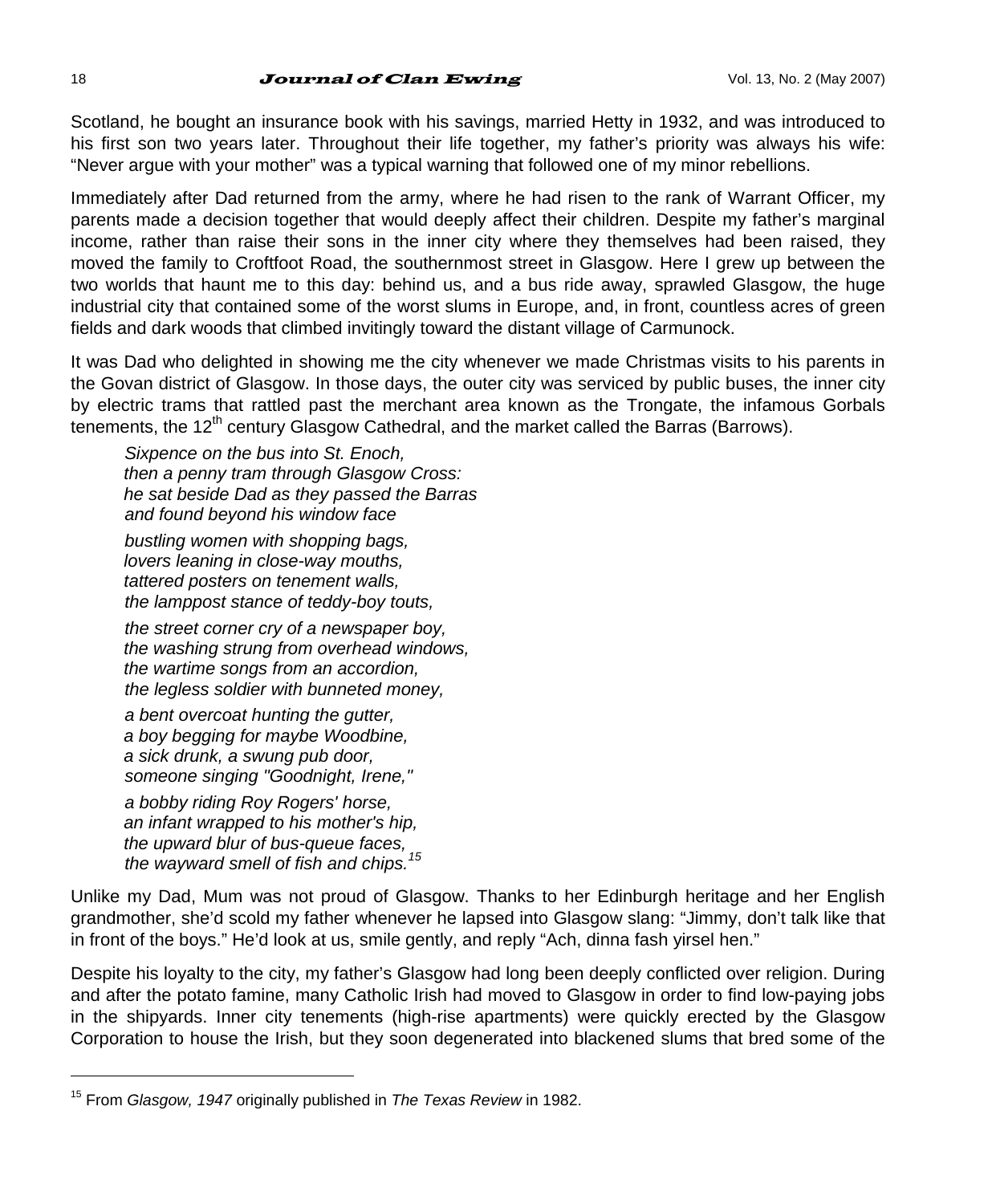#### Vol. 13, No. 2 (May 2007)  $Journal$  of Clan Ewing  $19$

most violent gangs in Europe. Life within these slums and among the razor gangs is graphically described in the 1935 novel *No Mean City*.

Even on the outskirts of town, religion mattered. I went to public school in blue uniform, attended Sunday School and Bible Class at the local Presbyterian church, and joined the Lifeboys and later the Boys Brigade. The Roman Catholics on our street went to Catholic school in their brown uniforms and joined the Cubs and the Boy Scouts. Roman Catholics were never invited to play five-a-side football or headers on the street with Protestants, most of whom grew up supporting the Glasgow Rangers (all Protestant) and hating the Celtic (all Catholic).

In this regard, Dad was probably the most tolerant person I knew. It may have been due, in part, to his need to sell insurance to both Catholics and Protestants in some of the poorest areas of Glasgow, but whenever my mother's bias would creep into the conversation – blaming "those Irish," for instance, for all the trouble in Glasgow – he would gently shake his head and change the conversation.

Besides her criticism of Glasgow, it was also my mother that limited our interactions with the Ewings. During my parents' wedding, Grandpa Ewing apparently said something that deeply offended her, and from then on family visits were limited to Christmas meals. All I remember of our annual visits to my Ewing grandparents is a slice of Christmas pudding that had been passed to me and discovering inside it a silver threepenny piece wrapped in tinfoil.

*Worn stone steps. A lane past darkness. Daffodils glowing in glass. A lace tablecloth spilling Christmas. The taste of a silver threepenny piece.* 

Once again, but this time in a Christian context, I had been given a silver coin in honor of an infant's birth.

Christmas, in 1940's Glasgow, was not the commercial spectacle that it has become, particularly in America. We never had a Christmas tree and our decorations were sparse. A football stocking pinned above the fireplace, filled with fruit and candy and a few toys, would greet me on Christmas morning, and that was all. After all, in Glasgow, there was only one celebration that really mattered: Hogmanay – New Year's Eve.

Toasting the New Year with whisky and singing Robert Burns' "Auld Lang Syne" have long been customary in Scotland. Traditionally, every household offers its first visitors a dram of whisky in exchange for a token gift, a ritual known as "first-footing." Because of my mother's antagonism to alcohol, our house was teetotal, so our toasting was limited to non-alcoholic ginger wine or blackcurrant wine. But we always observed one aspect of first-footing: just before midnight, I would be sent outside to bring back a lump of coal.

*Sent out at midnight, their dark-haired child found the year sealed in snow. He unsnibbed the snow-covered bunker and lifted a large lump of frozen coal. Under the stars of that Hogmanay, he cradled cold luck back to their door.* 

When I asked her later about this custom, Mum explained: "It's luck for the year if the first person across your threshold bearing a gift is a dark-haired Scot." While I was relatively tall, skinny, and dark-haired,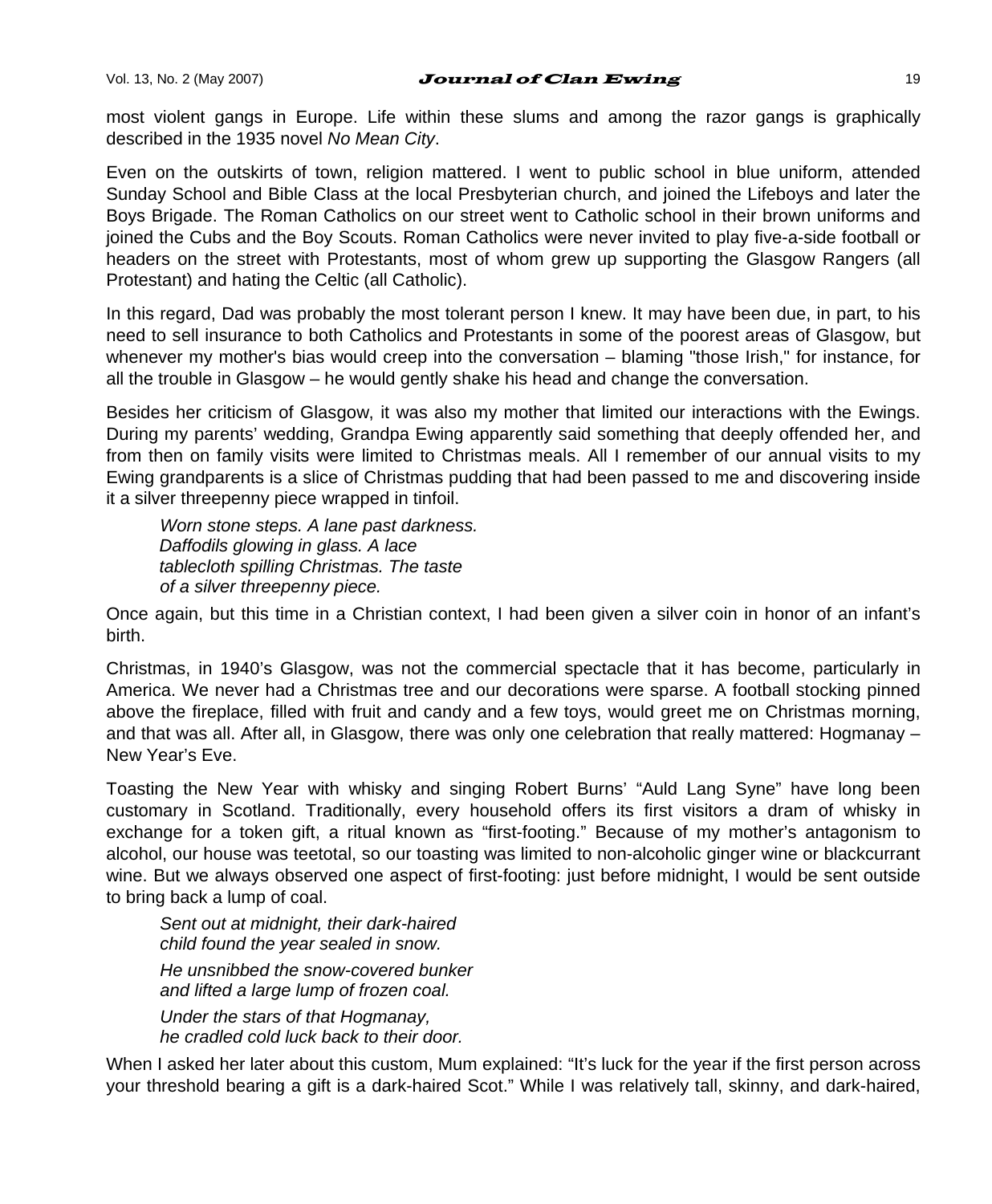#### 20 **Journal of Clan Ewing**  $V$ ol. 13, No. 2 (May 2007)

my brother, all the McCartneys I had met, and even grandfather and grandmother Ewing, were short, stocky, round-faced blonds who matched the traditional image of Celts. I was different, but I was lucky.

There were other rituals that we observed. As in America, on the first of November we dressed up as "guisers" for Halloween. Our trick-or-treating, however, involved a performance: each child had to sing or recite a poem in order to receive a "sweetie" reward. A few days later ("Remember, remember, the fifth of November") we celebrated Guy Fawkes Day with our bonfire.

*They stacked cardboard boxes on winter sticks and sat Guy Fawkes on top, then they burned that English rebel. Flames nibbled at straw-filled legs and sparks sprang high at the dark till he fell in an orange inferno.* 

*Afterwards over the ashes, they ate roasted potatoes, told ghost stories, and sang together Scottish songs.* 

The historical origin of Guy Fawkes Day dates back to "The Gunpowder Plot" in 1605 when Roman Catholic Guy Fawkes tried to blow up the Houses of Parliament in London. Its Scottish origins, however, are probably prehistoric.

When viewed together, the disguise rituals of Halloween and the burning of a straw man four days later seem clearly linked to Samhain, the ancient Celtic New Year. Samhain, however, coincided with the autumn equinox while Hogmanay, another New Year celebration, coincides with the winter solstice. Curious about the disparity between these two New Year rituals, and haunted by my dark hair and its association with luck, I traveled across Scotland some years ago looking for answers. What I found brought me more poems.

*James McCartney Ewing was 24 when he arrived at Howard Payne, a small private college in Brownwood, Texas,*  on a track scholarship. Jim completed a Ph.D. in English Literature at Texas A&M and currently teaches English at *Fresno City College in California. He resides in Fresno with his wife Therese, a black Labrador named Satin, and a Golden Retriever named Copper.*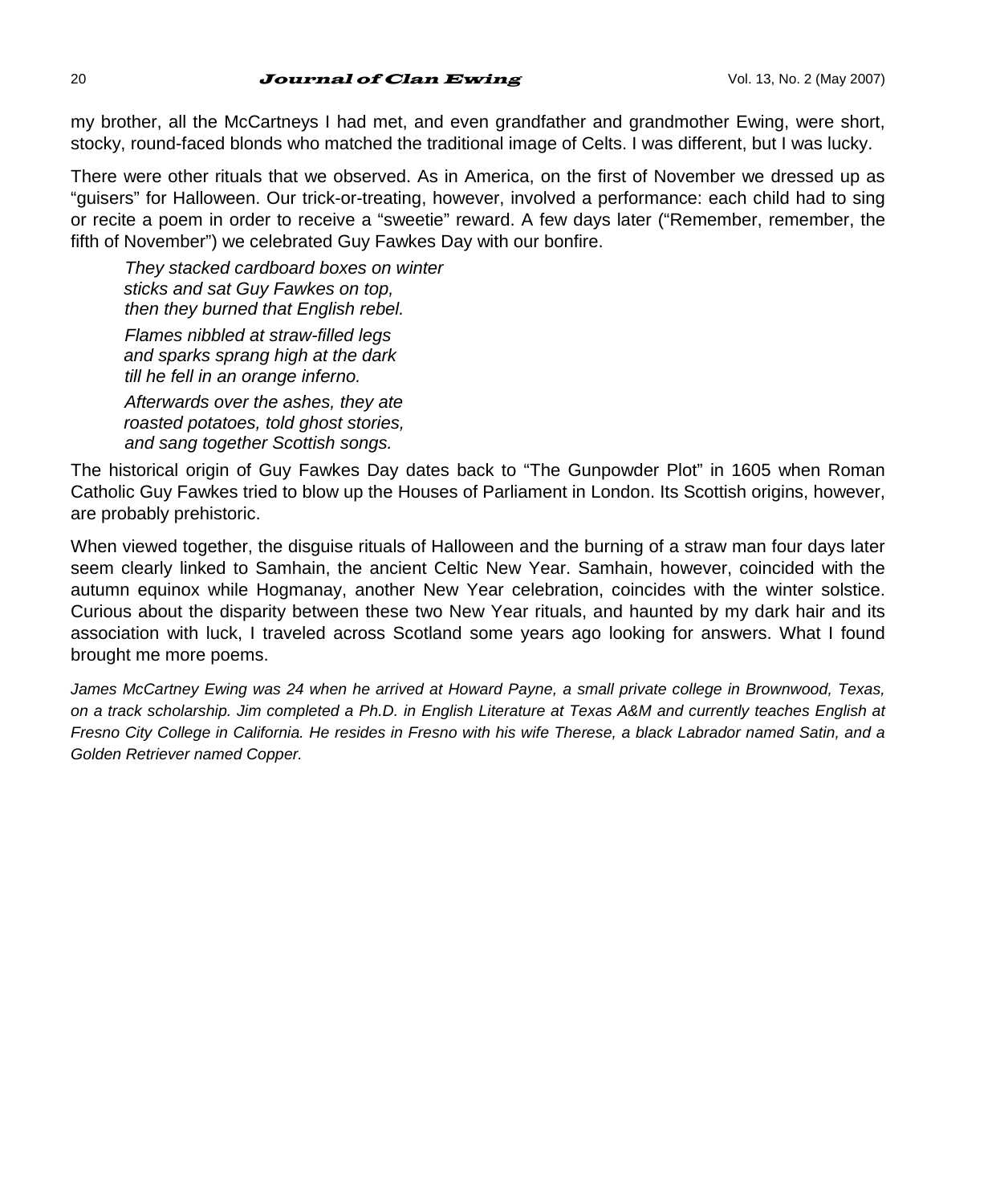# *Ewing-related Historical Information*

**Jeff Scott Ewing (***jse1582 at comcast.net***)** 

There will always be gaps between the answers to genealogical questions and the information available through family documents, DNA analysis, the study of the earth, and written history. We can follow DNA studies to go back further than "known" relatives (with luck, one or two generations) as well as study documents and books and discover various tidbits of information. But there will probably always be gaps in our knowledge and understanding. However, I believe that we will always serendipitously stumble upon archaeological finds, an occasional written document or a book providing some deep analysis that will help mature our knowledge and perspective of our ancestors.

Over the years, I have accumulated information from the many, many documents, books and magazines I have read. I have focused on capturing information that I thought might help stimulate my sons' curiosity about their heritage, that was something which piqued my interest, or that was something that helped me understand my ancestors' lives. When I thought other people's words were well-stated descriptions of interesting, relevant topics, ideas or events, I paraphrased their words or took direct quotes. Not planning to publish this information, I did not keep track of the various sources.

As a result, I've amassed a collection of "facts." I've put them in chronological order. Other than that, however, all I can take credit for is being a curious person trying to understand my heritage by collecting and sorting out tidbits of information I've encountered in my reading.

The following is a sampling of the facts I accumulated regarding the early prehistory of the Ewings and believe can be scientifically proven beyond a reasonable doubt or through written history/documents (all good, but not necessarily directly pertinent to the Ewings). This recounting of the facts is followed by a list of the sources, in general, from which I have garnered them.

# **The Facts**

From 400 to around 350 million years ago, as part of the super continent Pangaea, Scotland lay near the equator. Desert sands accumulated under the tropical sun, forming the Old Red Sandstone which can now be seen mainly in eastern Scotland. It offered considerable advantages to farmers from ancient through modern times. Its generally horizontal bedding produced fields with conveniently gentle gradients, but without becoming waterlogged because of its sandiness. Old Red Sandstone soils are doubly advantageous, because unlike wetter ones they warm up earlier in the spring, increasing the growing season. In Scotland there are some of the oldest rocks now visible anywhere on the surface of the planet.

There is no conclusive evidence for human colonization in Scotland before the end of the last Ice Age (ending ~8000 BC in radiocarbon terms). The re-forestation of Scotland began, and soon after there is evidence found of Mesolithic hunting and gathering communities. The earliest campsite (~7000 BC) found was at Kinlock – this reflected a mobile lifestyle based on seasonal hunting, fishing, and gathering wild food-stuffs, and camp sites tended to be coastal or in river valleys. England was part of the Continent until as recently as 6000 BC, when rising sea levels caused by post-Ice Age warming filled the North Sea. By 3000 BC, the ocean was at near-modern levels. Sea levels fluctuated continually through late prehistoric and Roman times but rose significantly after 1000 AD. In what is now Great Britain, the period of maximum warmth was between about 5000 and 3000 BC. During the earlier years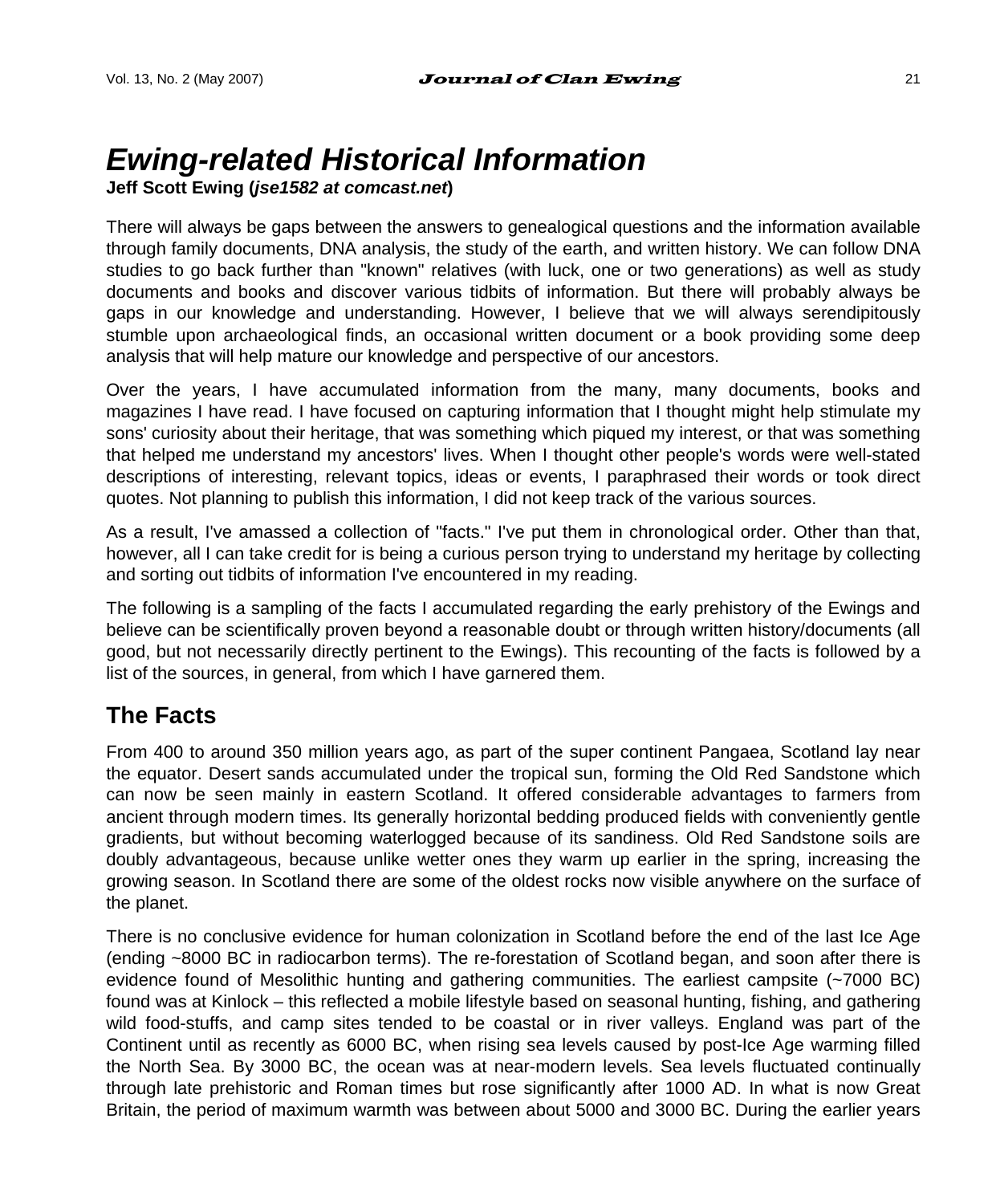### 22 **Journal of Clan Ewing**  $V$ ol. 13, No. 2 (May 2007)

of this range the area was drier than during the later period, perhaps 90 percent and 110 percent of present-day precipitation averages, respectively.

During the fourth millennium BC, the way-of-life was gradually transformed into a farming economy. Cattle, sheep, goats, and pigs were bred, and barley and wheat were grown on permanent farms.

In the late third millennium BC the major innovation was metalwork, initially in copper and gold and soon followed by copper alloyed with tin (bronze).

A relatively warm intermission likely occurred between 1,100 and 800 BC, before the onset of a notably cooler and wetter phase in 500 BC.

A combination of climate deterioration, population pressure, and shortage of fertile farmland led to the appearance of fortifications beginning in the  $9<sup>th</sup>$  century BC. Hilltops were fortified with timber stockades, earthen ramparts, and stone walls, within which lived communities from a few families to hundreds of people.

The Roman occupation of Scotland is heavily reliant on archaeological evidence, which is open to sometimes widely variant interpretation. (One of the inherent characteristics of archaeology is that a single new discovery can result in quite fundamental reassessment.)

It is believed that there were warmer and drier summers during the Roman occupation of Scotland, up to ~400 AD, followed by a more disturbed phase with significant glacier advancements in Scandinavia and the Alps. Most of Scotland was little affected by the Roman military presence in the  $1<sup>st</sup>$ -to-3<sup>rd</sup> centuries AD, although Roman goods were widespread through trade, loot, or gifts.

For five centuries, Europe basked in warm, settled weather, with only the occasional bitter winter, cool summers and memorable storms, like the cold year of 1258, caused by a distant volcanic eruption, that cooled the atmosphere with its fine dust. Summer after summer passed with bountiful harvests. Local food shortages were not unknown, life expectancy in rural communities was short, and the routine of back-breaking labor never ended. Nevertheless, crop failures were rare, and most years passed with good harvests and enough to eat. A farm worker in ~1100 AD who survived childhood diseases had an average life expectancy of 24 years.

Average summer temperatures were much warmer than their modern averages. The summer months were consistently and sufficiently warm and dry for vineyards to spread across southern and central England, as far north as Hereford and the Welsh borders. During the height of this warm period, the French tried to negotiate trade agreements that excluded British wines from the Continent.

Warm summers and mild winters allowed small communities to grow crops on marginal soils at higher altitudes than ever before – for example, on the summits of southeastern Scotland's Lammermuir Hills, ~1,050 feet above sea level. In 1300, one farm owned by Kelso Abbey in southern Scotland had over 247 acres of land under cultivation, supported 1,400 sheep and 16 shepherds' households – all at ~984 feet above sea level, well above today's limit. By the same year, thousands of farmers had settled on high ground and on marginal lands throughout England and Scotland, which placed them at risk of crop failure. Farming became considerably easier in the Scottish highlands as a result, as forests spread outward into hitherto treeless environments. England's population of ~1.4 million had risen to 5 million by 1300.

Complex interactions between the atmosphere and the ocean govern Europe's climate. Cycles of excessive cold and unusual rainfall can last a decade, a few years, or just a single season. The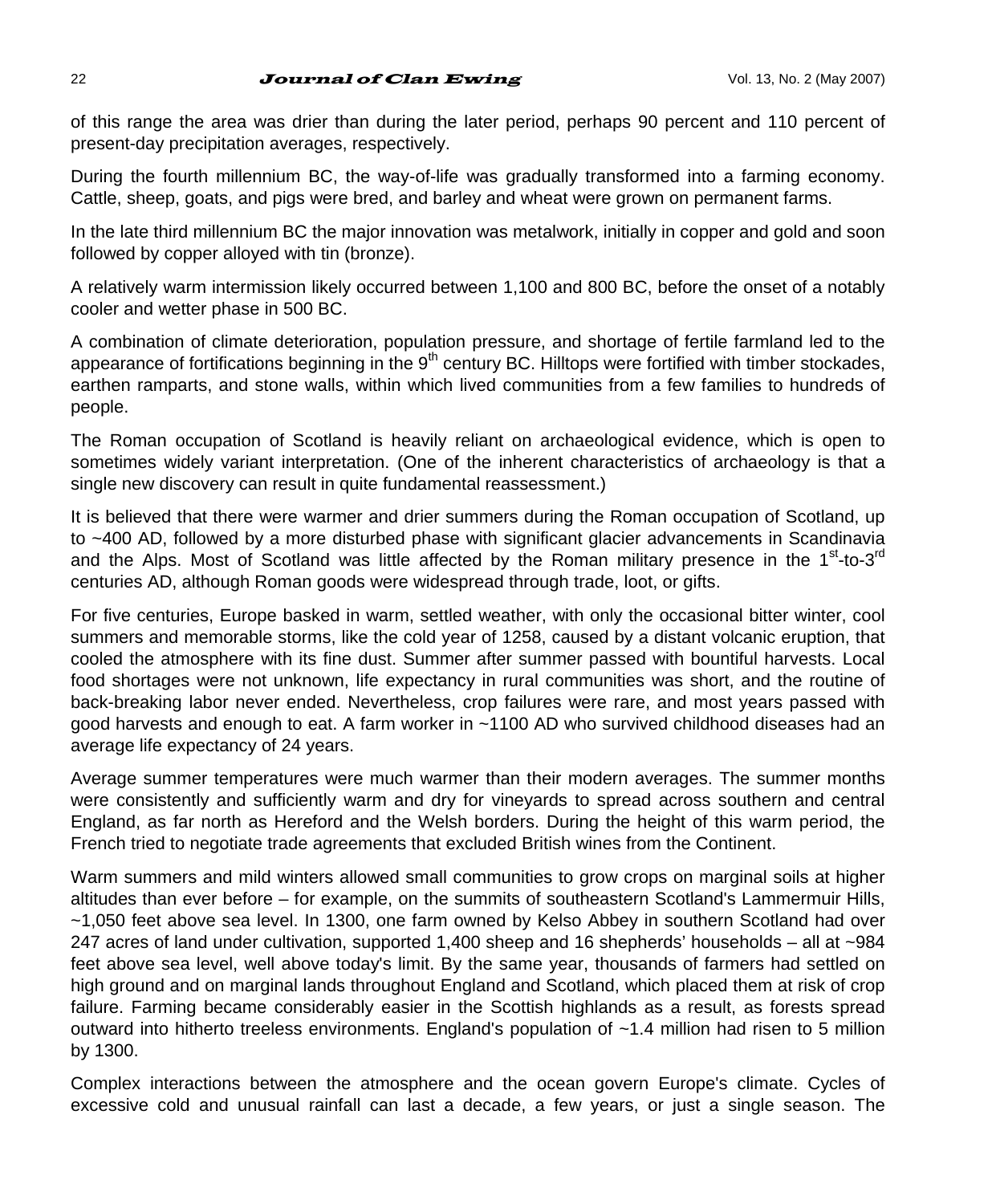#### Vol. 13, No. 2 (May 2007) **Journal of Clan Ewing**  $\frac{1}{2}$  23

pendulum of climate change rarely pauses for more than a generation. The swings are unpredictable and sudden.

In Europe at the end of the 1500s, well over 80% of the population was engaged in subsistence agriculture, by definition living barely above subsistence level and at the complete mercy of short-term climate shifts. Four-fifths of pre-industrial European labor was devoted just to keeping itself fed. Famines were most common in about 1550-1650, because population growth outstripped food production and led to cultivation of marginal land where grain growing was more risky. Deterioration in the climate made things worse. In the 1690s about 13 percent of the people starved to death.

Climate change varied not only from year-to-year but from place-to-place. The coldest decades in northern Europe did not necessarily coincide with those in the American West. Only a few, short cool cycles – like the two unusually cold decades between 1590 and 1610 – appear to have been synchronous on a hemispheric and global scale.

Between 1670 and 1730, the coldest cycle of the Little Ice Age for much of the world (coldest in the last 10,000 years), temperatures plummeted and the growing season in England was about five weeks shorter than it was during the  $20<sup>th</sup>$  century's warmest decades. The number of days each winter with snow on the ground in Britain rose to between twenty and thirty, as opposed to two to ten days through most of the twentieth century. In Scotland, the onset was marked by serious blizzards in 1670 and 1674, with heavy losses of sheep. Cold summers inhibited crop growth, and clusters of years with harvest failures brought disaster to subsistence farmers by forcing them to eat their seed corn, leaving nothing to plant for later years. The winter of 1683/84 was so cold that the ground froze to a depth of more than a meter in parts of southwestern England and belts of ice appeared along the coasts of southeastern England and northern France. Many harbors were so choked with ice that shipping halted throughout the North Sea. Between 1693 and 1700, the harvests failed in seven years out of eight in many upland areas. This may have been a greater disaster in some places than the Black Death. A factor contributing to the climatic disasters of this decade may have been the massive eruptions of Hekla in Iceland (1693) and Serua (also 1693) and Aboina (1694) in Indonesia. The effluents from these eruptions resulted in filtering of the sunlight. Only the 1690s seem to have had so many severe winter spells within a single decade as the 1430s.

The 1680s were poorer for the economy as Scotland's trading partners, notably France, erected higher tariff barriers.

Commercial farming was on the rise in the 1690s. Self-sufficient rural communities – that is, subsistence farmers – were quickly becoming irrelevant within the new agricultural economy. Inevitably, large estates dominated the landscape, swallowing up many small farmers. Thousands of subsistence farmers merely exchanged working for themselves to become tenant farmers of wage paying landlords, or they left the country for a new beginning. There was considerable population pressure due to limited land resources and crop failures, notably in 1622-23 and the 1690s. These periods of famine and death encouraged emigration; hence, the migration of the Scots-Irish to America.

# **Sources**

Cowan, Edward J. (Professor of Scottish History, University of Glasgow). *For Freedom Alone: The Declaration of Arbroath, 1320*.

Danzinger, Danny and Gillingham, John. *1215 – The Year of Magna Carta*.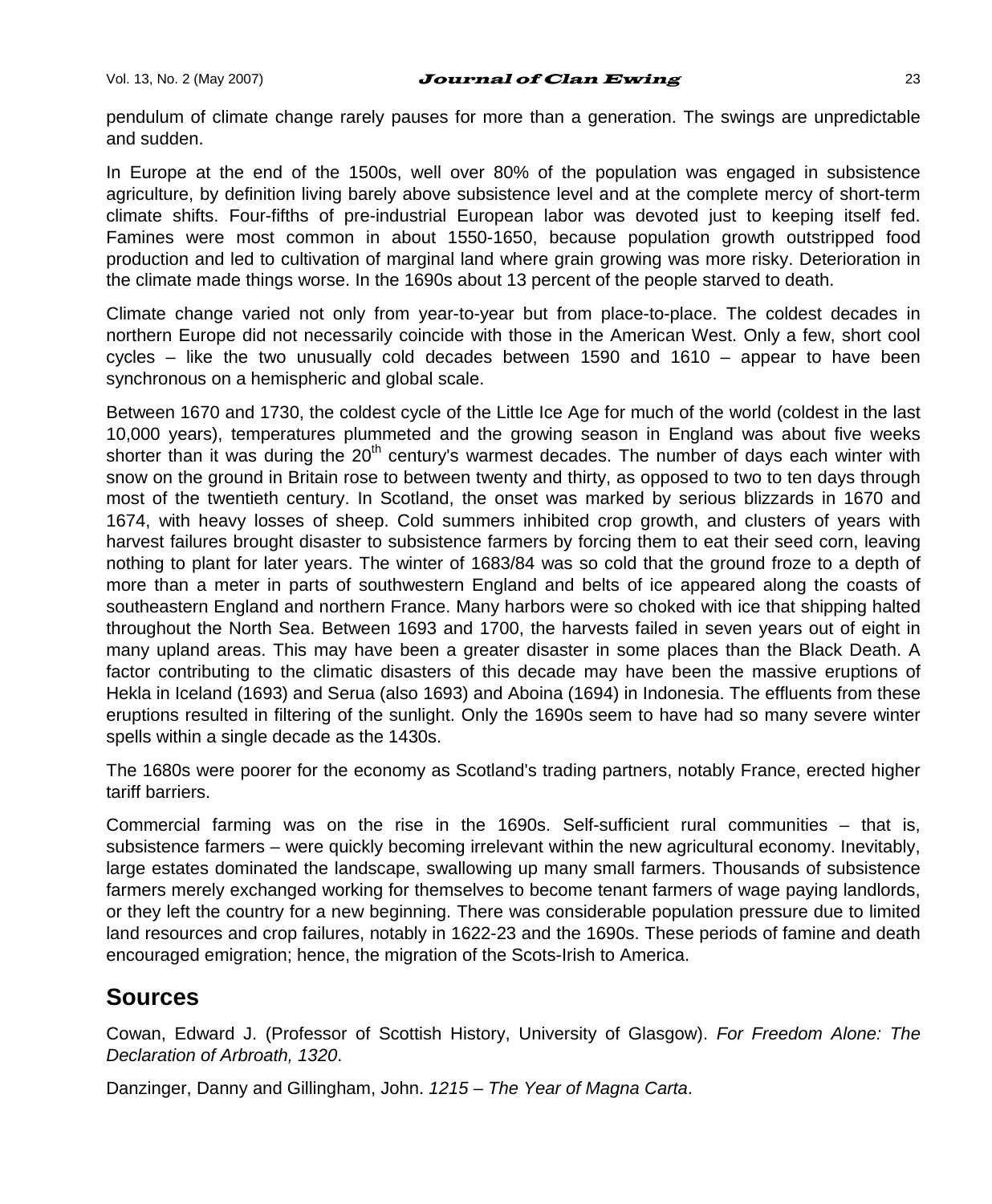#### 24 **Journal of Clan Ewing**  $V$ ol. 13, No. 2 (May 2007)

Durant, Will and Ariel. *The Story of Civilization*. (11 Volumes.)

Fagan, Brian (Professor of Archaeology, University of California at Santa Barbara). *The Little Ice Age – How Climate Made History 1300 - 1850*.

Fortey, Richard (Senior Researcher, Natural History Museum in London). *Earth – An Intimate History*. (A fascinating geological exploration of the earth's distant history as revealed by its natural wonders.)

Laing, Lloyd and Laing, Jenny. *The Picts and the Scots*.

Leyburn, James G. (Professor of Sociology, Washington and Lee University). *The Scotch Irish – A Social History*.

Mithen, Steven (Professor of Early Prehistory and Head, School of Human Environmental Sciences, University of Reading). *After the Ice Age – A Global Human History 20,000 - 5,000 BC*. (This book asks simple questions about human history: What happened, When, Where and Why? It provides answers by interweaving a historical narrative with causal argument. It also caters to those readers who will ask: How do we know that? – often a very appropriate question when archaeological evidence appears so scant.)

R. A. Houston (Editor), W. W. J. Knox (Editor). *The New Penguin History of Scotland – From the Earliest Times to the Present Day*.

McCaffery, Carmel and Eaton, Leo. *In Search of Ancient Ireland From Neolithic Times to the Coming of the English.* (This book traces the history, archaeology and legends of ancient Ireland from 9000 BC to 1167 AD.)

Schama, Simon. *A History of Britain: At the Edge of the World? - 3000 BC-AD 1603.* (Two Volumes.)

*Jeff Scott Ewing is the son of Benjamin Edison Ewing Jr. – a Clan Ewing member for a number of years and participant BE in the Y-DNA Project. As this article shows, much of Jeff's genealogy time has been spent on collecting and organizing historical data.*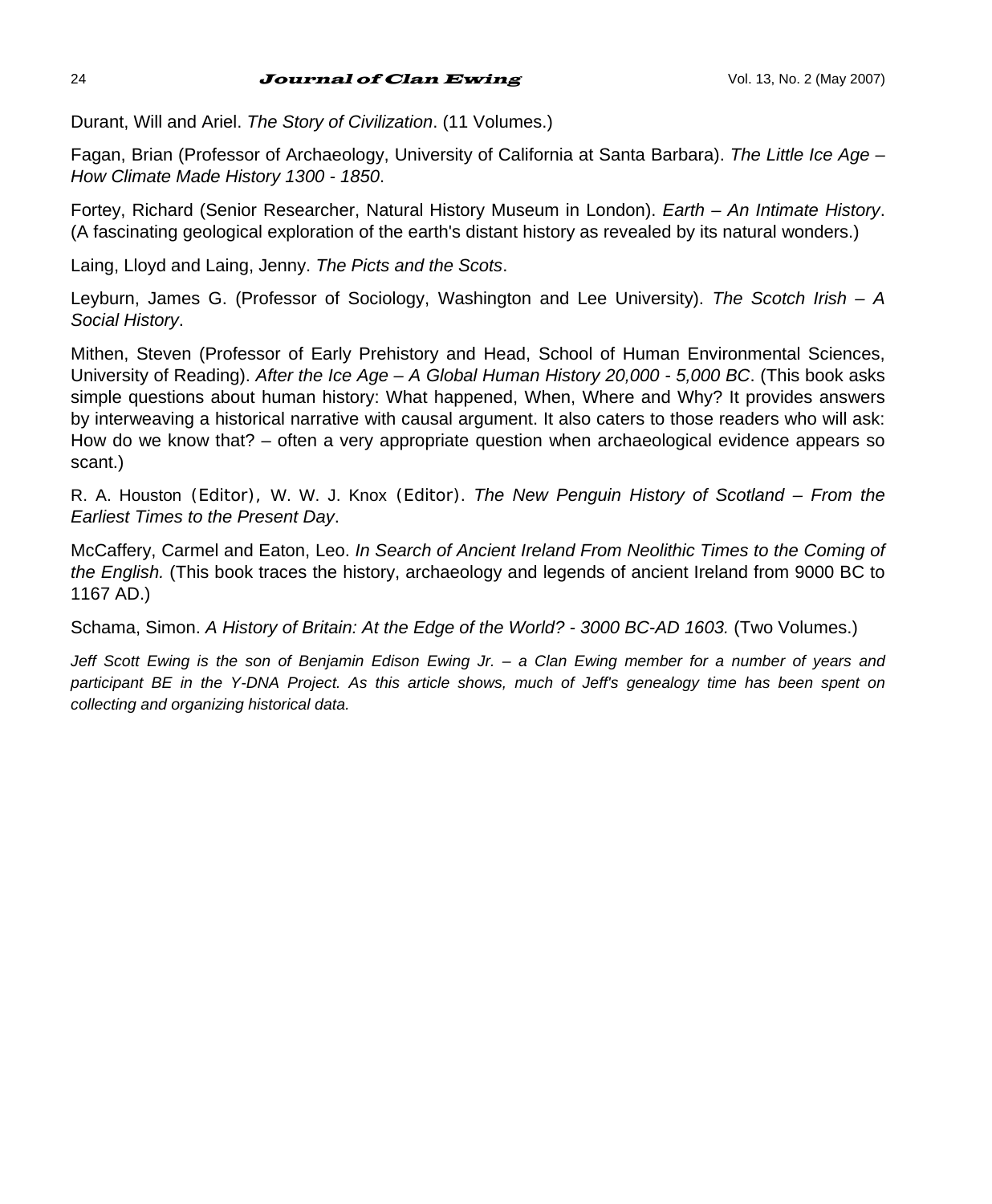# *Ewing Surname Y-DNA Project – Article 10*

**David N. Ewing (+1 505.764.8704,** *DavidEwing93 at gmail dot com***)** 

This is the tenth in a series of articles about the Ewing Surname Y-DNA Project. The previous nine articles have appeared in previous issues of the *Journal of Clan Ewing*. They are available on-line through links at *Clan Ewing*'s web site, *www.clanewing.org*. Extensively cross-linked results tables, project participant lineages, group relationship diagrams and network diagrams are also available on the web site.

# **Feedback Received**

Readers of these Y-DNA articles in the *Journal* have been too shy, too polite or too bored to offer much in the way of suggestions or criticism. But I recently had a visit from an old friend, who was none of these. He is a working scientist, who has a fair amount of practice in explaining complicated studies to folks who don't have the background or experience he does. I excitedly told him about the project and showed him my slides from the presentations I gave at the gathering in Ft. Wayne. He had little trouble understanding the project and he asked good questions. When I asked him what he thought, he scratched his chin, looked at me over the top of his glasses, and said, "David, you have a nice new car and these folks would like to take a ride. Why do you spend so much time with the hood up, trying to explain how the engine works?"

What can I say? It's a really cool engine. But his point is well taken. Let's take a ride.

# **See how this puppy handles on the curves in Group 5!**

Group 5 presently consists of eleven men who share a distinctive DNA marker.<sup>16</sup> Four of them have conventional genealogy connecting them with "I believe his name was William,"<sup>17</sup> who is discussed at the beginning of Fife's Chapter 24<sup>18</sup> and is thought to be the father of seven sons, each of whom has his own chapter in Fife.<sup>19</sup> In addition to the marker that defines Group 5, these four have another distinctive marker.<sup>20</sup> In the last Y-DNA article, I mistakenly said that one of these four (JW) did not know his connection with William? and based on his DNA pattern, I suggested he look for it. It turns out that he *does* know his connection, demonstrating simultaneously that I am a sorry record keeper and that this DNA stuff does really work!

l

 $^{20}$  CDYa = 35

 $16$  DYS 391 = 10

 $17$  I hate calling this guy "I believe his name was William" – or even the shortened form, "William?" – but I started doing this because of what Fife says about him, and I seem to be stuck with it.

<sup>&</sup>lt;sup>18</sup> Fife, Margaret Ewing, *Ewing in Early America*, 2<sup>nd</sup> edition edited by James R. McMichael, 2003, and published for *Clan Ewing in America* by Family History Publishers, Bountiful, Utah. The text of this book is available online in the Ewing Reading Room on the *Clan Ewing* web site (*www.ClanEwing.org*). But the images of primary source documents included in the print edition are not yet posted. The book is also available in hardback or paperback from the Higginson Book Co. (*www.higginsonbooks.com*).

<sup>&</sup>lt;sup>19</sup> In order of their birth dates, his sons were: Nathaniel, Fife's Chapter 24; John, Fife's Chapter 31; William, Fife's Chapter 27; Joshua, Fife's Chapter 25; Samuel, Fife's Chapter 26; James, Fife's Chapter 28 and George, Fife's Chapter 29.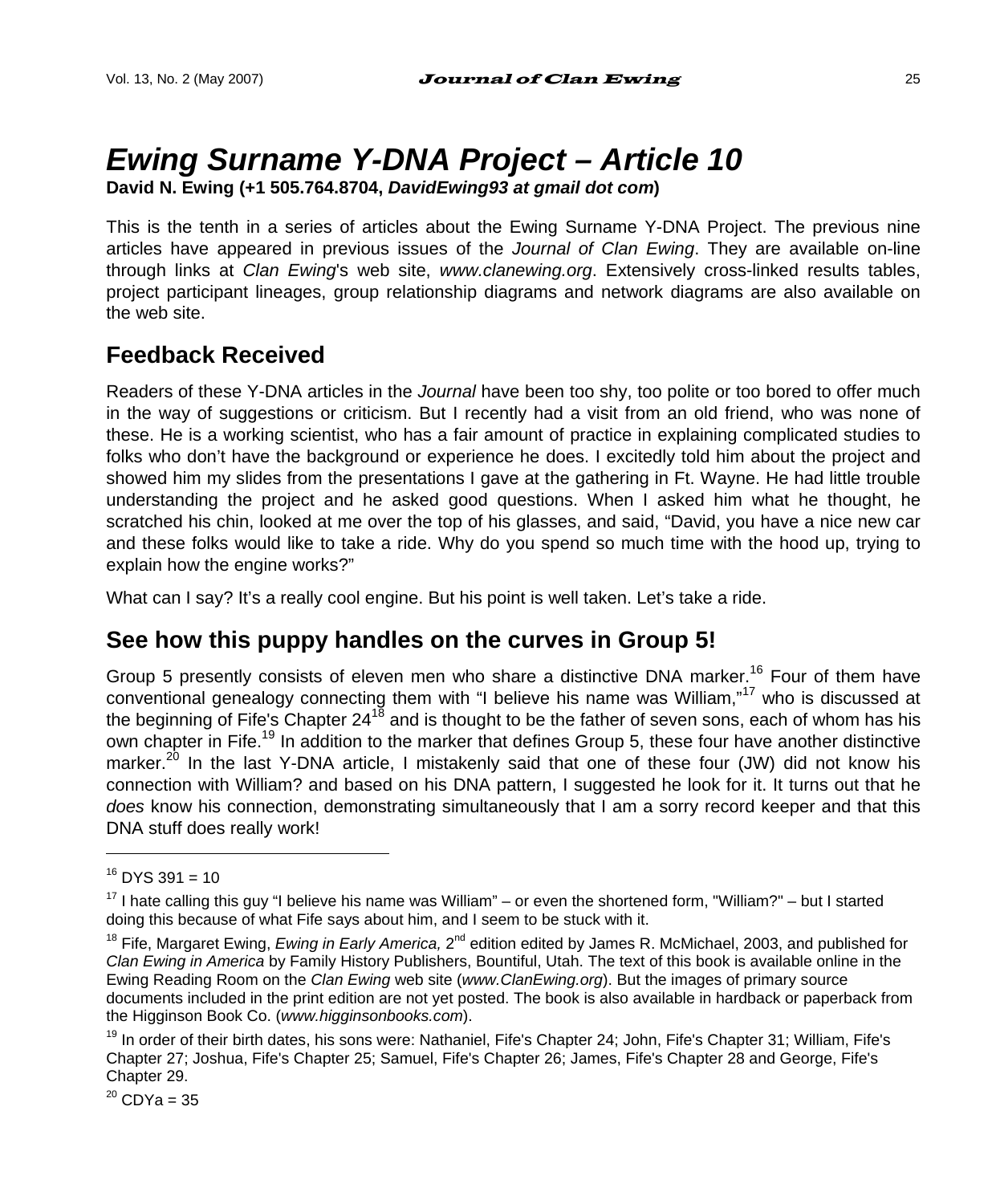Now we have three more men that have joined the project and have conventional genealogical evidence of a connection with William?.

- JD tells us he is able to document his lineage to his second great grandfather, James D. Ewing (1773-1850) m. Mary McCleary. This man appears in Fife's Chapter 26, at the top of page 220. If we then follow Fife, we conclude that JD's fifth great grandfather is Samuel Ewing (1705- 1758), the fifth son of William?. Pretty fancy footwork – we've used Fife to effortlessly add four generations to JD's lineage. The problem is that it just can't be so. JD has a DNA pattern so completely unlike any of the other men in this group that their most recent common male ancestor must have lived long before the last Ice Age. So, either JD is mistaken about his connection with James D. Ewing, or Fife is mistaken about the connection between James D. Ewing and the Samuel of her Chapter  $26.<sup>21</sup>$  Maybe these are just two different James D. Ewings. We have put JD into Group 2 (Singletons). Interestingly, he matches on all 12 of the markers for which our only Ewan participant was tested – a provocative finding and a good lead. We are waiting for Ewan to supply his lineage or order more markers.
- Paul Tyler Ewing, Jr. (PT) and Robert Lee Ewing (RL2) are new project participants, who believe themselves to be descended from William? through his second wife's first son, John Ewing (1695-1751),<sup>22</sup> the subject of Fife's Chapter 31. PT believes himself to be descended from John's son, James Ewing (1732-1796) m. Anastasia Councell; RL2 believes himself to be descended from John's son, John Ewing [Jr.] (1730-1804) m. Mary Pratt. PT and RL2 did not know one another before joining the Ewing Surname Y-DNA Project, but if their lineages are correct, they are sixth cousins.
- Interestingly, though these two men are reasonably close Y-DNA matches for one another, they are at considerable distance from the other men in Group  $5.^{23}$  Indeed, they are at considerable distance from all of the men in the "large, closely related group of Ewings." This suggests that they are in fact related to one another, perhaps both descended from a common sixth great grandfather, John Ewing, but that this man is not genetically related to William?. Perhaps Fife was mistaken that the John Ewing of her Chapter 31 was the son of William?. Perhaps Fife was right, but PT and RL2 are descended from a different John Ewing. Or perhaps William? married his second wife after she already had given birth to John, who had been fathered by a different man, and William? adopted him. That could explain the discrepancy in the age given for John Ewing as "about 55" in a deposition taken in Queen Annes County, Maryland, in 1745 (so born circa 1690), which Fife discounted (Fife, Chapter 24, pg. 188) because she believed him to be a younger half-brother to Nathaniel (1693-1748), the son of William? and his first wife. But John could have been born to William?'s second wife and a previous husband in 1690, and then subsequently adopted by William?. This is just speculation on my part, but it certainly provides the incentive for reconsideration of some of the documentary evidence we have. I am hopeful that PT and RL2 will come up with an explanation and report back to us.

 $21$  Or of Samuel with "I believe his name was William" in Fife's Chapter 24.

 $^{22}$  PT shows a middle initial, "E," for this John Ewing. I do not know his source for this, but Fife doesn't use it.

 $23$  The first Network Diagram later in this article does not show RL2 because we received his results after it had already been prepared. If he were in the diagram, he would be very close to PT at genetic distance 2 on the 15 markers considered there, though he differs by genetic distance 4 on the 37-marker panel.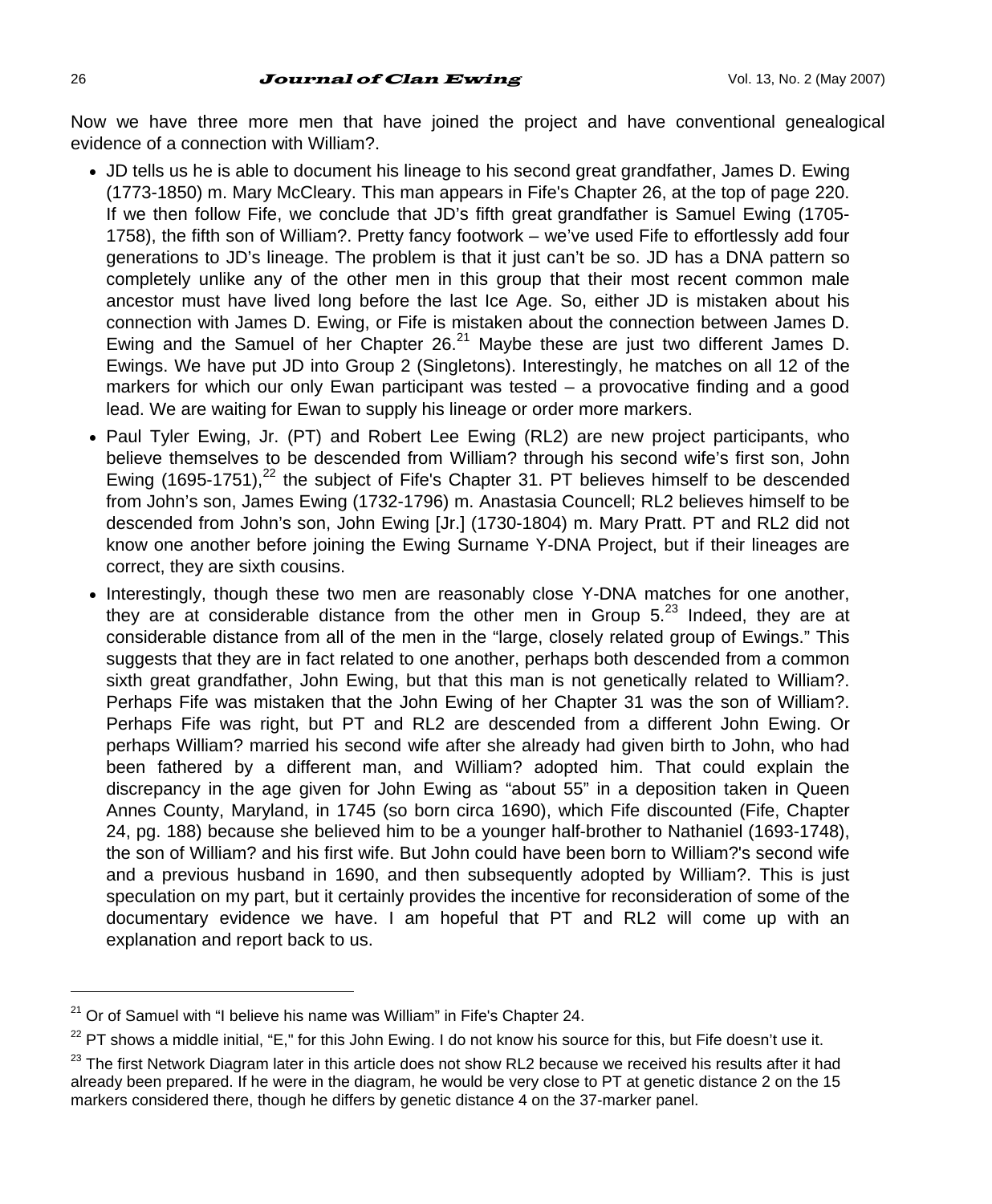# **Some excitement in Group 9**

Two men thought to be descended from William Ewing of Rockingham County, Virginia, became the first two members of Group 9. Their DNA profiles are strikingly different from the other men in the project, but quite similar to one another. As we reported in Article 7, William Myrl Ewing (WM), the first man in this Group to get his results, had traced his conventional genealogy back to William of Rockingham, whom he thought could be his fifth great grandfather. When his results showed convincingly that he could not be genetically related to the other Ewings in the project, he was sure that this confirmed a suspicion he had that his third great grandfather had been adopted. Then we got results on Homer Norton Ewin, Jr. (HN), whose fifth great grandfather was also William of Rockingham, and his results matched WM's closely<sup>(24</sup> There was no adoption after all; testing confirmed that these two men are very likely to be biological fifth cousins.

Now, we have just received results on a third man in this group, Vernon Charles Ewin (VC), whose daughter, Linda Ewin Ziemann, has pretty good conventional genealogic evidence back to William Ewing (1825-1888) m. Frances Stratton, but she wasn't at all sure whether he was in fact the son of William Ewing (c.1794-1849), a great grandson of William Ewing of Rockingham, who is also the second great grandfather of HN. The fact that VC matches the other men in this group closely and is so different from all other known Ewing men essentially confirms Linda's hunch that she is in fact descended from William of Rockingham, and will allow her to focus her efforts on looking for documentary proof with a considerable degree of confidence that she is on the right track. It has also introduced her to her cousin, Gail Ewin Fairfield, who joined the project by persuading her brother HN to submit some DNA. Relatives found!

# **Where Are We Now?**

l

The statement of purpose of the Ewing Surname Y-DNA Project begins:

The purpose of the Ewing Surname Y-DNA Project is to identify unique genetic profiles for different branches of the Ewing family. Eventually, interested genealogists will be able to find their branch of the family with a simple DNA test. Analysis of Y-DNA samples from men who have well-documented conventional genealogies will allow us to solve some thorny old genealogical puzzles about what the relationship may have been between the different Ewing lines in early America.

We are making some progress on this. So far, we have identified four completely distinct, unrelated branches of the Ewing family. In the Results Pages on the web site, these appear as Groups 6, 8, 9 and what I have been calling "the large group of closely related Ewings," which includes the individuals in Groups 1, 3, 4, 5 and 7. If you want to see why we think these are distinct groups, but you don't want to

 $24$  As an interesting side note. HN was also SNP tested and found to be in Haplogroup I, which is a reasonably common result for men of British extraction, but suggests deep origins in northern Germanic tribes rather than among Celtic Britons. As a matter of course, Family Tree DNA (FtDNA) "predicts" the haplogroup of anyone who tests with them (based on their STR haplotype), but they will do confirmatory SNP testing at no charge if the haplogroup can't predicted with some confidence. FtDNA predicted WM and VC to be in Haplogroup G2, which is a rather unusual haplogroup in Britain. But this cannot be so, because their haplotypes are quite close to that of HN, and they are known to be related to him on conventional grounds, so they must be in the same haplogroup. At my request, confirmatory SNP testing is pending on both of them, but there is no doubt of the outcome – they will also turn out to be in Haplogroup I.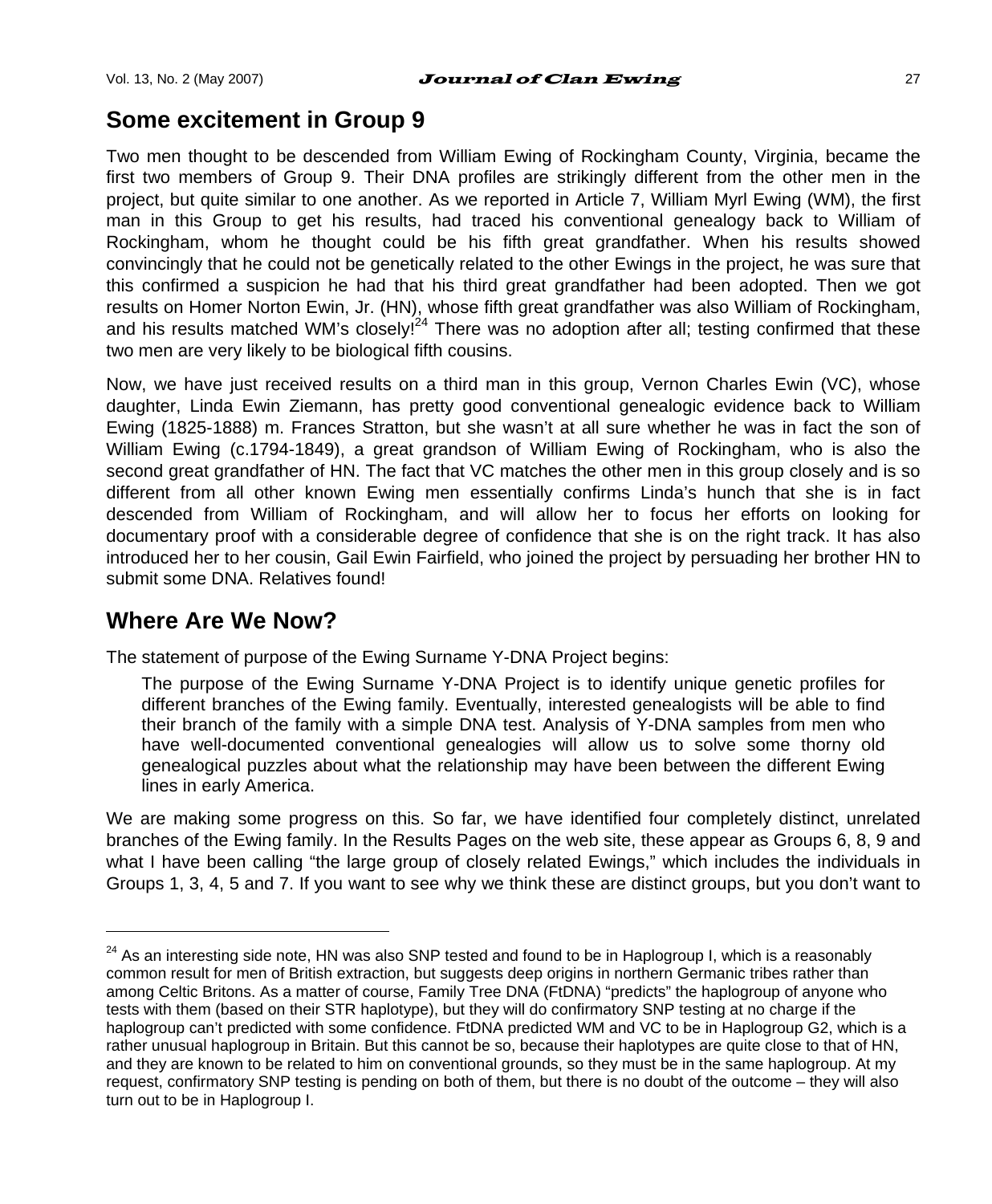get grease on your hands fooling around under the hood, just have a look at the following network diagram.

I'm itching to explain it to you in detail, but I'm going to take my friend's advice and restrain my enthusiasm. Each of the four clusters is encircled with a dotted line. All you really need to know is that the length of the line between any two nodes in the diagram is proportional to the genetic distance between them. In addition, the larger nodes represent more than one individual. For example, the node DS in Group 6 in this diagram represents three men, DS, DH and WE2, who are genetically identical at all 15 markers considered.



Look at the men that don't fall into any of the clusters, TD, JD, PT and JMC – they are "singletons," not related to the others in the project in a genealogic time frame, so we have created Group 2 for them, a sort of non-group to put all the singletons into. TD is the singleton most closely related to the large group of related Ewings (genetic distance 9 from the 37-marker modal, so we think too far to be considered part of that group, but only two of these differences<sup>25</sup> occurred in the 15 markers we considered in preparing this network diagram, so in this diagram he is genetic distance two from the

 $^{25}$  DYS 455 = 10 and DYS 394 = 14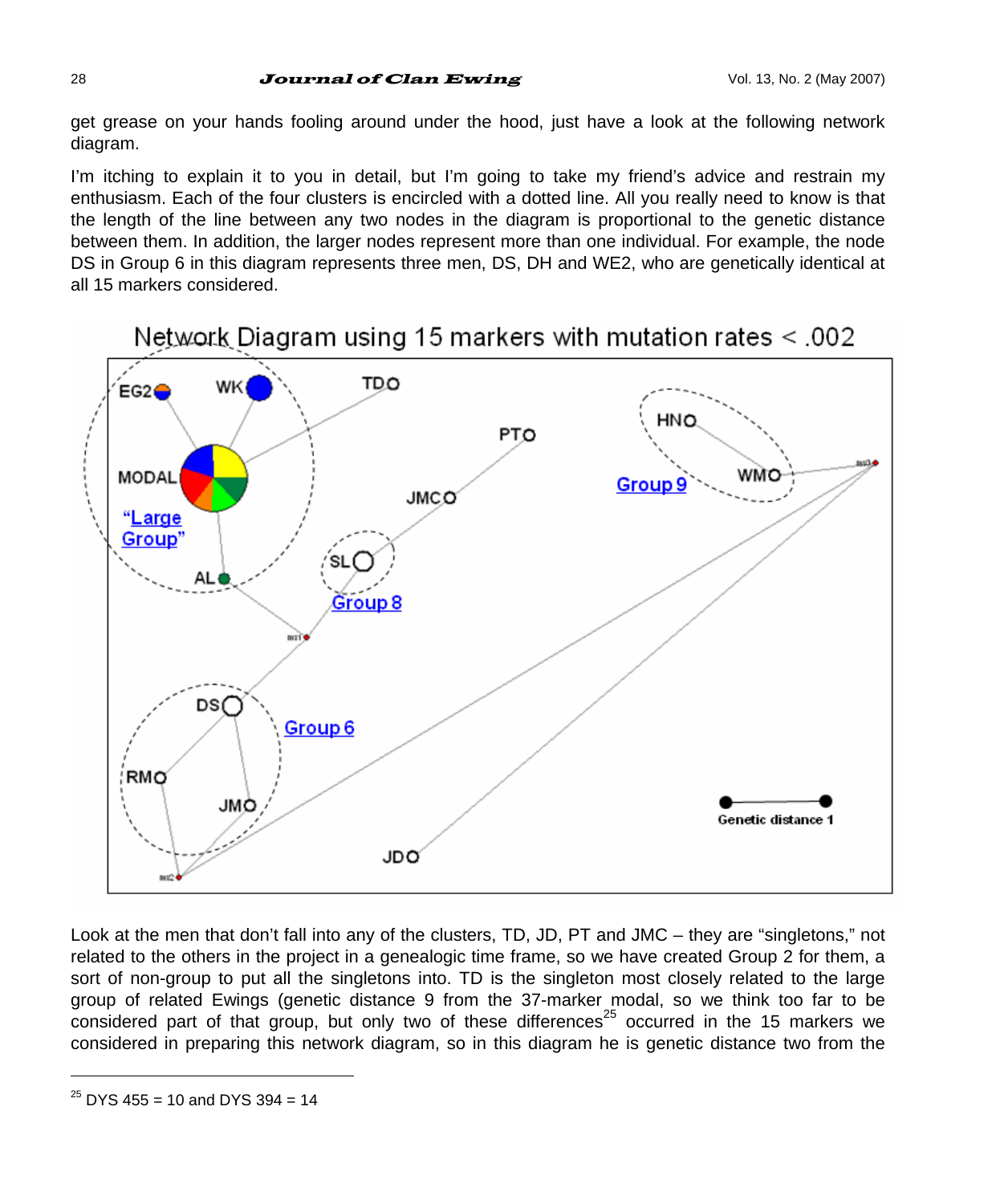### Vol. 13. No. 2 (May 2007)  $Journal$  of Clan Ewing  $29$

modal group). JD is the farthest from the closely related group; don't be deceived by the fact that JD appears to be fairly close to Group  $6 -$  distance is measured only along the lines. Interestingly, the singleton MK is genetically identical at all 15 markers considered in this diagram to the two men in Group 8, so he has fallen into the SL node with them.<sup>26</sup>

Now, I said in the last article that we could distinguish some sub-branches of the large group of related Ewings by their DNA, but that the men in this large group are so closely related that we can't reliably distinguish among the different immigrant lines. Have a look at the network diagram on the next page to see what I mean. To make what I'm talking about more obvious, I have continued to ignore some of the more rapidly mutating markers in preparing this diagram, but this time I have used 23 of the 37 markers for which we have data, so that we can distinguish the men in the large, closely related group a little better. I have also zoomed in on just the more closely related group.<sup>27</sup> The notations on the lines connecting the nodes show the markers that distinguish the nodes joined by that line.

- In the first network diagram using 15-markers, on the previous page, the big pie labeled "Modal" contains 30 men who are genetically identical at those markers. When we increase the number of markers considered to 23, as we do in the network diagram appearing on the next page, the modal node now contains only 15 men, but it still includes men from four of the groups we have established based on conventional genealogy: Groups 1, 3, 4 and 7. This is why we can't distinguish these groups genetically.<sup>28</sup>
- Most of the remaining men<sup>29</sup> are at genetic distance one (remember, out of 23 markers) from the modal. In the diagram appearing on the next page, the markers at which nodes differ are written on the lines connecting them.
- The circle labeled "DG" at about 4:00 o'clock from the modal node in the diagram on the following page contains eight of the men in Group 5 – again, they are genetically identical to one another with respect to the 23 markers we are considering, but are at genetic distance one from the men in the modal node, differing only at the marker that distinguishes this group.<sup>30</sup> Somewhat disconcertingly, GR is also in this node, even though he has conventional genealogy connecting him with Group 3. EG and AL are the remaining two men in Group 5; they are both genetic distance one from the other men in this group, but at different markers.<sup>31</sup>

 $30$  DYS 391 = 10

 $^{26}$  SL and ME are known third cousins of one another and differ at only one marker on the 37-marker profile. MK differs from them at 7 markers on the 37-marker profile, at a couple of them by more than one step, so we can't consider him related to them in a genealogical time frame. On the other hand, he is about the same distance from the R1bSTR47 Scots cluster as they are, so we should probably start including him in Group 8 if we are going to call it R1bSTR47 Scots.

 $27$  The relationships shown among the singletons and more distantly related groups remain pretty much the same when we consider more than 15 markers, but the genetic distances get larger, and MK pops out of the SL node when 23 markers are considered.

 $^{28}$  When all 37 markers are considered, the modal node still contains four men from three different groups  $-$  3, 4 and 7.

<sup>&</sup>lt;sup>29</sup> All except FE, EG and AL, who are at genetic distance two, and TD, who is at genetic distance three.

 $31$  It is very important to remember that the significance of a given "genetic distance" depends on how many markers are being considered. When speaking about 37-marker panels, we usually just give the genetic distance as a whole number, assuming everyone knows we are talking about differences among 37 markers. When we are considering fewer markers, we should report both the genetic distance and the number of markers considered. Here, for example, we should say that there is one difference found in 23 markers considered, or genetic distance 1/23 for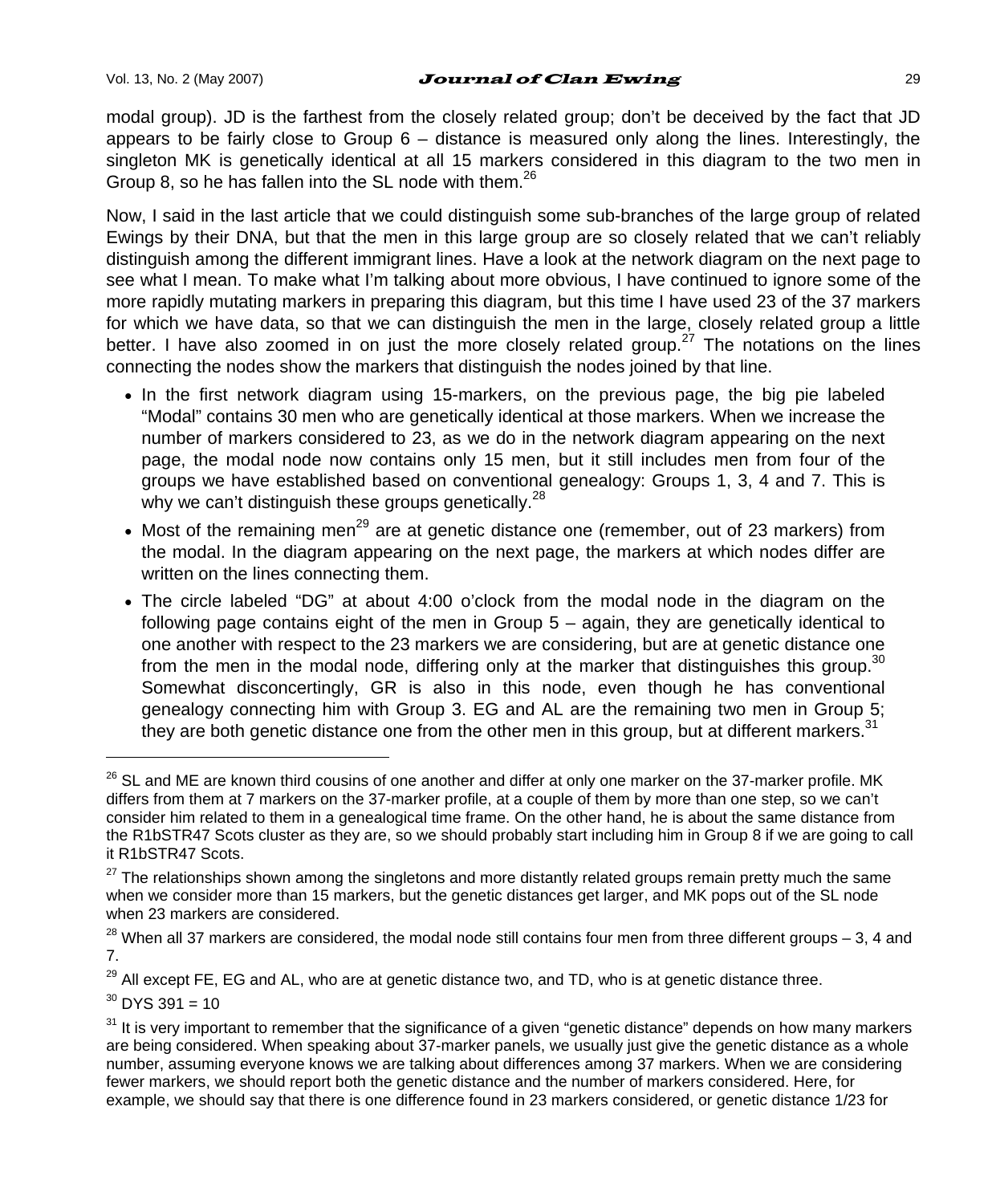

• The circle labeled WK at about 2:00 o'clock from the modal contains four men, genetically identical to one another, all differing from the men in the modal node at the same marker, $3$ and all descendants of "Pocahontas James" in Group 4. FE is the only other descendant of "Pocahontas James" in our project. He has the same marker that distinguishes the four men in

short. If we look at all 37 markers, we will find other differences. Indeed, the marker CDYa = 35, that all known descendants of William? so far tested have, is one of the quickly mutating markers that we are ignoring for the sake of this discussion. If we added just this marker to our diagram, another node would appear out of the node DG containing just these four men. The difference in shading in the node labeled DG shows that four of the men in that node are descended from William? but are not known to be descended from him, and one (GR) is thought to be descended from James of Inch and therefore to be in Group 3. (Network diagrams on the *Clan Ewing* web site are in full color and have keys identifying the groups, and such distinctions are a little easier to see there.) Either GR's conventional genealogy is mistaken or he has had a parallel mutation at DYS 391.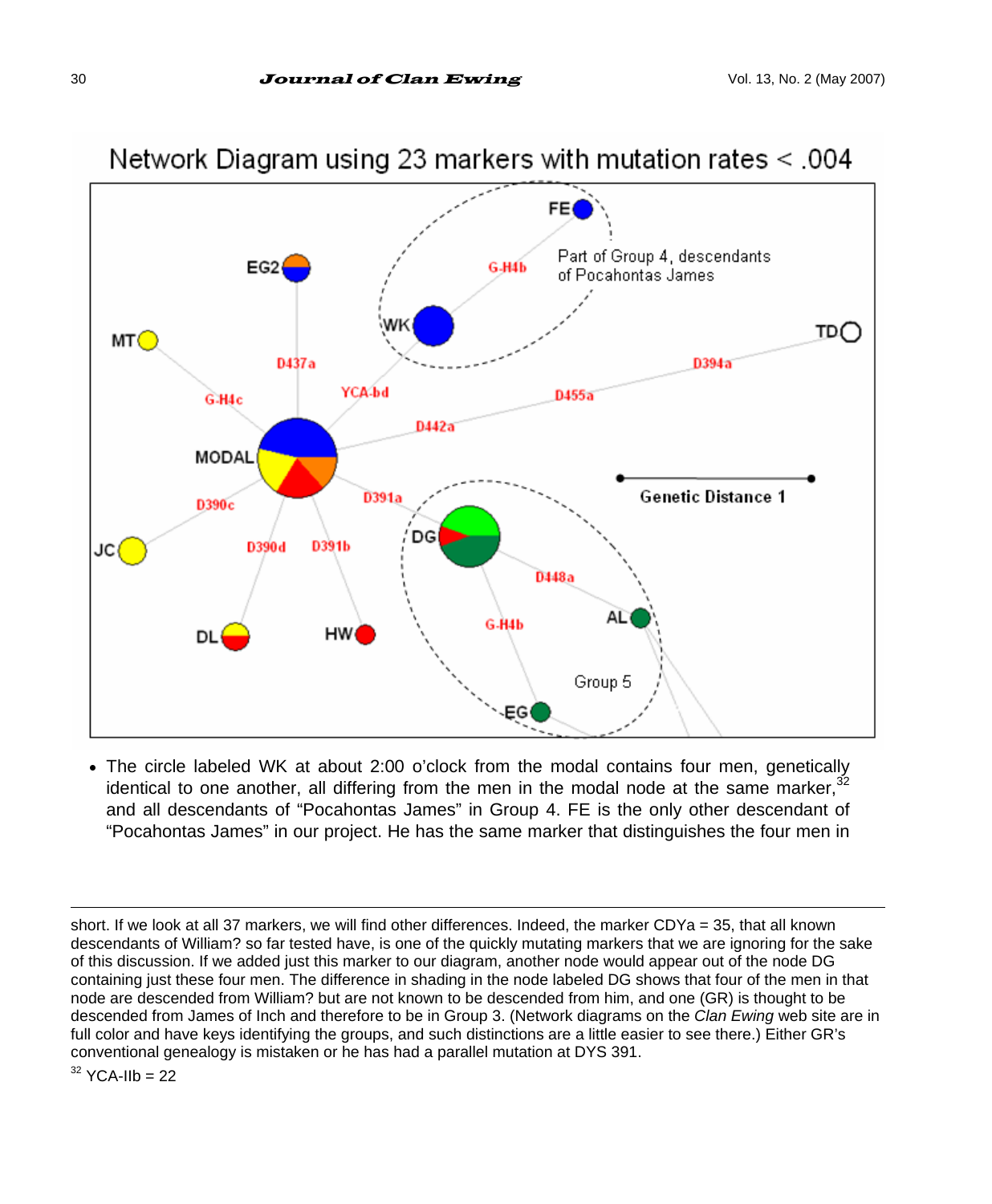the WK node from the modal group, plus another one, $33$  so he is at distance two from the modal group and one from the other four men in this sub-branch.<sup>34</sup>

• Where in the diagram on the previous page are the other seven men in Group 4? Well, six of them are in the modal node, and EG2 is at genetic distance one from the modal and shares a node with one of the men in Group 7.

# **Where Shall We Go Next?**

We want to find more markers that are specific for sub-branches of the family that we know about from conventional genealogy. Two things can help us do this. The first and most important is getting more participants to join the project, especially among men who have well worked-out conventional genealogies. We are making slow but steady progress on this goal. As of the date I am writing this (April 13, 2007), we have had ten new kits returned so far this year, four of them in March. We seem to be getting a new participant every week or two. At that rate we will make our goal of recruiting 100 Ewing project participants by the time of the gathering in 2008.

The second thing that can help us is that we may begin asking some of our existing participants to have more markers tested. We have not been pushing this too much yet, partly because of the expense, but mostly because we are not certain which additional markers would be the most helpful in differentiating the various Ewing lines. Extending a 37-marker panel to 67-markers costs only \$99 per participant. We hoped this would give us better resolution, but early results are not too promising. So far, we have results on the full 67-marker Family Tree DNA (FtDNA) panel for four project participants, DN (Group 3), GW (Group 4), JC (Group 1) and JMc (Group 2). DN, GW and JC are all in different branches of "the closely related group of Ewings," but they all have identical values at the 30 additional markers in a 67 marker panel.<sup>35</sup> JMc differs from them at seven of these thirty markers.<sup>36</sup> Sadly, the 67-marker panel won't help us distinguish Group 3 from Group 4, because we have already found identical 67-marker haplotypes in men from both of these groups. But since we have only 37-marker panels on the men in Groups 5 and 7, we don't know whether there may be a distinctive marker among the extra 30 markers we haven't looked at in these groups. Further, since we only have a very few men with 67-marker results so far, we don't know what we might learn from this panel about sub-branches in any of the groups- – even including 3 and 4. A couple more participants have ordered the 67-marker upgrade, and we will be interested to see their results, but for now, any of you who are considering doing this should have a conversation with me about it first – there may be better ways to spend your money.

What we need most are some additional fairly rapidly mutating markers that will help us get better resolution in the large closely related group. FtDNA offers at least another 30 markers for another

 $33$  GATA H4 = 10

 $34$  Interestingly, FE is descended from Indian John and the other four men from Swago Bill. Could GATA-H4 = 10 be a marker for the other descendants of Indian John? We will have to have more men from this line tested before speculating about that.

<sup>&</sup>lt;sup>35</sup> For these three men, all thirty of the additional markers perfectly match the R1b1c7 ("Ui Neill") modal haplotype.

 $36$  Remember that Group 2 is the "Singletons" Group – JMc is John McEwan. He is at quite a considerable genetic distance from the nearest Ewing and cannot be considered related in a genealogic time frame. His having more differences on the 67-marker panel really doesn't give us particularly useful additional information about the large group of closely related Ewings, but JM3, a new participant (James McCartney Ewing, who has an article in this issue of the Journal), is only at genetic distance 1 from John McEwan on the 12-marker panel, and he has ordered the upgrade to 67-markers because that could be very informative about their relationship to one another.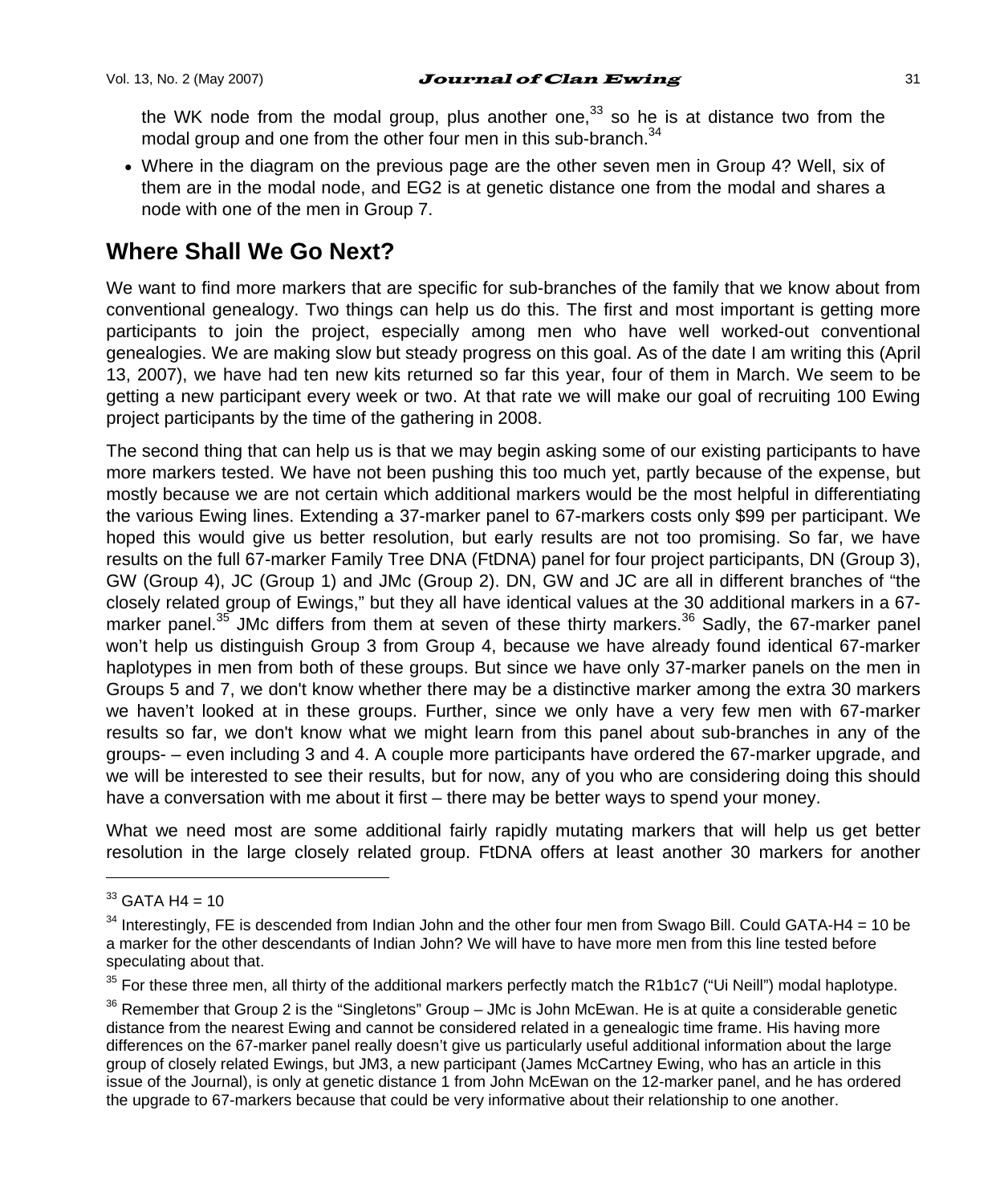couple hundred bucks per participant, but these can also be ordered one at a time for prices ranging from \$6.20 to \$19.88 each. Other testing companies offer other panels and individual markers. As I recall, there are about 200 potentially useful Y-STR markers, but I don't know how many of these are commercially available. Plainly, we need to focus our efforts. Using the "shotgun" approach would be too expensive for this Scot; I'm thinking we should choose a few likely markers and just test these. Maybe I'll send an EMail to my old granddad, George W. Ewing, and see if he'll pay for a couple more markers on the chance he can get me out of his will.

# **What is Our Dream Trip?**

The last sentence in the statement of purpose of the Ewing Surname Y-DNA Project is:

We will also be trying to collect samples from Ewing men in Ireland and Scotland, and this may allow us to identify the elusive homeland of the original Ewing immigrants to America.

We have already begun working on trying to understand how our DNA results may help us with this, and I plan to dedicate next issue's article to some discussion about it. I have also persuaded David Wilson, who is the group administrator of the FtDNA R1b1c7 haplogroup project, to write an article for the next issue outlining his research results so far and discussing what implications these have for the Ewing results. Any of you that have sponsored Ewing Surname Y-DNA Project participants who fall into "the large closely related group of Ewings" should add your results to the R1b1c7 project if you have not already done so, or EMail me and I will be happy to do it for you. There is no additional cost or other bother involved, and if David Wilson gets this information soon, he will be able to do a better analysis for us.

I would very much appreciate those of you who have good solid documentation of the specific locality where the Ewing ancestors of any project participant were living before immigration sending it to me (or sending it again, if you have previously sent it; I have only just now started trying to track this closely). I'm really trying to nail this down to the county level in as many cases as possible.

# **To Join or Get More Information**

If you are ready to join the project, go to *www.FamilyTreeDNA.com/public/ewing* and click on "Join this group" at the top of the blue section on the left of the page. Participation by Ewing women is also welcome; they can get valuable genealogic information by persuading a male relative to submit a specimen. You can see results tables showing participant haplotypes on the *Clan Ewing* web site. There are also links on the Family Tree DNA web site to articles and FAQs. If you want to ask questions, call me at +1.505.764.8704 in the evening, or EMail me at *DavidEwing93 at gmail dot com*.

*David Neal Ewing has been a member of Clan Ewing in America since 1996 and has served as its Chancellor since*  2006. He previously served as the Chair of its Board of Directors from 2004-2006. He is also Group Administrator of *the Ewing Surname Y-DNA Project, which he founded in 2004, and he is a regular contributor to the Journal of Clan Ewing. Dr. Ewing has a private practice in clinical geriatric neuropsychiatry in Albuquerque, New Mexico. He*  received his M.D. degree from the University of New Mexico and did his residency training at the University of *Michigan Hospital in Ann Arbor, Michigan.*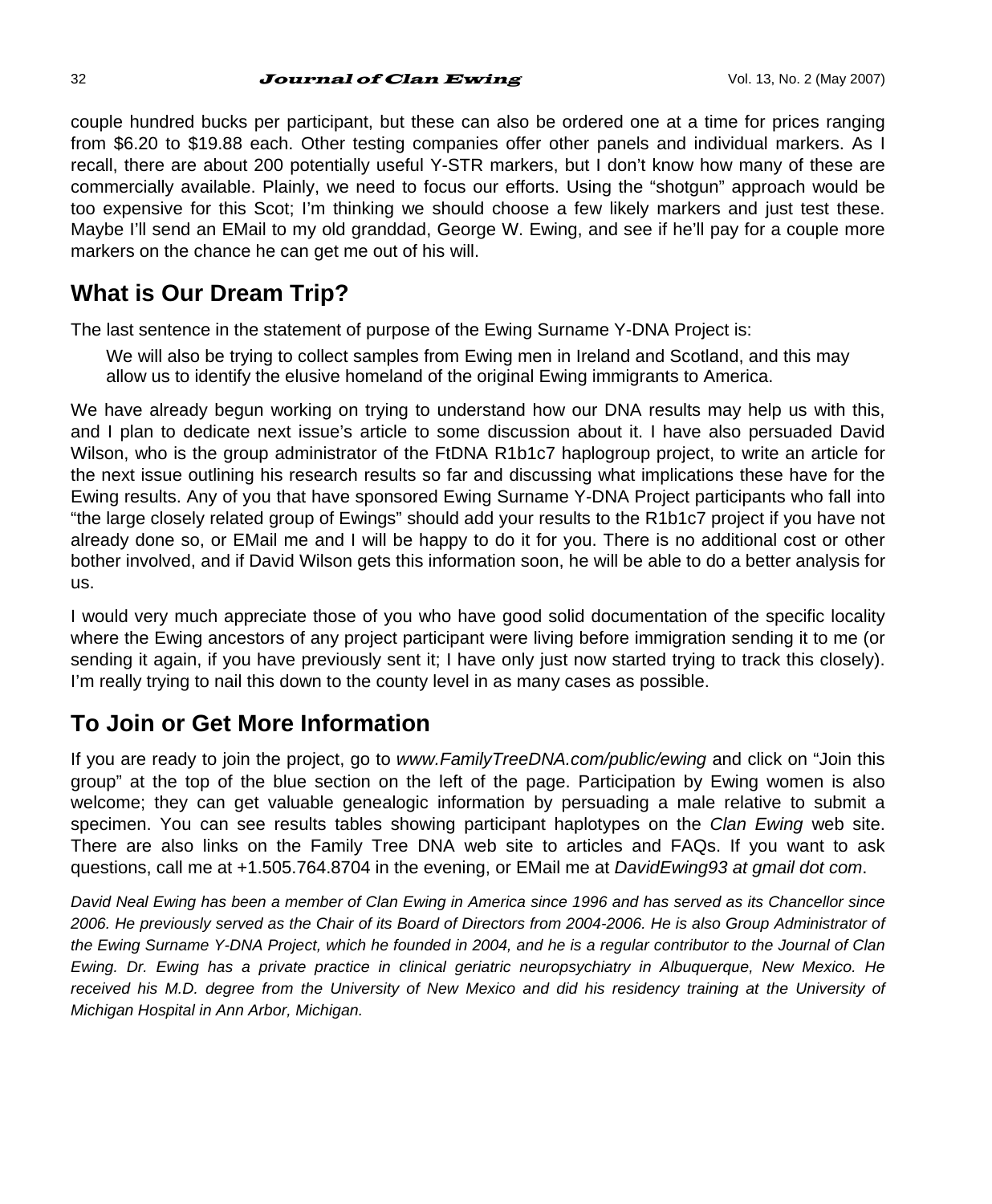l

# *Ewing Settlers of Southwestern Pennsylvania Part 2: William, Grandson of Squire James Ewing*

**William E. Riddle (+1 505.988.1092,** *Riddle at WmERiddle dot com***)** 

Squire James Ewing (1733-1825) – a grandson of James Ewing of Inch Island – migrated West from Cecil County about the time (1773) that Westmorland County. Pennsylvania, was created from Bedford County. He was accompanied by his wife, Mary McKown, and first son, William. It is probable that he first settled land along Montours Run, near its mouth with the Ohio River, in the area that became known as Ewing's Mill. His 1814 will refers to "land on Montours Run adjoining David Smith, William Holland and a second parcel held by patent on which are both a Grist Mill and Saw Mill lying (together, my whole claim on the waters of Montours Run)." He subsequently homesteaded – with the assistance of several slaves to help clear his land and erect improvements – some 680 acres in the area near Walker's Mill in Collier Township, Allegheny County, Pennsylvania. His considerable impact on the Walker's Mill area included having a still on his land, providing a fort to which people could retreat during Indian raids and being one of the Founders and, for many years, Elders of the Montour Presbyterian Church.

One of Squire James' nephews, Alexander, followed him to the area. Prior to moving to Allegheny County, Alexander lived in Adams County, Pennsylvania. He was a teamster and hauled goods back and forth between Eastern Pennsylvania and the Allegheny County area. He moved to the Allegheny County area about 1779 and settled in North Fayette Township on land to the west of land owned by Isaac and Gabriel Walker (and which he probably purchased from the Walker's). He was accompanied by his wife, Jean Anderson, and his first two sons, John and Thomas. Alexander died in the late 1790's, and his progeny and their descendants had an impact on the area similar to Squire James' impact.

Inter-marriages were common among the families in the church-based communities of the time. Squire James' descendants belonged to the Montour Presbyterian Church and Alexander's descendants belonged to the (physically quite close but philosophically quite distant) Union Presbyterian Church. Primarily because of this, Squire James' descendants tended to inter-marry with different families than did the descendants of Alexander.

There were cross-overs. One was the cross-over between the descendants of Squire James and Alexander themselves: James William Ewing, a great-grandson of Squire James, married Ida May Ewing, one of Alexander's great-granddaughters. The genealogical records regarding the one- to twogeneration ancestors of James William and Ida May are quite confused, and often flat-out wrong, because of the appearance of many men named William: James William's father and grandfather were both William's; one of James William's first-cousins-once-removed was named William; Ida May's grandfather was a William; and, to top it all off, James William was born William James and didn't change his name to James William until shortly after the 1880 Census.<sup>37</sup>

Particularly confused and error-full is the genealogical record for the father of James William Ewing: William Ewing (~1810-~1875). The purpose of this article is to sort out and correct this record through a biographical sketch and timeline for William Ewing (~1810-~1875).

<sup>37</sup> To reduce confusion in this article, James William is *never* referred to as William James.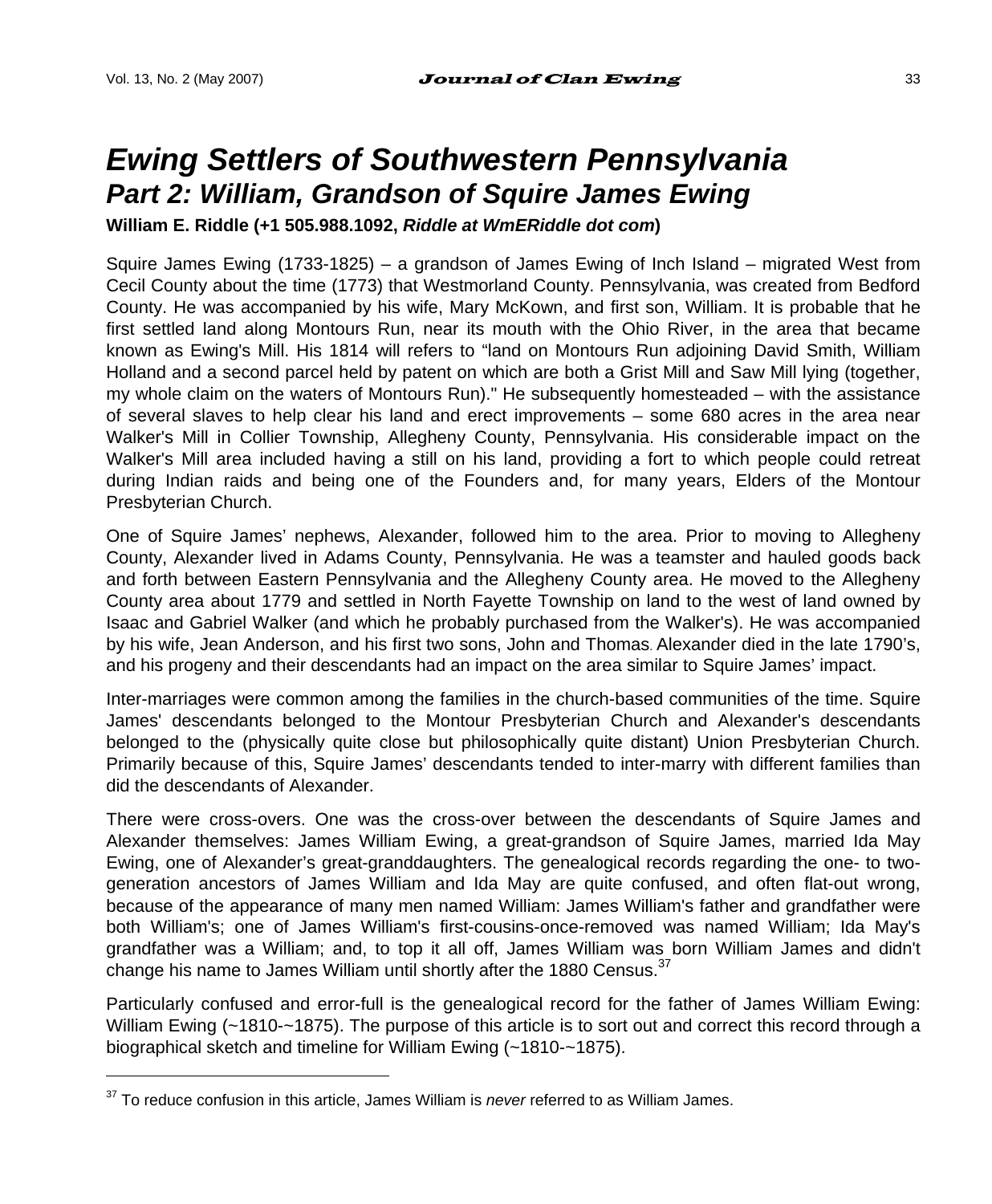# **The Cast**

To keep all the Ewing's straight, especially those named William, the sketch uses the following names (which reflect relationships to William the grandson of Squire James and the focus of this sketch):

• (Squire) James Ewing m. Mary McKown

| $\bullet$ | <b>William Ewing</b><br>m. Elizabeth Kirkpatrick | $\leftarrow$ William the Father                     |                       |
|-----------|--------------------------------------------------|-----------------------------------------------------|-----------------------|
|           | <b>William Ewing</b><br>$\bullet$                | $\Leftarrow$ William                                | (focus of the sketch) |
|           | 1 <sup>st</sup> m. Jane Hoey                     | $\Leftarrow$ Jane (Hoey Nobel) Ewing the First Wife |                       |
|           | Lizona D. Ewing<br>$\bullet$                     |                                                     |                       |
|           | Robert B. Ewing<br>$\bullet$                     |                                                     |                       |
|           | $2nd$ m. Jane Nesbit                             | $\Leftarrow$ Jane (Nesbit) Ewing the Second Wife    |                       |
|           | James William Ewing<br>$\bullet$                 |                                                     |                       |
| $\bullet$ | Samuel J. Ewing                                  | $\Leftarrow$ Samuel the Uncle                       |                       |
|           | m. Letitia Ann McCurdy                           |                                                     |                       |
|           | William Harvey Ewing<br>$\bullet$                | $\Leftarrow$ William Harvey the Cousin              |                       |
| $\bullet$ | James Ewing                                      | $\Leftarrow$ James the Uncle                        |                       |
|           | m. Rebecca Robb                                  |                                                     |                       |
|           | Sarah Ewing<br>٠                                 | $\Leftarrow$ Sarah the Cousin                       |                       |
|           |                                                  |                                                     |                       |

# **The Sketch38**

l

William grew up in a rather large, dynamic family. All of his siblings – John, David K., Mary E., James and Hannah – were older, with his eldest brother, John, almost 20 years older and therefore somewhat of a second father. There was also an older brother who died as a teenager five-or-so years before William was born. Another older brother – who was at least ten years older than William – died (or perhaps married and left home) before William was fifteen years old. In addition, as a patriarch of the community in general, William the Father took in people in need, mostly widowed or orphaned nephews and nieces. William grew up in a constantly changing family.<sup>39</sup>

William remained a bachelor and lived with his parents until after they died. His mother died first, in 1843 when William was about 33 years old; his father died shortly thereafter, in 1845. William the Father gave the family homestead, including the family home, all the family belongings and the land on which William the Father lived, to William. In 1845, William was suddenly a "landed gentry" bachelor living alone, with a rather considerable estate, near his brothers and their families – the families of David K. and Frances Margaret (Woods) Ewing and James and Mary Ewing – who had received homesteads prior to William the Father's death.

 $38$  Anyone interested in the "nitty-gritty" genealogical data underlying this sketch should contact the author: Voice: +1 505.988.1092, EMail: *Riddle at WmERiddle.com*, SnailMail: 658 La Viveza Ct., Santa Fe, NM, 87501

<sup>&</sup>lt;sup>39</sup> This accounting of William's family comes from Census Profiling. In this approach to gathering and validating genealogical data, several years of census data are collected and analyzed, side-by-side, to confirm specific birth/death/marriage dates or supply date ranges for these events when the specific dates aren't available from other genealogical documents. Among other things, Census Profiling allows the identification of previously unknown siblings who died or moved away before the preparation of some genealogical document, for example, a will. Census Profiling is by no means definitive – an hypothesized sibling who died in infancy may actually be an orphaned cousin or nephew/niece who was taken in by the family. But Census Profiling does lead to well-defined hypotheses that can focus and guide further research.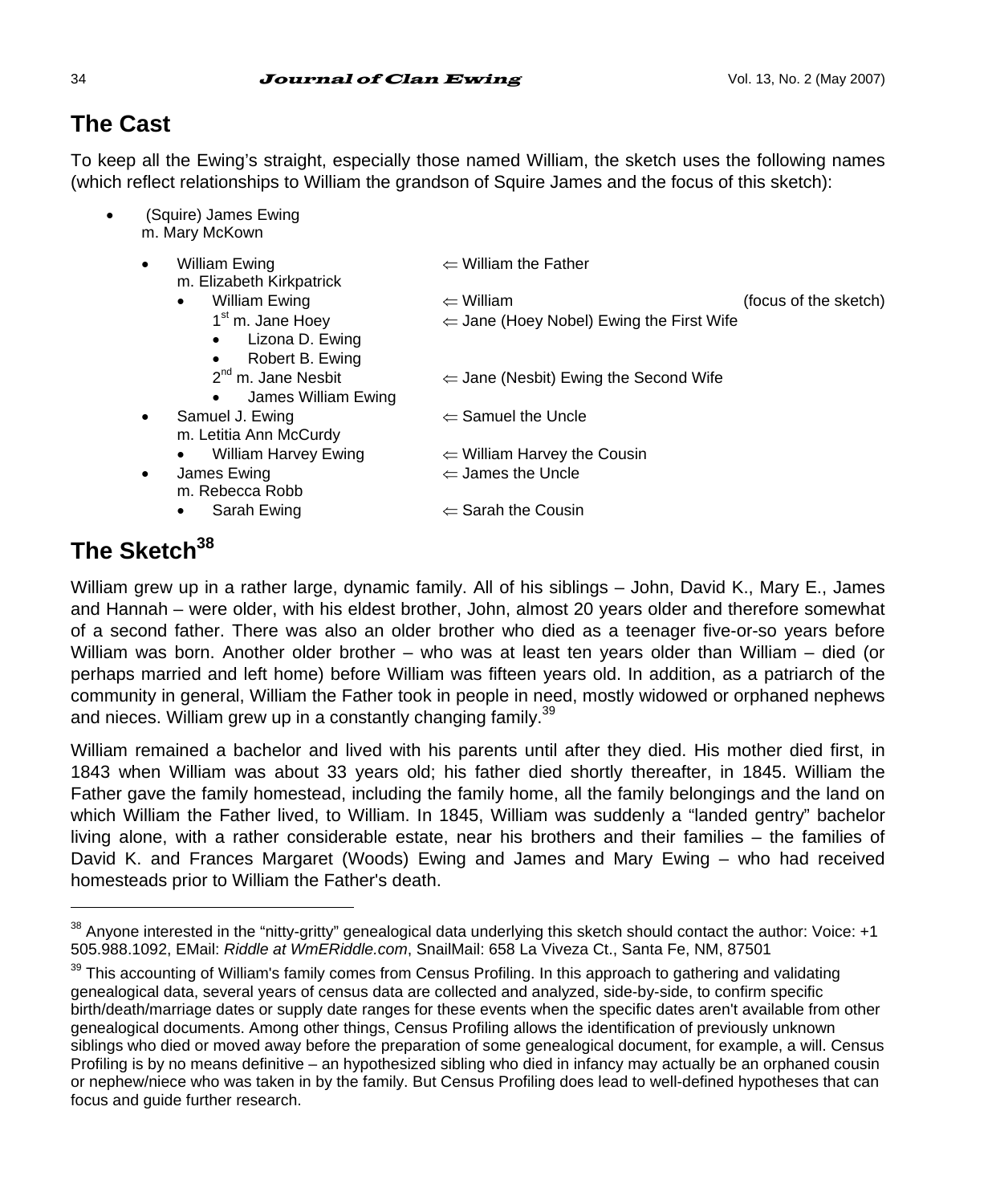l

#### Vol. 13, No. 2 (May 2007) **Journal of Clan Ewing**  $\frac{35}{2}$

William Harvey the Cousin was also a next-door neighbor. His father, Samuel the Uncle, died in 1822. Samuel the Uncle's widow, Letitia Ann, kept the family together, and they continued to reside in Fayette Township until at least 1830. Sometime during the 1830's they moved– "lock, stock and barrel" – north to Kiskiminetas Township in Armstrong County. However, William Harvey the Cousin didn't move with them. Instead, he moved in with the family of William the Father, his uncle, perhaps as an apprentice to learn some skill or maybe just to provide another set of hands to farm the land. So, when William was approximately 20 years old, William Harvey the Cousin and William became "brothers" living in the same household; William Harvey the Cousin was slightly older than his "brother" William.

When William the Father died in 1845, he gave William Harvey the Cousin part of his land. This land was separated from William's by a conditional line that had, somehow, been established before William the Father prepared his will and is cited in his will. Around 1850, William Harvey the Cousin married Sarah the Cousin and decided to join his family. William Harvey the Cousin sold the land he had received from William the Father, and William Harvey the Cousin and Sarah the Cousin moved north to live near either William Harvey the Cousin's brother, James, in Beaver Co, or his mother and brothers in Kiskiminetas Township, Armstrong Co.<sup>40</sup> When Sarah the Cousin died in 1855, William Harvey the Cousin brought her body back to Robinson Township to be buried in the Montour Presbyterian Church cemetery.

After the death of his parents, William first married Jane (Hoey Nobel) Ewing the First Wife. The Hoey's and the Ewing's lived next to each other, so William had grown up living next to Jane. They were certainly acquaintances and possibly playmates. Sometime before 1853, Jane (Hoey Nobel) Ewing the First Wife lost her first husband, a Mr. Nobel. Shortly after the birth of William and Jane (Hoey Nobel) Ewing's children – Lizonia D. in 1854 and Robert B. in 1856 – Jane (Hoey Nobel) Ewing the First Wife died. The late 1840's and early 1850's was a bad time – health-wise – in the area and this may have contributed to her death. Alternatively, she may have died during childbirth.

William then married Jane (Nesbit) Ewing the Second Wife, a relative of William's sister, Mary E., who had married David E. Nesbit. At the time, it was common for widowers to re-marry, often quickly, to provide a mother for his infant and underage children. William and Jane (Nesbit) Ewing's first child was James William Ewing, born in 1858. Shortly thereafter, William and Jane had a child who died at birth in 1861. There was possibly a different-sex sibling, a twin, who also died at birth in 1861. Jane (Nesbit) Ewing the Second Wife died in 1861, perhaps coincident with the birth of these children.

William lived out his life – accompanied by his children Lizonia, Robert and James William – near the families of his brothers James and David K. Ewing. After William died in 1875, two of his children – Lizonia and James William – continued to live together on the family homestead. By the time of the 1880 Census, Robert was 23 or 24 and had married and left home. Lizonia and James William, however, were living together in 1880; she was 25 years old and the housekeeper identified in the census record, he was a 22 year-old student. James William Ewing subsequently married Ida May Ewing who was a descendent of Alexander Ewing, a nephew of James Ewing. James William Ewing and Ida May Ewing were third-cousins-once-removed.

 $40$  Alternatively, it's possible that William Harvey the Cousin moved to Pittsburgh and became a lawyer.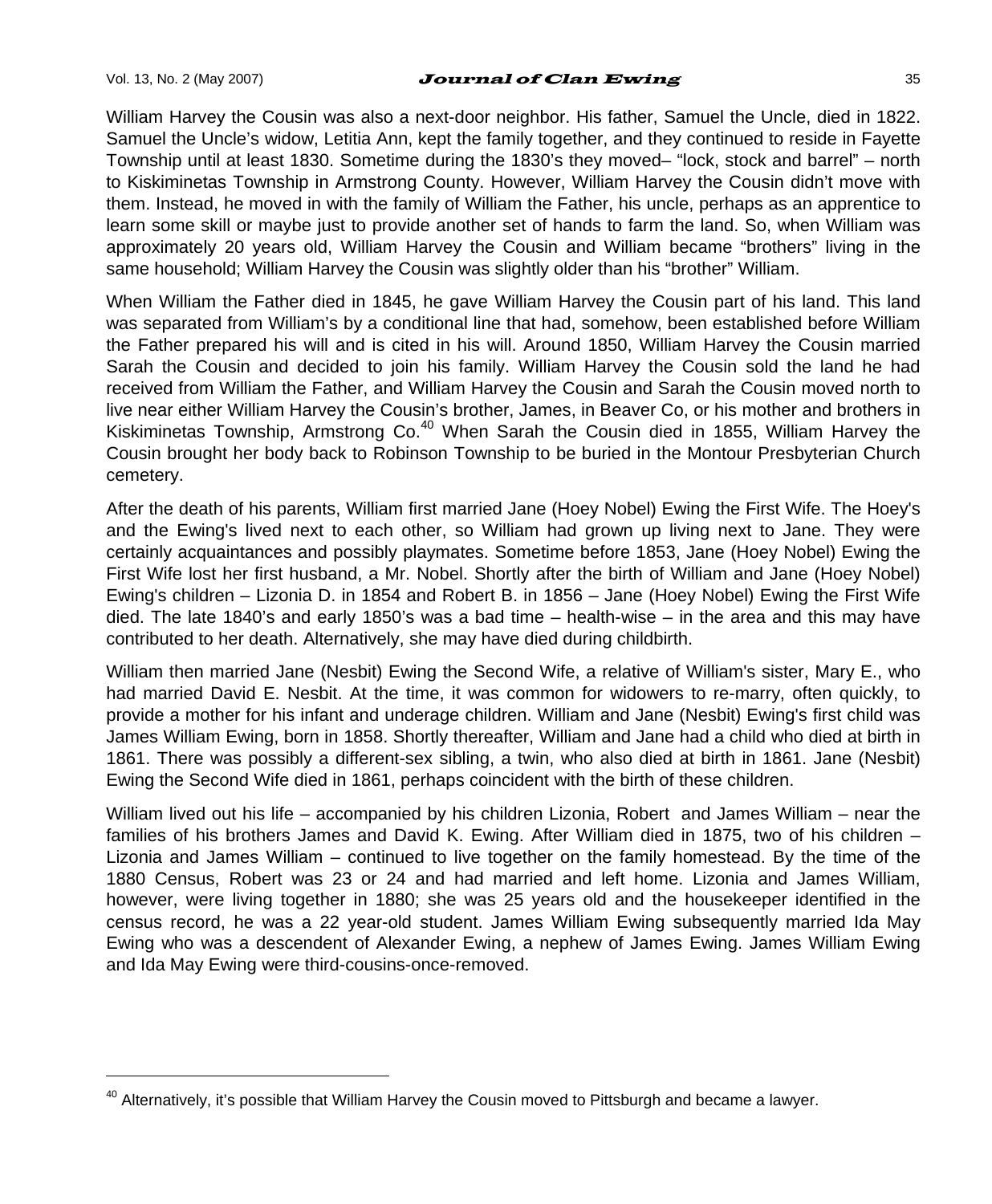# **Timeline Summary**

The table on the following pages provides a timeline summary of the life events for William and his relatives. Census records are a primary source for this table's information, and census data are given exactly as they appear in the census records, including, for example, the misspelling of names. The shaded rows provide the census data and the other rows indicate other life events. Inferred ages at the various end-of-decade census points are also included using a special notation.<sup>41</sup>

*William Ewing Riddle is a great-great-great-grandson of Squire James Ewing (s/o Alexander who was s/o James Ewing of Inch Island). Squire James settled, during the 1770's, in Chartiers Township immediately to the west of* Pittsburgh, Pennsylvania. Bill is the Web Master for Clan Ewing's web site and Editor of the Journal of Clan Ewing. *Outside his genealogy work, he helps organizations certify that their software development procedures lead to highquality results and meet regulatory constraints. He holds advanced degrees from Cornell and Stanford and has worked in academia, industry and government.* 

41 Notation:

<sup>•</sup> (x) indicates an age appearing in a census record

<sup>•</sup> {x…y} indicates an age range resulting from a Census Profile

<sup>•</sup> [x] indicates a hypothetical age, or age range, resulting from going backwards from an age appearing in a census record or forwards from an age range resulting from a Census Profile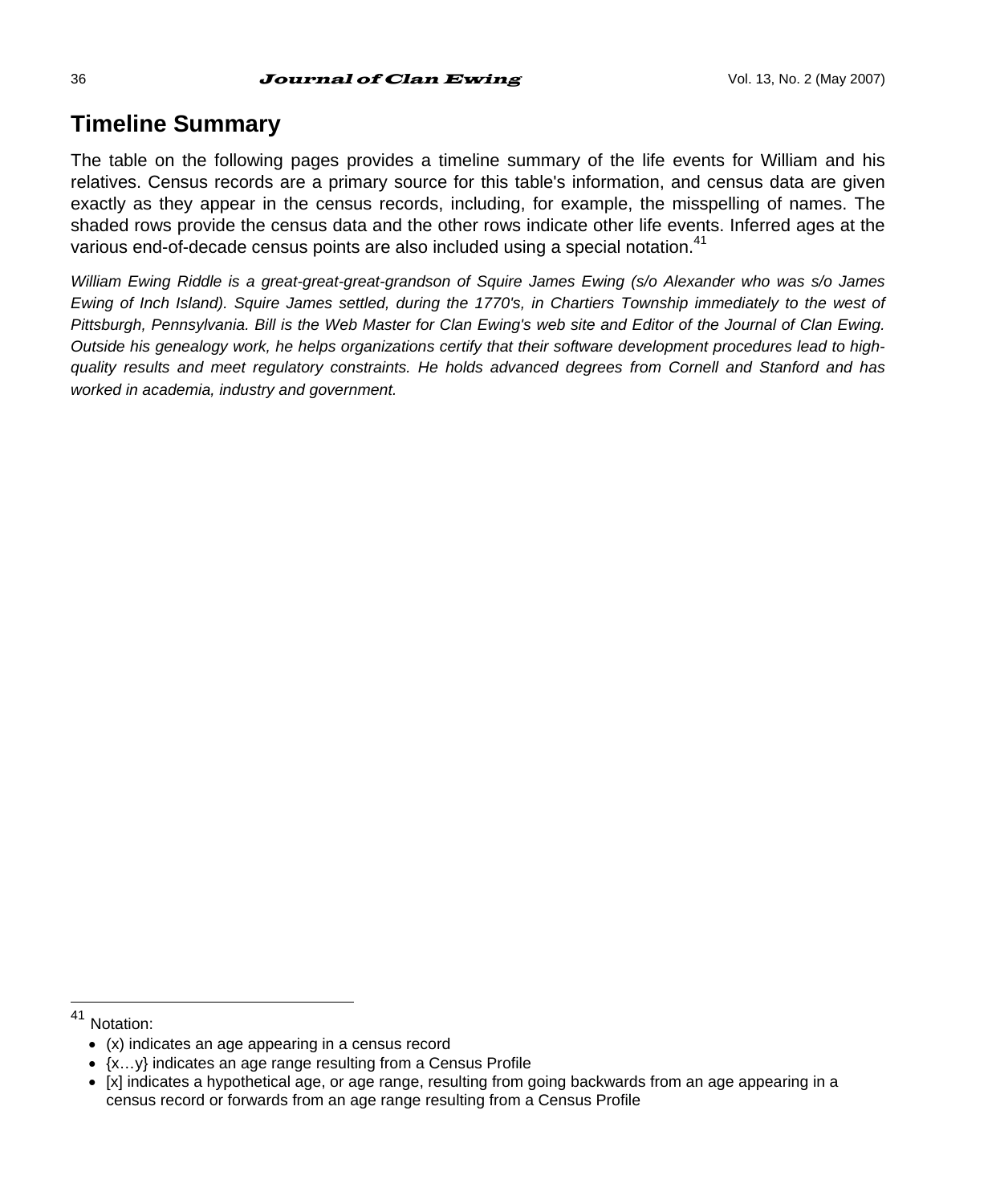|      | William<br>the Father                                                                                                                                                         | William                                                                         | Jane (Hoey<br>Nobel) the<br><b>First Wife</b> | Jane (Nesbit)<br>the Second<br>Wife | <b>William Harvey</b><br>the Cousin                                                                                                          | Sarah<br>the Cousin                                                                                                                |
|------|-------------------------------------------------------------------------------------------------------------------------------------------------------------------------------|---------------------------------------------------------------------------------|-----------------------------------------------|-------------------------------------|----------------------------------------------------------------------------------------------------------------------------------------------|------------------------------------------------------------------------------------------------------------------------------------|
| 1820 | {5559}:  liam Ewing; 2<br>Males 10<>15, 1 Male<br>16<>18, 1 Male 45<, 1<br>Female 10<>15, 1 Female<br>26<>44, 1 Female 45<                                                    | $\{910\}$ living at home (see   [?]<br>census record for William<br>the Father) |                                               |                                     | {1015} living at home:<br>Samuel Ewing; 2 Males 0<>9,<br>2 Males 10<>15. 2 Males<br>19<>25, 1 Male 45<; 2<br>Females 16<>25, 1 Female<br>45< |                                                                                                                                    |
|      |                                                                                                                                                                               |                                                                                 |                                               | 1824: born                          | 1822: his father - Samuel the<br>Uncle - writes his will and<br>dies                                                                         |                                                                                                                                    |
| 1830 | {6569}: William Ewing; 1<br>Male 15 <> 19, 1 Male<br>20<>29, 1 Male 30<>39; 1<br>Male 60<>69; 1 Female<br>10<>14, 1 Female 20<>29, 2<br>Females 30<>39, 1 Female<br>60 < > 69 | {1920} living at home<br>(see census record for<br><b>William the Father)</b>   | [?]                                           | [6]                                 | {2025} living at home: Letty<br>Ewing: 1 Male 0<>4, 1 Male<br>10<>14, 2 Males 15<>19, 2<br>Males 20<>29; 1 Female<br>20<>30, 1 Female 40<>49 | [0] [newborn]                                                                                                                      |
|      |                                                                                                                                                                               |                                                                                 |                                               |                                     | before 1840: moves into the<br>household of William the<br>Father when his family moves<br>to Armstrong Co                                   |                                                                                                                                    |
| 1840 | {7579}: William Ewing; 1<br>Male 10<>14, 1 Male<br>20<>29, 1 Male 30<>39, 1<br>Male 70<>79, 1 Female<br>20<>29.1 Female 70<>79                                                | {2930} living at home<br>(see census record for<br><b>William the Father)</b>   | $[?]$                                         | $[16]$                              | $\{3035\}$ – living in the<br>household of William the<br>Father (see census record for<br><b>William the Father)</b>                        | {59} living at home:<br>Rebecca Ewing; 3 Males<br>5<>10; 2 Females 0<>5; 1<br>Female 5 < > 10; 1 Female<br>10<>15: 1 Female 30<>40 |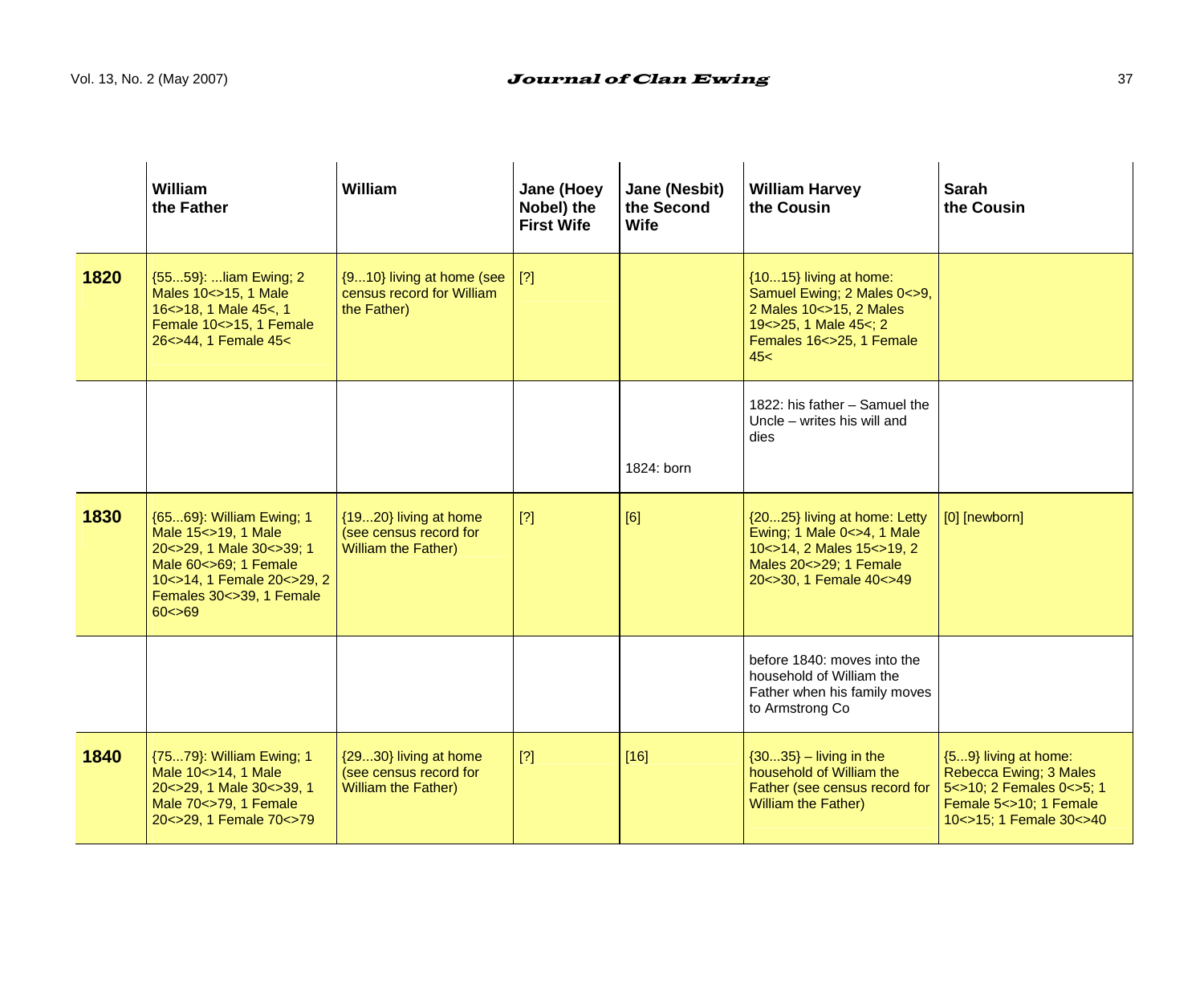#### $J$ ournal of Clan Ewing  $\frac{J}{V}$   $\frac{J}{V}$   $\frac{J}{V}$   $\frac{J}{V}$   $\frac{J}{V}$   $\frac{J}{V}$   $\frac{J}{V}$   $\frac{J}{V}$   $\frac{J}{V}$   $\frac{J}{V}$   $\frac{J}{V}$   $\frac{J}{V}$   $\frac{J}{V}$   $\frac{J}{V}$   $\frac{J}{V}$   $\frac{J}{V}$   $\frac{J}{V}$   $\frac{J}{V}$   $\frac{J}{V}$   $\frac{J}{V$

|      | William<br>the Father                                                                                               | William                                                                                          | Jane (Hoey<br>Nobel) the<br><b>First Wife</b> | Jane (Nesbit)<br>the Second<br>Wife | <b>William Harvey</b><br>the Cousin | Sarah<br>the Cousin    |
|------|---------------------------------------------------------------------------------------------------------------------|--------------------------------------------------------------------------------------------------|-----------------------------------------------|-------------------------------------|-------------------------------------|------------------------|
|      | 1841: files petition <sup>42</sup><br>1842: buys the land <sup>43</sup><br>1845: writes will and dies <sup>44</sup> |                                                                                                  |                                               |                                     |                                     |                        |
| 1850 |                                                                                                                     | William {39}: Dwelling 46,<br>Family 46; Real Estate<br>Value 3000; William<br>Ewing, 39, Farmer | $[?]$                                         | $[26]$                              | no census record found              | no census record found |

 $42$  The petition concerned a small piece of land Squire James bought after preparing his will in 1814. It asks for the land to be evaluated.

<sup>&</sup>lt;sup>43</sup> William the Father elected to buy the land at its determined value.

<sup>&</sup>lt;sup>44</sup> In his will, William the Father leaves William his home and most of the land on which he, William the Father, was living. In this will, William the Father also leaves William Harvey the Cousin some of the land on which he, William the Father, was living.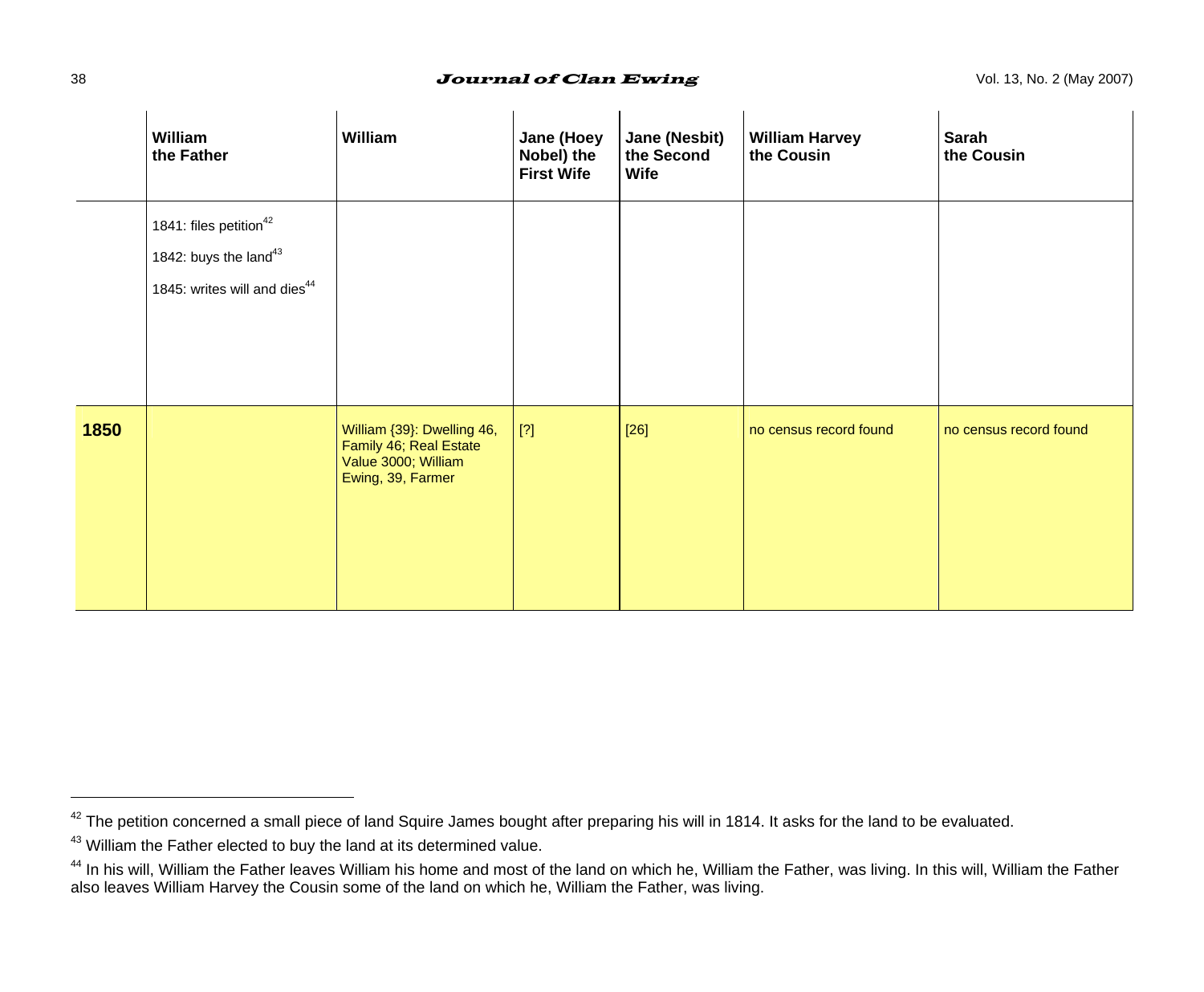### Vol. 13, No. 2 (May 2007) **Superfield and Southern Collain Ewing** 39

|      | William<br>the Father | William                                                                                                                                                                                                                                                                      | Jane (Hoey<br>Nobel) the<br><b>First Wife</b>                      | Jane (Nesbit)<br>the Second<br>Wife                                       | <b>William Harvey</b><br>the Cousin                                                    | Sarah<br>the Cousin                                                                       |
|------|-----------------------|------------------------------------------------------------------------------------------------------------------------------------------------------------------------------------------------------------------------------------------------------------------------------|--------------------------------------------------------------------|---------------------------------------------------------------------------|----------------------------------------------------------------------------------------|-------------------------------------------------------------------------------------------|
|      |                       |                                                                                                                                                                                                                                                                              | before 1853:<br>widowed by<br>the death of<br>her first<br>husband |                                                                           | circa 1850/55: at age 40-45,<br>marries Sarah the Cousin and<br>moves "north" with her | circa 1850: at age 20, marries<br>William Harvey the Cousin<br>and moves "north" with him |
|      |                       | circa 1853: marries Jane<br>(Hoey) Nobel                                                                                                                                                                                                                                     | circa 1853:<br>marries William                                     |                                                                           |                                                                                        |                                                                                           |
|      |                       | 1854: daughter Lizonia is<br>born                                                                                                                                                                                                                                            | 1854: daughter<br>Lizonia is born                                  |                                                                           |                                                                                        |                                                                                           |
|      |                       |                                                                                                                                                                                                                                                                              |                                                                    |                                                                           | 1855: present at the filing of a<br>partition regarding his father-<br>in-law's land   | 1855: dies                                                                                |
|      |                       | 1856: son Robert is born                                                                                                                                                                                                                                                     | 1856: son<br>Robert is born                                        |                                                                           | nothing further known                                                                  |                                                                                           |
|      |                       | 1856/57: loses his first wife                                                                                                                                                                                                                                                | 1856/57: dies                                                      |                                                                           |                                                                                        |                                                                                           |
|      |                       | circa 1857: marries<br>Jane Nesbit                                                                                                                                                                                                                                           |                                                                    | circa 1857:<br>marries William                                            |                                                                                        |                                                                                           |
|      |                       | 1858: son James William<br>is born                                                                                                                                                                                                                                           |                                                                    | 1858: son James<br>William is born                                        |                                                                                        |                                                                                           |
| 1860 |                       | William {36 [sic]}:<br>Dwelling 134, Family 132;<br>Real Property 8720,<br>Personal Property 1126;<br>William Ewing, 36, farmer;<br>Jane A - 36, Robert B<br>(attending school) - 4,<br>Lizona D (attending<br>school) - 6, William J - 2;<br>Robert Symms (laborer) -<br>36 |                                                                    | (36) in husband<br>William's record<br>(see census<br>record for William) |                                                                                        |                                                                                           |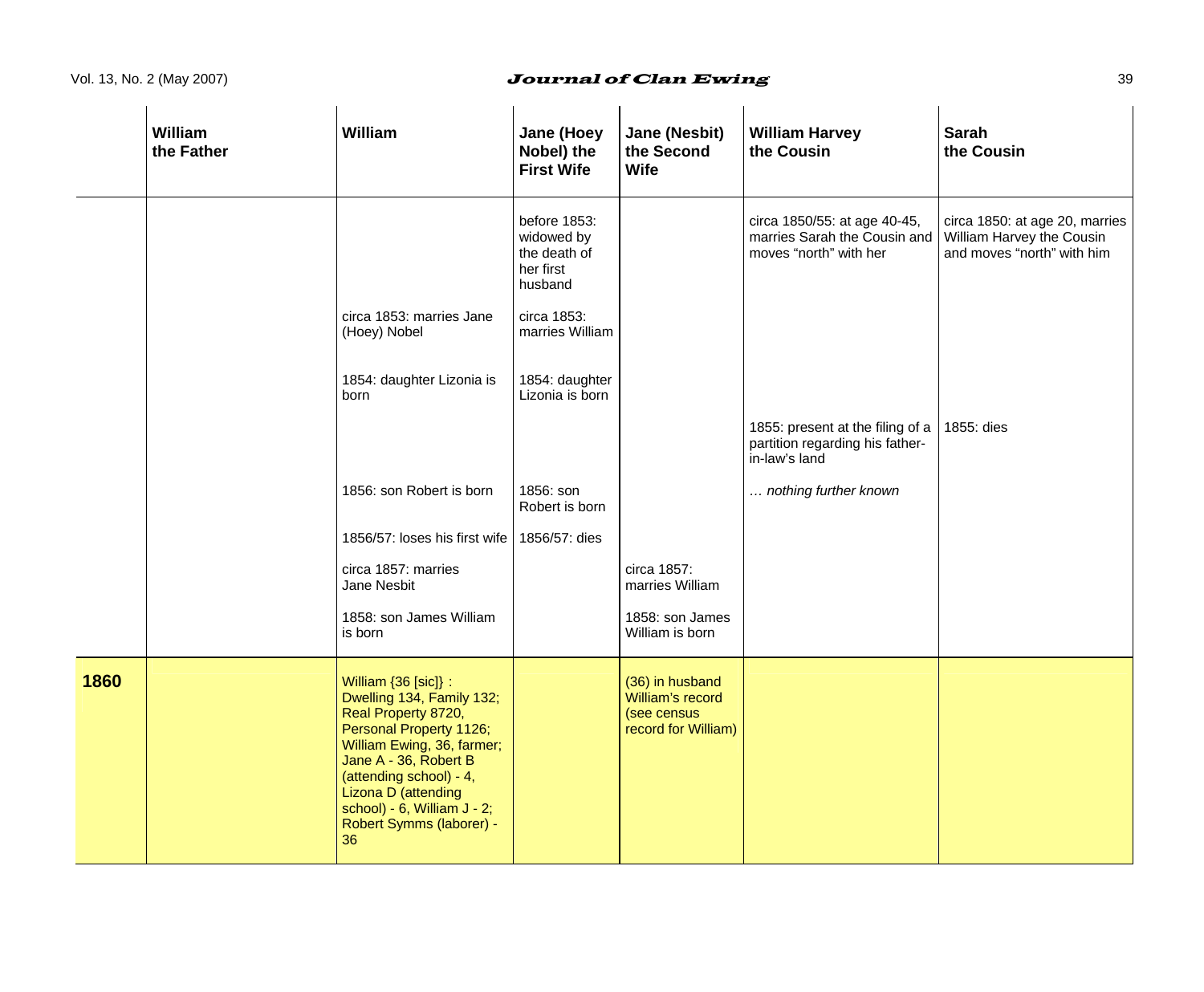### 40 **Journal of Clan Ewing Vol. 13, No. 2 (May 2007)**

|      | William<br>the Father | William                                                                                                                                                                             | Jane (Hoey<br>Nobel) the<br><b>First Wife</b> | Jane (Nesbit)<br>the Second<br>Wife                                                                           | <b>William Harvey</b><br>the Cousin | Sarah<br>the Cousin |
|------|-----------------------|-------------------------------------------------------------------------------------------------------------------------------------------------------------------------------------|-----------------------------------------------|---------------------------------------------------------------------------------------------------------------|-------------------------------------|---------------------|
|      |                       | 1861: one or two additional<br>children are born and die<br>as infants                                                                                                              |                                               | 1861: one or two<br>additional children<br>are born and die<br>as infants; died<br>(perhaps in<br>childbirth) |                                     |                     |
| 1870 |                       | William {60}: Dwelling 20,<br>Family 20; Real Estate<br>Value 15000, Personal<br>Estate Value 100; Wm<br>Ewing, Farmer, 60; Lazona<br>(House Keeper) - 15, Robt<br>B - 13, W J - 11 |                                               |                                                                                                               |                                     |                     |
|      |                       | 1875: writes will and dies                                                                                                                                                          |                                               |                                                                                                               |                                     |                     |
| 1880 |                       | William's daughter Lizonia<br>{25}: Dwelling 126; Family<br>133; Lizona D., 25,<br>Keeping House; W. James<br>(brother), 22, Attending<br>School                                    |                                               |                                                                                                               |                                     |                     |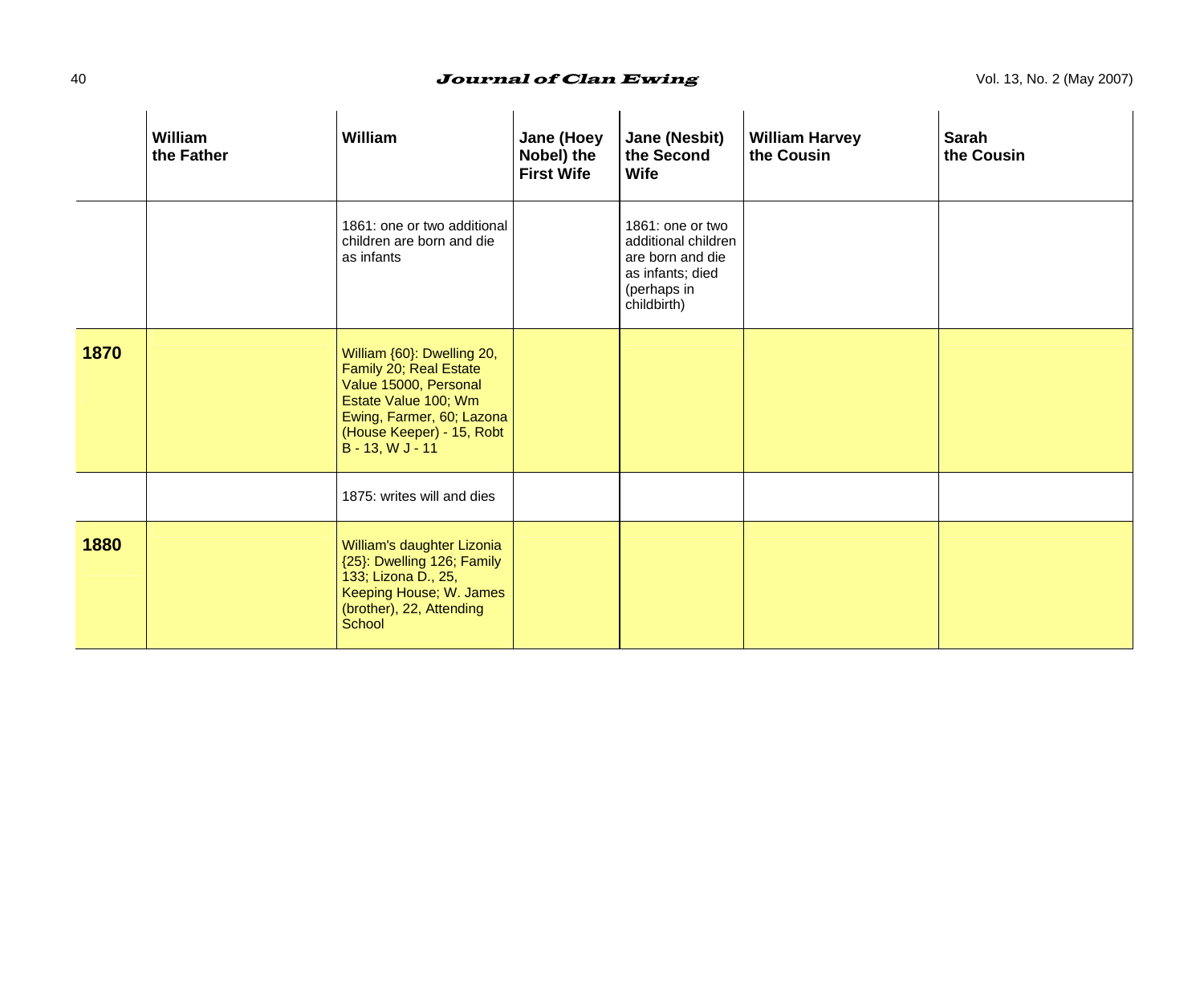# *Reviews*

l

### **Book: A History of Surnames of the British by C. L'Estrange Ewen David N. Ewing (+1 505.764.8704,** *DavidEwing93 at gmail dot com***)**

Many of you have come across the preposterous legend that the Ewing name originated as "E-wing," an abbreviation for the "Eagle Wing Clan," which was supposed to have been established after some Celtic shepherds near Loch Lomond rescued a child from an eagle's aerie. Evidently, it didn't occur to whoever concocted this story that these folks wouldn't have been speaking English.<sup>45</sup> This reminds me of a probably apocryphal story about a Texas legislator, who is reported to have argued in a debate about bilingual education, "If English was good enough for our Lord Jesus Christ, it is good enough for our children!"

Now we have found what may be the definitive linguistic analysis of the origin of the Ewing name. *Clan Ewing*'s web site – *www.ClanEwing.org* – has recently added a transcription of Chapter 14 of *A History of Surnames of the British*, by C. L'Estrange Ewen.46 This is a rather interesting, extensively documented resource on the origin of the Ewen/Ewing name. John D. McLaughlin brought this to our attention and supplied an optical character recognition (OCR) transcript. I found a copy of the book in the University of New Mexico Library and edited the OCR transcript, trying to put in the diacritics and Greek script as best I could. You can find the result in the Ewing Reading Room Section of the *Clan Ewing* web site under Articles and Research Reports.<sup>47</sup>

Evidently, C. L'Estrange Ewen was quite a prolific scholar and author in the early part of the last century. In addition to this book, he wrote several works about subjects ranging from witches and pirates to Shakespeare, as well as some genealogical treatises. I haven't been able to turn up a biography of him, but he must have been quite a character. Let me quote from his first paragraph to give you a taste of his writing:

Having traced out step by step the evolution of the surname from the personal description or address, examined the various processes of derivation, and gained an insight into the deceptive results of orthographic corruption, a possibly rash essay will now be made to reverse the operation, and taking a modern name, to attempt the exemplification of a method of working, whereby the geographical distribution, language, etymon, and original signification is discovered.

This book is a musty, erudite adventure through the philological scholarship of bygone days. As the title suggests, the book is about the history of surnames in the British Isles. It speaks in exhaustive and exhausting detail about the various ways in which surnames originated, as in physical characteristics,

<sup>45</sup> In modern Gaelic eagle-wing would be *iolar-sciathán*, and in Cymric it would be *eryr-adain*. Admittedly, I have no idea how Celtic languages handle the genitive case and have ignored case altogether, but one would, I think, really have to stretch to get E-wing out of either of these.

<sup>46</sup> Ewen, C. L'Estrange. *A History of Surnames of the British*, The Macmillan Co.: New York (Kegan Paul, Trench, Trubner & Co., Ltd.: London), 1931, pp 352-365.

 $^{47}$  If you don't have access to the Internet and would like a copy of this, please send a self-addressed envelop with 87 cents postage to me at 1621 Roma NE, Albuquerque, NM 87106 and I will send you a copy.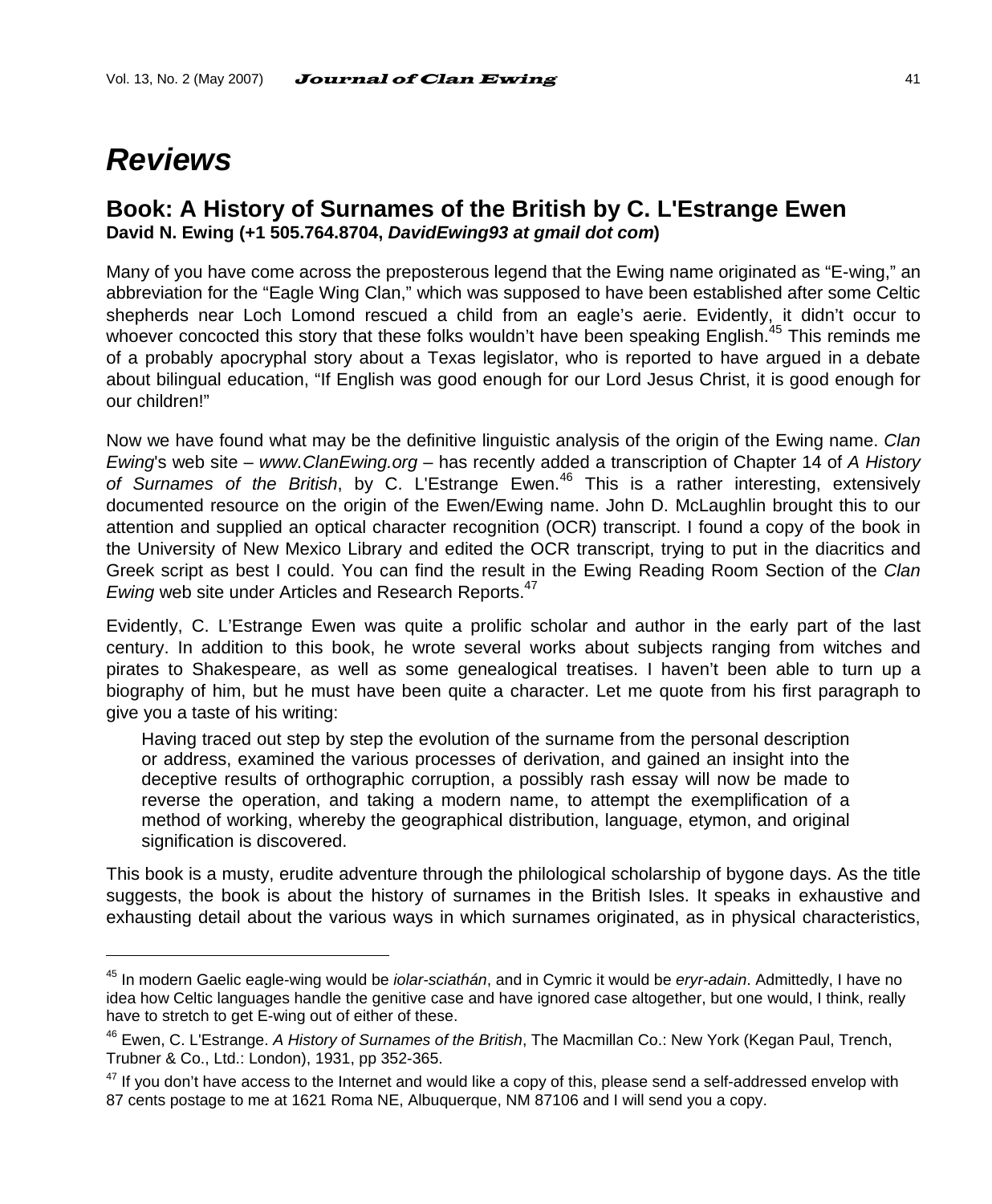### 42 **Journal of Clan Ewing**  $\sqrt{0.41}$  Vol. 13, No. 2 (May 2007)

occupations, place names, and genealogic connections, and of the various linguistic sources of British names, including Celtic, Germanic, Scandinavian and Norman. Along the way, it reviews some of the history of Britain and its sundry visitors and invaders. It gives long lists of names, both familiar and very, very strange. And it lists hundreds of references to manuscripts dating back to the beginning of the written word.

Chapter 14 is of particular interest to us, because in this chapter, Ewen uses his own surname as an example for performing a comprehensive analysis of a name and its variants, and he makes some rather remarkably educated guesses about what the deep origin and original meaning of the name may be. After reviewing and entertaining many hypotheses, Ewen finally suggests that the name probably originated in the Celtic word for yew, a sort of tree useful for making bows, and therefore may have been applied to "bow-warriors" or archers, with the caveat that:

Nothing is more uncertain than the derivation of personal names, as the opposing views of eminent scholars testify. The writer will therefore pronounce no dogmatic opinion regarding the origin of Ewen or Owen, but will merely record the impression, formed by a consideration of the cited facts …

Whatever the case may be, if you haven't read Ewen's chapter and you think you know what there is to know about the history of our name, you have another thing coming. My jaw is still hanging slack in amazement at the number of documents Ewen consulted, the number of libraries he must have visited and the number of languages he must have been able to read to research this work. I highly recommend his book to anyone who is interested in learning the definition of "thorough."

*David Neal Ewing has been a member of Clan Ewing in America since 1996 and has served as its Chancellor since*  2006. He previously served as the Chair of its Board of Directors from 2004-2006. He is also Group Administrator of *the Ewing Surname Y-DNA Project, which he founded in 2004, and he is a regular contributor to the Journal of Clan Ewing. Dr. Ewing has a private practice in clinical geriatric neuropsychiatry in Albuquerque, New Mexico. He*  received his M.D. degree from the University of New Mexico and did his residency training at the University of *Michigan Hospital in Ann Arbor, Michigan.*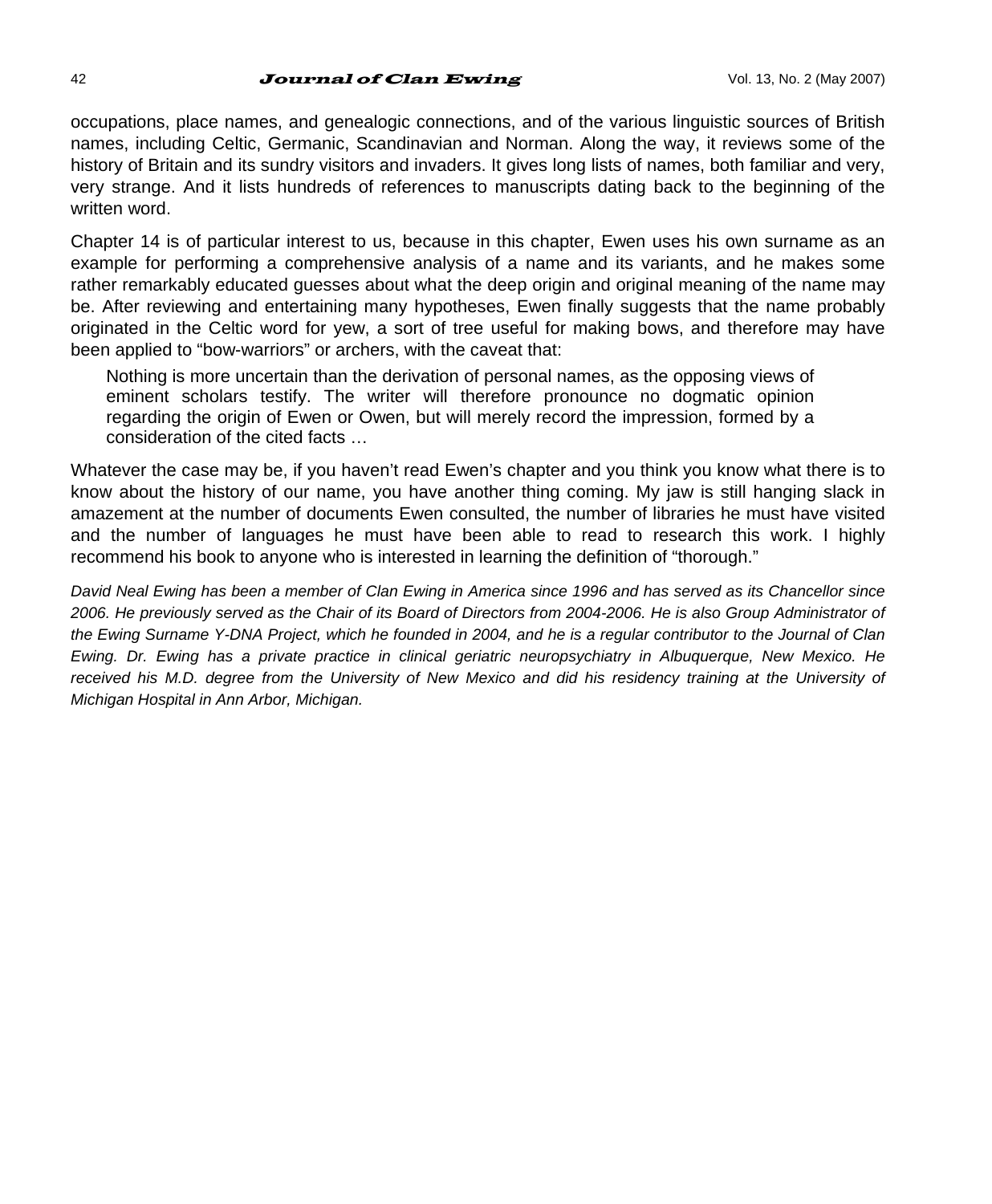# *Materials from Members*

# **Memories and 800 Recipes from the Family and Friends of Mary Nell McMichael Anderson**

In 1995, Nell Anderson – a sibling of *Clan Ewing* Genealogist James McMichael – previously prepared a cookbook dedicated to *Clan Ewing* Founder, Rev. Ellsworth Samuel Ewing, containing recipes intermixed with genealogical information. Many members purchased a copy; so many that copies of this cookbook are no longer available!

She has recently prepared a similar cookbook with pictures of her family and grandparents J. W. and Mary Ella Ewing. It contains one of her favorite recipes for Cranberry Relish:

Start with a quart of cranberries, washed and ground. Add the ground pulp of two oranges and the rind of one orange. Add the juice of one lemon. Add one-and-a-third cup of sugar and a half-cup of chopped pecans.

Copies are available for \$12, postage paid. Contact Nell at *deanandnell at gmail dot com*, +1 479.996.2222 or 705 Skyview Drive, Greenwood, Arkansas 72936.

# **The Lost World of James Smithson: Science, Revolution, and the Birth of the Smithsonian**

Heather Ewing, an architectural historian and daughter of *Clan Ewing* members Ted and Angie Ewing, has published the first-ever biography of James Smithson, the Englishman who bequeathed his fortune to establish the Smithsonian Institution, the largest museum and research complex in the world. This book is the result of six long years of research done in four languages throughout the dusty archives of Europe. Heather will be making a book-launch tour that includes appearances in Connecticut, New York City, Washington DC (at the Smithsonian and the British Embassy), and London. Reviews of the book may be found at:

 *www.WashingtonPost.com/wp-dyn/content/article/2007/04/19/AR2007041902088.html www.Bloomberg.com/apps/news?pid=newsarchive&sid=aHg372H7ques* 

# *Information Available and Sought*

# **Vital Records of Nova Scotia, Canada**

Early vital records of Nova Scotia, Canada, may be viewed over the Internet for the first time and for free, thanks to a joint project by the Genealogical Society of Utah, FamilySearch, and the Nova Scotia Archives and Records Management (NSARM). The records include one million names found in birth records from 1864 to 1877, marriages from 1864 to 1930, and death records from 1864 to 1877 and 1908 to 1955. The information may be searched at *www.NovaScotiaGenealogy.com*.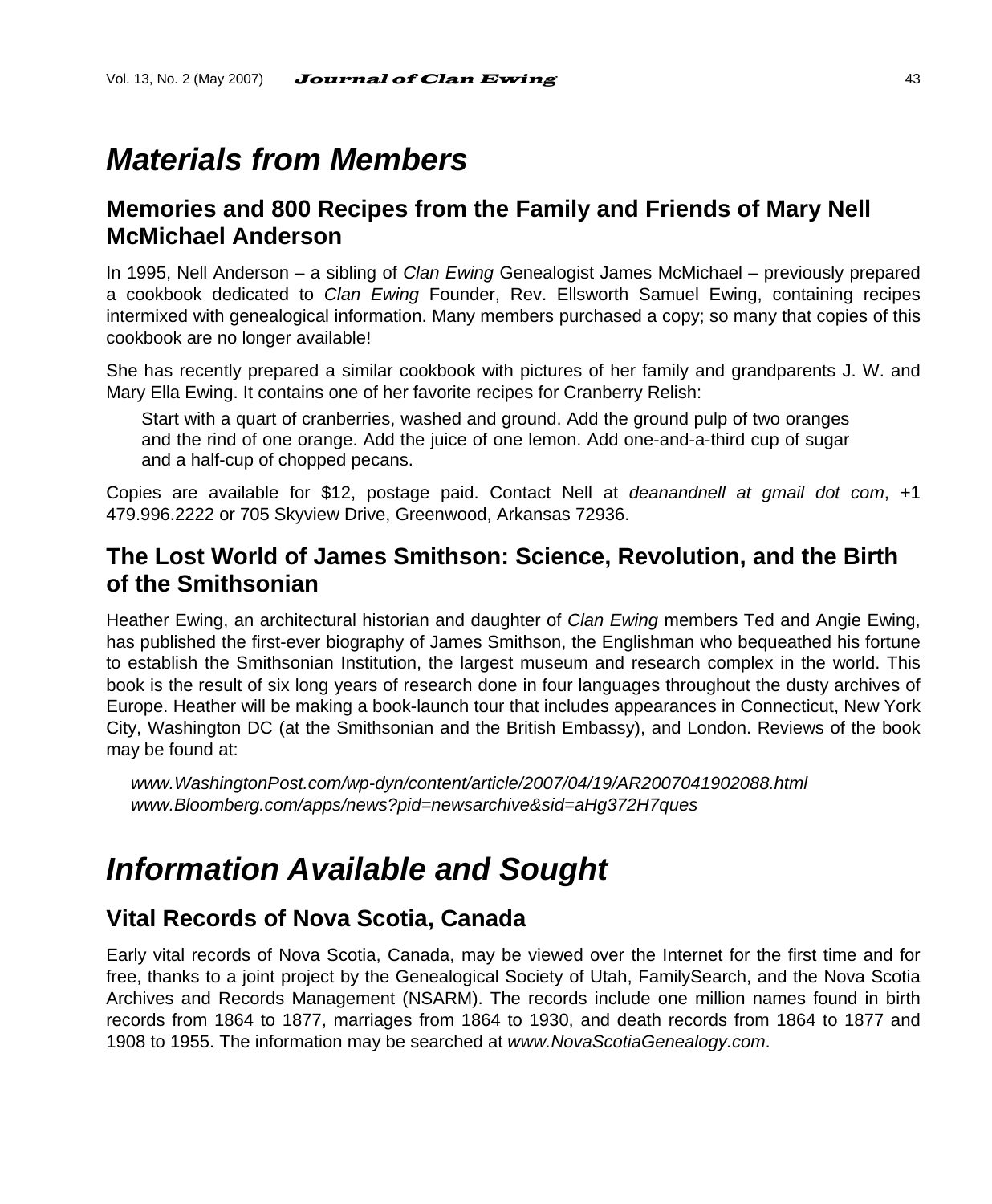# **Buchanan Ewing of Trenton, New Jersey**

I am Jessie Ewing Snyder. My father and grandfather were both Buchanan Ewing of Trenton, New Jersey. I believe my father's uncle was the lawyer Maskell Ewing. We are also related to President James Buchanan and, somehow, Stephen Foster.

When my father died, I was in charge of his safety deposit box. Only the most precious of things remained. He was younger than his brothers (Hunter and Edward), so he would have been given these by his father or mother. One is an ivory dying lion about 6-to-7 inches long with a stick through it and a saying on the base, "Helvetetiorum fidel ac virtuti." Whether this is related to the Ewing Clan, I don't know.

The other item which seems very important – I don't know why he would have left it in his safety deposit box otherwise – is an oval piece of metal with a large hook on the back. To me it looks like a very old belt buckle. On it is a soldier wearing a helmet carrying a sword and riding a galloping and upstanding horse. Above the soldier is a bird with a large wingspan holding a garland of laurel or wheat. At the bottom, of greatest interest to me, are the capital letters TBVH. Could it stand for the name of a battle or group of warriors?

If you have any information regarding any of this, please let me know. I can be reached at *JESnyder5 at aol dot com*.

I just read that, according to history, the six original immigrants were brothers and one may have been named Alexander Ewing. My son is Alexander Ewing Snyder.

I am proud of my lineage. My father was a very fine and brave gentleman, quite tall.

By the way: Recently, I sold a document with the name James Ewing on it as treasurer or secretary of New Jersey and with the signatures of George Washington and Thomas Jefferson. Now I regret having sold it!

# *Upcoming Events*

**May 2007**: The National Genealogical Society Conference, in Richmond, Virginia, May 16-19, 2007 coincides with the 400<sup>th</sup> anniversary of the founding of Jamestown. If you have ancestors from Virginia, you might want to consider attending. If you can't attend, the next best thing is to study the Registration Brochure for resources and topics in Virginia. If you are not an NGS member, check the brochure online at their web site: *www.NGSGenealogy.org*.

**September/October 2007**: Legacy's annual Genealogical Cruise will be held September 19, 2007, through October 1, 2007. The cruise will depart from Vancouver, BC, Canada, and terminate in Honolulu, Hawaii. Presentations focus on the effective use of Legacy and its companion software programs. Visit *www.LegacyFamilyTree.com/CruiseInfo\_2007.asp* for more information.

**October/November 2007:** Wholly Genes' 3<sup>rd</sup> Annual Genealogy Conference and Cruise will depart from Ft. Lauderdale, Florida, on October 28, 2007 and return to Ft. Lauderdale on November 4, 2007, after sailing through the eastern Caribbean. While Wholly Genes is the provider of *The Master Genealogist* (TMG), presentations will address a wide variety of topics and the use of other genealogy programs. Additional information appears at *www.WhollyGenes.com/cruise.htm*.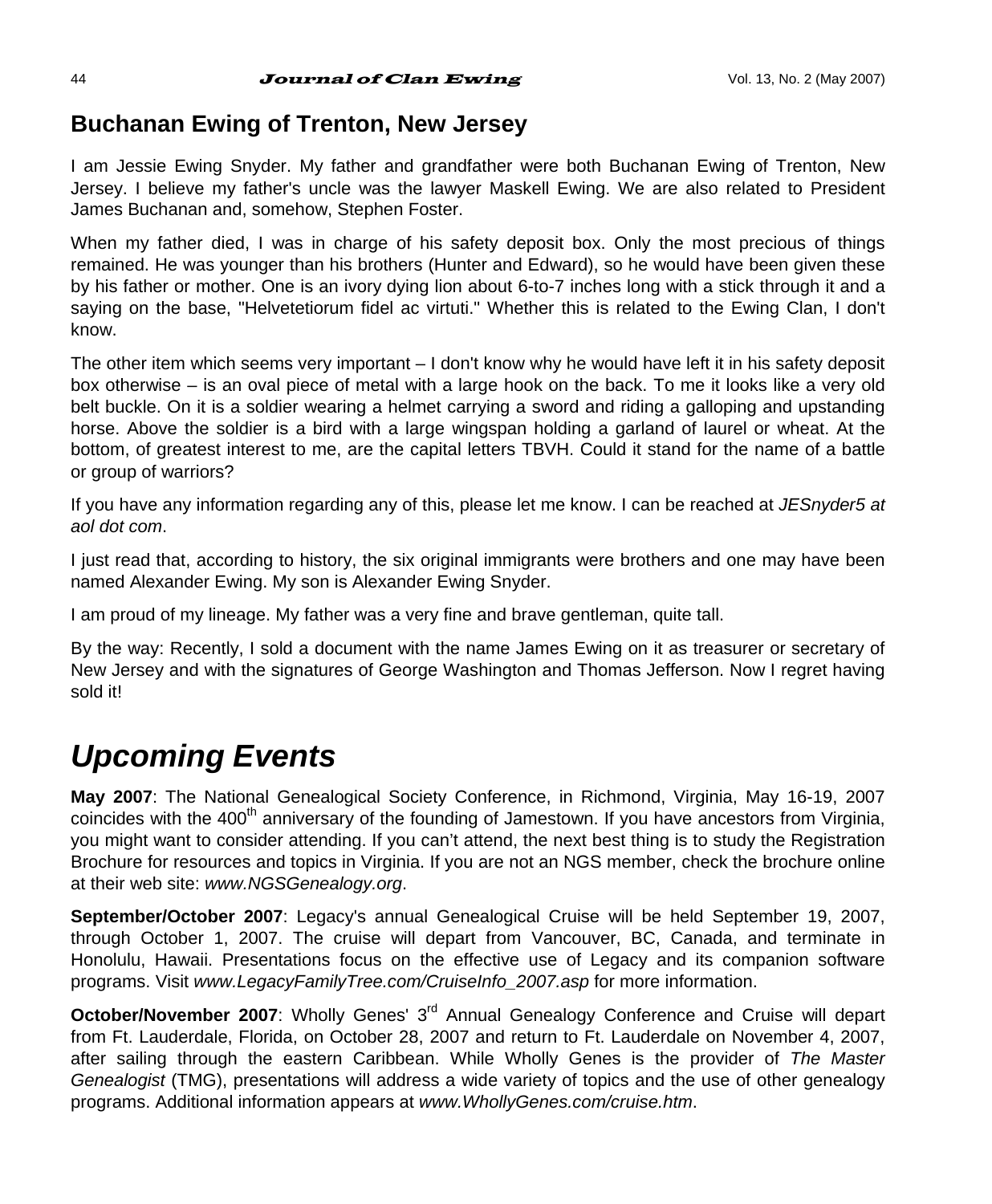**September 2008**: *Echoes of the Shenandoah*, Tenth Gathering of *Clan Ewing in America*, Winchester, Frederick County, Virginia, September 18-21, 2008.

### *Echoes of the Shenandoah*

### **Things to Know Before You Go Flying to Winchester**

Washington Dulles International is the airport closest to Winchester. In making flight arrangements, please remember that traffic can be very heavy at any time of day for a variety of different reasons. Although the distance is roughly 90 miles, travel time can often be close to three hours. If you do plan to fly, early morning (for example, 7 AM) flights will require that you leave the hotel at about 3:30 AM in order to clear security in time for your flight.

**Fall 2010**: Eleventh Gathering of *Clan Ewing in America*, Uniontown, Fayette County, Pennsylvania.

# *Genealogy's Golden Moments*

Did you ever wonder how well genealogy information has been "cooked?"

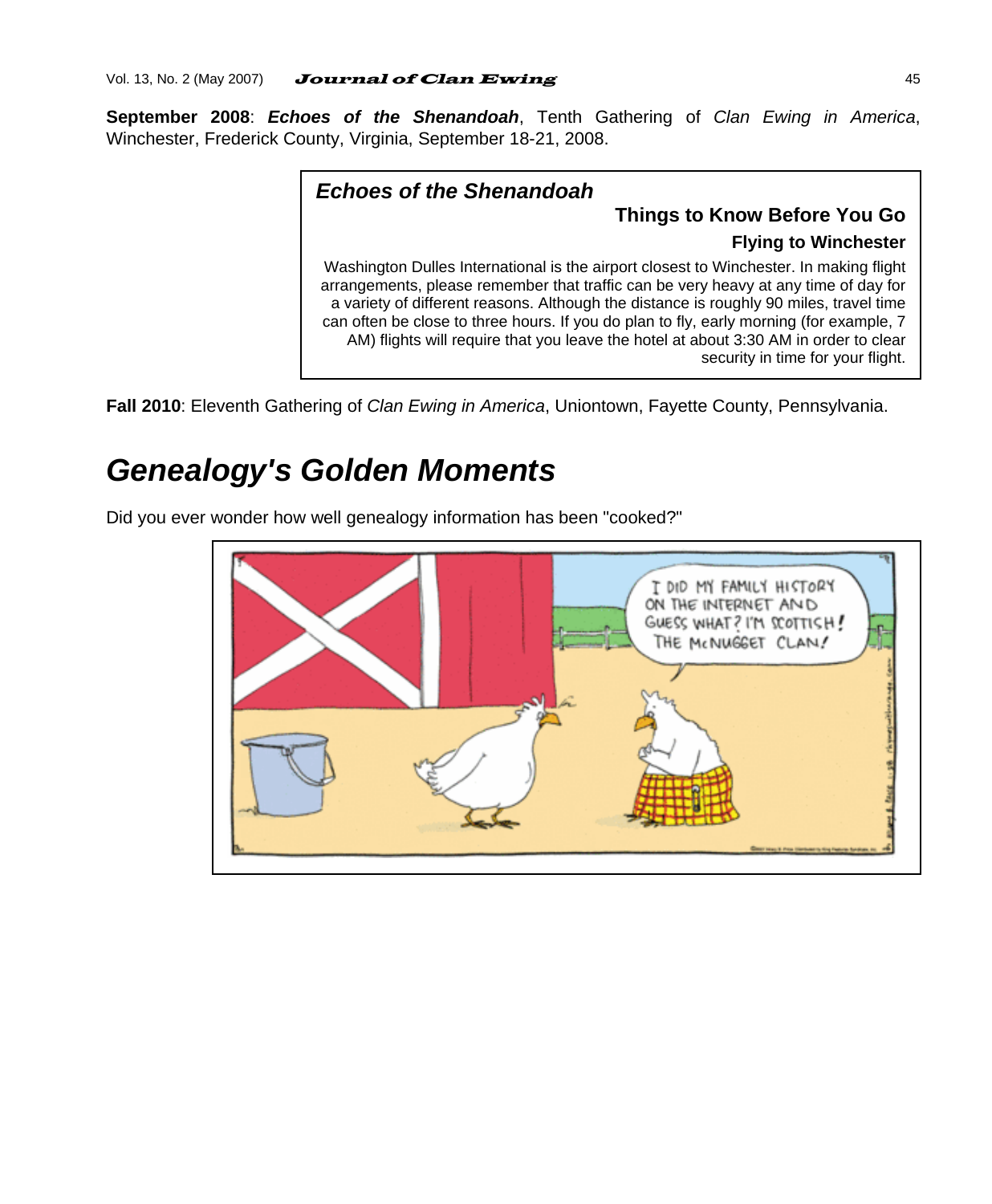# *Index*

**<unk>**  Anna M. ..............6 **Anderson**  Jean..................33 Mary Nell McMichael......43 **Asel**  Sarah ..................5 **Bailey**  Amelia.................8 **Bellah**  Malinda ...............8 **Braeden**  William Sr. ..........6 **Bragg**  Sebina Sybil........9 **Bredin**....................6 **Brown**  Margaret .............9 **Bryd**  Daniel Stewart ....8 **Buchanan**  James ...............44 **Burns**  Robert...............19 **Byrd**  Leta Irene ...........8 **Campbell**  Bertha .................5 **Carr**........................9 **Carter**  Elizabeth.............7 **Clark**  Murtie June.......14 **Clemensen** ............9 **Conn**  Al ........................7 Christy Ellen .......7 **Cooley**  Naomi .................7 **Councell**  Anastasia..........26 **Cowan**  Edward J...........23 **Cox**  Deborah.............. ii **Culpeper**  Lord ..................12 **Cunningham**  Adam ................13 Walter ...............13

**Danzinger**  Danny................23 **Davis**  William ..............13 **Dick**  Charles..............14 **Doolittle**  Eunice.................7 **Dugan**  Kimberly Ewing ...5 **Durant**  Ariel...................24 Will ....................24 **Dye**  Shirley Tharp.......4 **Eaton**  Leo ....................24 **Edmundson**  Charles Walker ...8 **Ewan** ....................26 **Ewen**  C. L'Estrange ........ .................41, 42 **Ewin**  Vernon Charles..... .......................27 **Ewing**  Aaron ..................5 Alexander.............. ....4, 7, 8, 33, 35, 36, 44 Alfred Harris........6 Angie.................43 Benjamin Edison Jr. ...................24 Benjamin James ... .........................7 Billie Katherine....7 Buchanan..........44 Charles................4 Cora Howard.......5 Daniel Casher .....5 Daryl....................5 David K. ......34, 35 David Neal ............ ii, 1, 2, 4, 10, 16, 25, 32, 41, 42 Edward..............44 Elizabeth .............7 Ellsworth Samuel, Rev.............9, 43

| ⊏пшу ⊏⊪∠а о<br>Esta  7<br>Ethel  4<br>Evelyn 3, 4<br>Evelyn Jones<br>11, 14                                     |
|-----------------------------------------------------------------------------------------------------------------|
| Faye Iva Lotus 9<br>Frances Elizabeth.<br>8                                                                     |
| Frank Henry 8<br>George  7, 25<br>George Earl  5<br>George Knox<br>George Samuel<br>5                           |
| George W.  32<br>Gladys  5<br>Gussie  8<br>Gustavus Henry                                                       |
| Hannah 34<br>Hannah Elizabeth.                                                                                  |
| 5<br>Harold Francis Sr.                                                                                         |
| Heather 43<br>Henry. <mark> 7, 8</mark><br>Hugh 8<br>Hunter 44<br>Ida May 33, 35<br>Ira S………………… 5<br>J. W.  43 |
| James<br>ii, 4, 6, 7, 8, 25, 26, 33, 34, 35,<br>44                                                              |
| James Cyrus  6<br>James D.  26<br>James Earl<br>3, 6, 14                                                        |
| James Gayle  9<br>James H.  6<br>James Jr 6<br>James McCartney<br>16, 20                                        |
| James of<br>Carnashannagh                                                                                       |
| James of Inch<br>10, 30, 33, 36                                                                                 |

Emily Eliza.......... 8

| James of                            |
|-------------------------------------|
| Pocahontas7                         |
| James William                       |
|                                     |
| James, Squire                       |
| . ii, 33, 34, 35, 36                |
| Janet6                              |
| Janie  6                            |
| Jeannette  3, 15<br>Jeff Scott      |
| ii, 21, 24                          |
| Jennie Leona  8                     |
| Jimmy  17, 18                       |
| Joanna 5                            |
| John<br>9, 11, 25, 26, 33,          |
| 34                                  |
| بی<br>2626                          |
| John of                             |
| Carnashannagh                       |
| 6, 9, 11, 14, 15                    |
| John R. 7                           |
| John, II9                           |
| John, Indian  31<br>Joseph Henry  6 |
| Joseph Lyons  10                    |
| Joseph T6                           |
| <br>Joshua  9, 25                   |
| Karen  6                            |
| Katherine 7                         |
| Lewis M. 3, 6<br>Lizonia D          |
| $\ldots$ 34, 35, 39, 40             |
| Lois Minerva 8                      |
| Lucile 5                            |
| Mary34                              |
| Mary E.  34, 35                     |
| Mary Ella43                         |
| Mary Jane3<br>Maskell  44           |
| Maude4                              |
| May4                                |
| Michael Alan 6                      |
| Moses9                              |
| Nancy Hanks<br>4, 10                |
| Nathaniel  25, 26                   |
| Oscar 5                             |
| Paul 6                              |
| Robert7<br>, 8                      |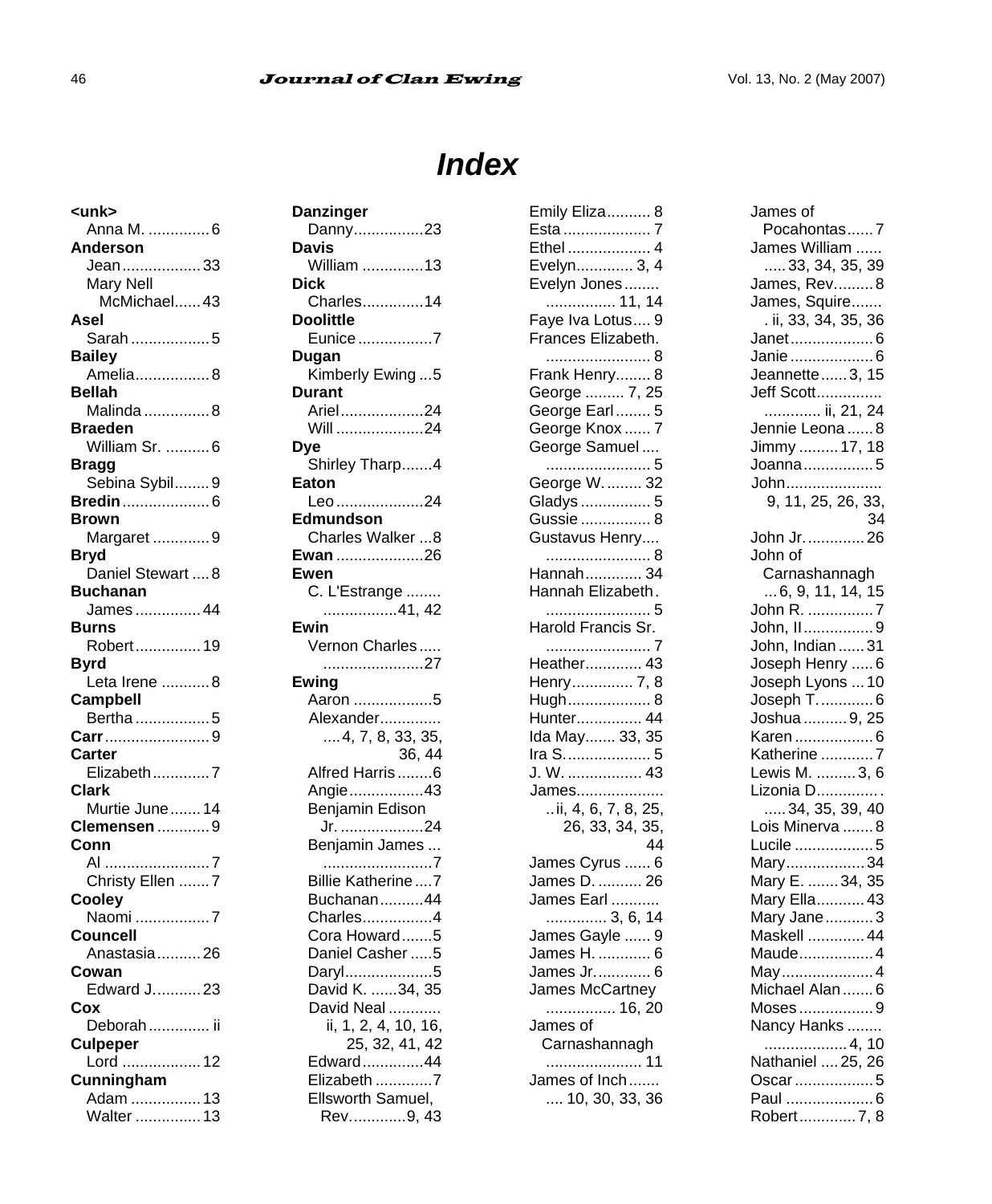#### Robert B. .............. ........... 34, 35, 39 Robert Lee........ 26 Roy ..................... 4 Ruth.................... 6 Samuel ................. ... 6, 8, 9, 11, 25, 26 Samuel J............... ........... 34, 35, 37 Sarah.... 34, 35, 39 Seth .................... 5 Ted ................... 43 Therese ............ 20 Thomas......... 5, 10 Thomas Alexander ....................... 33 Thomas Newell..... ......................... 6 Thomas Newell, Rev. ................. 6 Vernon................ 8 William.................. ii, 3, 6, 7, 11, 13, 14, 15, 25, 27, 33, 34, 35, 37, 38, 39, 40 William A............. 4 William B............. 9 William Braeden ......................... 6 William C. ........... 6 William C. Jr. ...... 6 William Francis ... 7 William Franklin .. 6 William G. ........... 6 William Harvey...... ..... 34, 35, 38, 39 William James .. 33 William Leigh ...... 7 William M.......... 15 William Myrl ...... 27 William P............. 7 William Thomas Reed ................ 9 William, Swago Bill ................... 7, 31 Willis ................. 17 Willy.................. 17 **Fagan**  Brian ................. 24 **Fairfax** ................. 13 George.............. 12 Lord 11, 12, 13, 14 Thomas............. 14

William.............. 12

#### **Fairfield**  Gail Ewin...........27 **Fife**  Margaret Ewing .... 1, 4, 8, 9, 10, 25, 26 William ................9 **Fortey**  Richard..............24 **Foster**  Stephen ............44 **Gebbie**  Helen...................8 **Gemmell**  Mary Ewing .........4 **Gillingham**  John ..................23 **Gosline**  Mary Ewing .2, 3, 6 **Grandinetti**  Brandi Michelle ...7 Carrie Rene ........7 Paul.....................7 **Greenwood**  Christina Ewing...5 George F.............5 **Hammond**  Patricia Ewing .....5 **Handley**  John ..................15 **Hawk**  Rachel.................7 **Heflin**  John ....................6 **Hephner**  Dorothy ...............6 **Heydt**  Hans Jost....11, 13 **Hillis**.......................9 **Hilt**..........................9 **Hiphner**..................6 **Hite**.......................13 Isaac .................14 Jacob ................14 John ..................14 Joist.............11, 13 **Hoey**.....................35 Jane ......34, 35, 39 **Holland**  William ..............33 **Hollingsworth** .....14 Isaac .................14

| James H.<br>7                |
|------------------------------|
| Jane Egenton                 |
| Ewing 7                      |
|                              |
| R. A.  24                    |
| <b>Hutchinson</b>            |
| Mary Jane  6                 |
| Irish                        |
| Hannah 7                     |
| <b>Jameson</b> 9             |
| Jefferson                    |
| Thomas  44                   |
| Jenkins                      |
| <br>Sarah 9                  |
|                              |
| Johnson                      |
| Robert H.  4                 |
| Jones                        |
| Elizabeth Maria<br>7         |
| Joshua                       |
| Eleanor 9                    |
|                              |
| Kirkpatrick<br>Elizabeth  34 |
| Klingensmith                 |
| Juanita Adoll 7              |
|                              |
| Knox                         |
| Ann<br>7                     |
| John  17                     |
| Rosanna 7                    |
| W. W. J…………. 24              |
| Laing                        |
| Jenny 24                     |
| Lloyd 24                     |
| Lehman                       |
| Louis 8                      |
| Lehmann                      |
|                              |
| Bryce  8                     |
| Louis 8                      |
| Margie  8                    |
| Leyburn                      |
| James G.  24                 |
| Lightner                     |
| Mary Ann 9                   |
| Malloy                       |
| Arthur Wallace 9             |
| Martin                       |
|                              |
| F. B 14                      |
| Maskell                      |
| Mary  10                     |
| McAfee  9                    |
| <b>McCaffery</b>             |
| Carmel 24                    |
| McCartney<br>16, 17, 20      |
|                              |
| Billy<br>16                  |
| Harriet  17                  |
|                              |

**Houston** 8

| <b>McCleary</b>                          |
|------------------------------------------|
| Mary26                                   |
| McCoy                                    |
| James 13                                 |
| Zachariah 13                             |
| McCurdy                                  |
| Letitia Ann<br>34, 35, 37                |
|                                          |
| McDonald                                 |
|                                          |
| <b>McElvaney</b>                         |
| Jannett9                                 |
| McEwan                                   |
| John 31                                  |
| <b>McGuinness</b>                        |
| Barbara 3, 5                             |
| McKay 13                                 |
| Robert 11                                |
| McKown<br><b>скоwn</b><br>Mary 33, 34    |
|                                          |
| McLaughlin                               |
| John D.  41                              |
| <b>McMichael</b> 9<br>James R.  1, 2, 4, |
| 10, 25                                   |
| Margaret9                                |
| McNeill                                  |
| Mary7                                    |
| Mercer                                   |
| George 14                                |
|                                          |
| Irving G.  8<br>Sheron Gale  8           |
| Mithen                                   |
| Steven  24                               |
| Molloy9                                  |
| Morford                                  |
| -------<br>Margaret 8                    |
| Morgan                                   |
| Richard  13                              |
| Thomas 13                                |
| Muckle                                   |
|                                          |
|                                          |
| Margaret8                                |
| Nesbit                                   |
| David E.  35                             |
| Jane 34, 35, 39                          |
| <b>Niswanger</b>                         |
| John 14                                  |
| <b>Nobel</b>                             |
| Jane (Hoey)                              |
| $\ldots$ . 34, 35, 39<br>Painter         |
|                                          |
| John 14<br>Perry                         |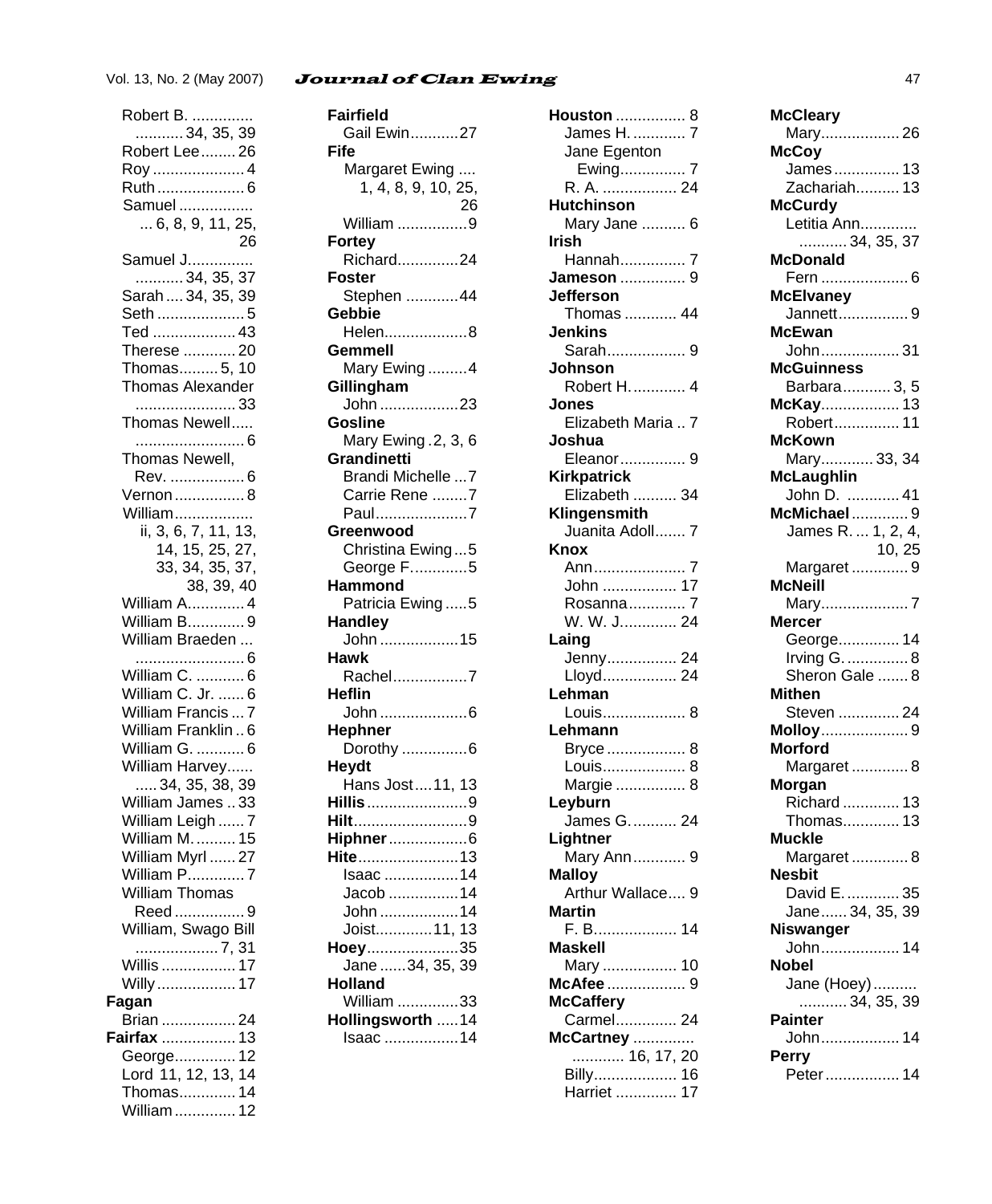### 48 **Journal of Clan Ewing** Vol. 13, No. 2 (May 2007)

| Playford                 |
|--------------------------|
| George, Dr.  7<br>Powell |
| Barbara Ewing            |
| 4, 10                    |
| Pratt                    |
| Mary26                   |
| Repp                     |
| Althea Pauline  8        |
| Johnathan8               |
| Riddle                   |
| William Ewing            |
| ii, 1, 10, 16, 33,       |
| 36                       |
| Robb                     |
| Rebecca . 8, 34, 37      |
| Rodriguez                |
| Ida Jean5                |
| Roe<br>Myrtle Armstrong  |
|                          |
| Rogers                   |
| William  13              |
| Safka                    |
| Beatrice A.  6           |
| <b>Sargent</b>           |
| Mary7                    |
| Schama                   |
| Simon 24                 |
| Scott                    |
| Hugh  8                  |
| Margaret Robb8           |
| <b>Shewfelt</b>          |
| Ann 7                    |
|                          |

| Smith              |
|--------------------|
| Ann7               |
| Barbara 8          |
| David33            |
| Huldah Ewing5      |
| John 5             |
| Sarah 8            |
| <b>Smithson</b>    |
| James 43           |
| Snyder             |
| Alexander Ewing    |
|                    |
| Jessie Ewing44     |
| Soov               |
| Evelyn Nadine5     |
| <b>Spates</b>      |
| Julia8             |
| <b>Spitler</b>     |
| Jill Ewing4, 5, 10 |
| <b>Springfield</b> |
| Daniel Jr8         |
| Springfield-Harvey |
| Carolyn8           |
| <b>Stephens</b>    |
| Daniel14           |
| Henry 14           |
| Lewis14            |
| Peter 14           |
| Stephenson         |
| Richard13          |
| <b>Stetler</b>     |
| Helen Elizabeth    |
| Niehaus…………5       |
| <b>Stratton</b>    |
| Frances27          |

| Sullivan  7       |
|-------------------|
| Swineford         |
| Eleanor 5         |
| Tanner            |
| Carson James  5   |
| Ray 5             |
| William 5         |
| Taylor            |
| William 13        |
| Tharp             |
| Zebulon  14       |
| <b>Trevor</b>     |
| F. N 4            |
| Ui Neill 31       |
| Van Meter         |
| John 11           |
| Vance             |
| Alexander 14      |
| Andrew  11.<br>14 |
| James 13.<br>14   |
| Jean Ewing<br>11  |
| 14<br>John        |
| Samuel  14        |
| Vanmeter          |
| Isaac 13          |
| John 13           |
| Varian            |
| Lucille  6        |
| <b>Walker  33</b> |
| Gabriel 33        |
| Isaac 33          |
| <b>Walter</b> 9   |
| Warren            |
| Jerry D 9         |

**Washington**  George..12, 14, 44 **Wasson**  Clara Etta............9 **White**  William ..............13 **Whitmer**  Betty Ewing.....5, 9 **Williams**  Brenda ................6 Irene Samantha .... .........................8 John..................13 William ..............13 **Willis**  Augusta ..............8 **Wise**  Harberd Stephen .. .........................8 Jean....................8 **Wood**  James ...............14 Matthew ............13 **Woods**  Francis Margaret .......................34 **Wright**  George..............13 Jeannette..........15 **Ziemann**  Linda Ewin ........27 **Zimmerman**  James .................8 Sheron Gale .......8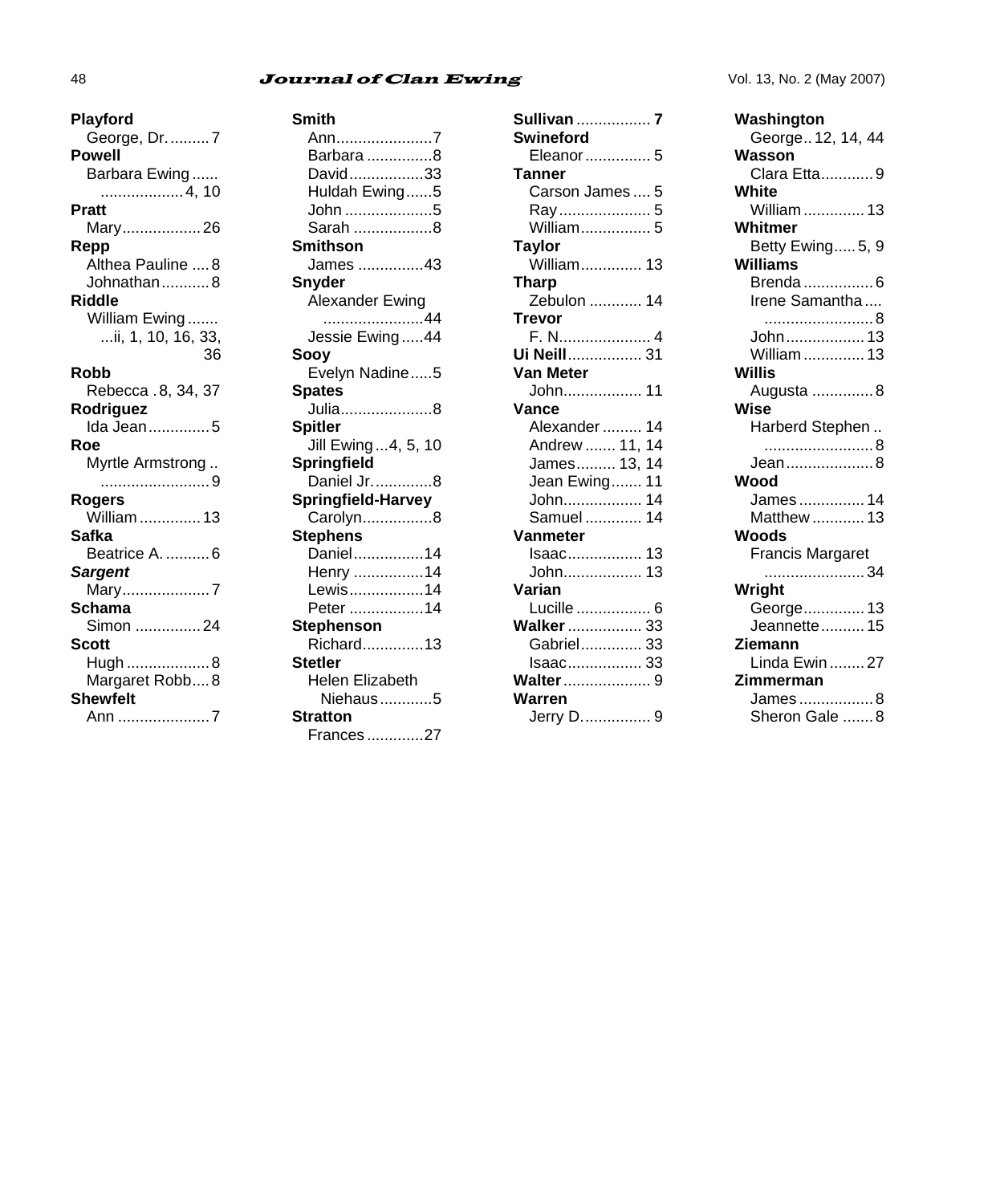# **Echoes of the Shenandoah Tenth Gathering of** *Clan Ewing in America*



Hampton Inn Winchester-North on Berryville Avenue Winchester, Frederick County, Virginia September 18-21, 2008